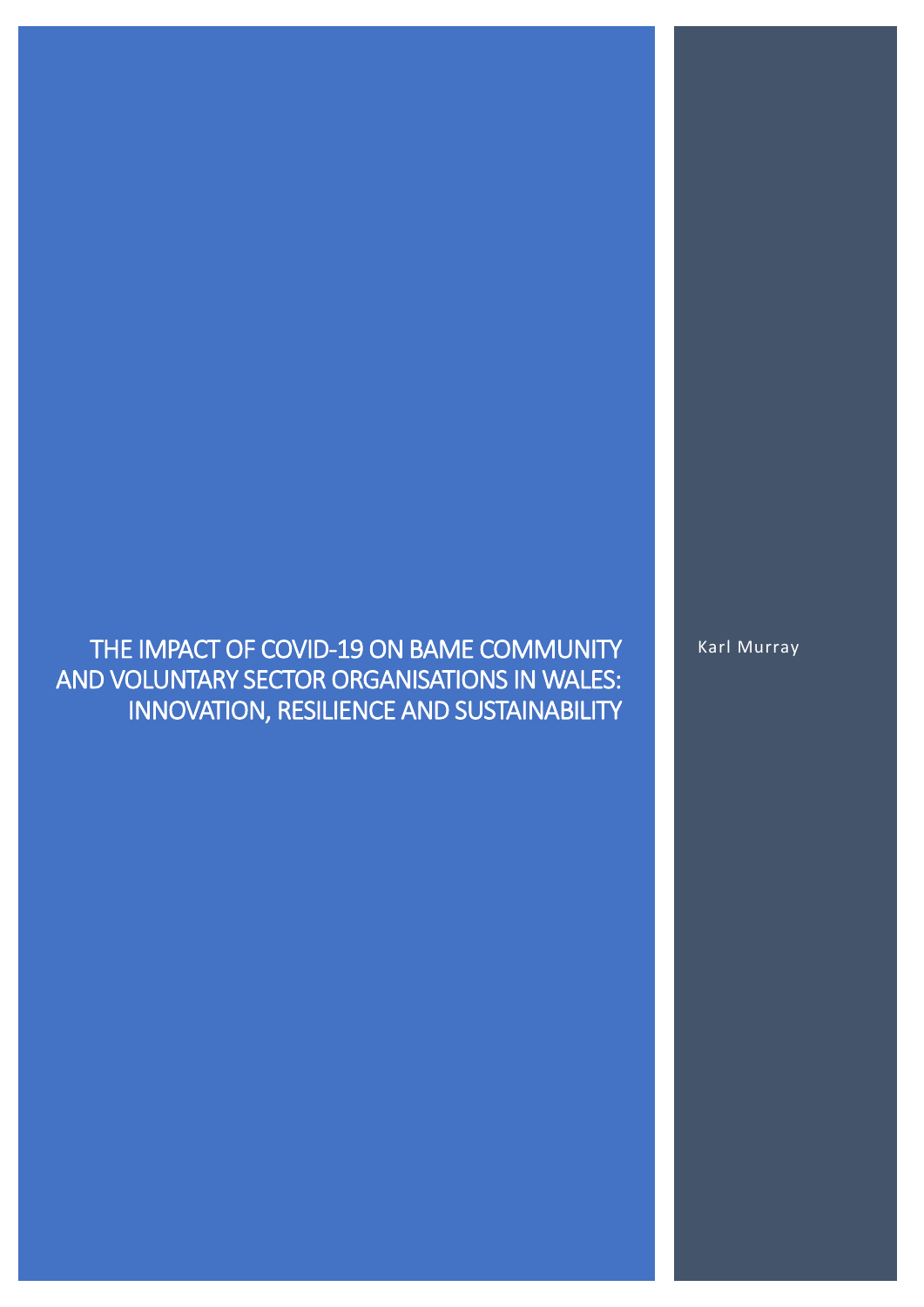### **About Ethnic Minorities & Youth Support Team (EYST) Wales and partners**

**EYST** is the leading Welsh charity that supports Black, Asian and minority ethnic (BAME) young people, families, individuals and community groups living in Wales to contribute, participate and be valued members of Welsh society. EYST provide a range of services to achieve this aim including one to one support, family support, advice and support for refugees, asylum seekers and EU migrants, volunteering, supported employment and capacity building. They also challenge and counter negative stereotypes about racial diversity and increase awareness and understanding about the diverse communities who live in Wales.

**Dr Roiyah Saltus**, Principal Research Fellow, University of South Wales, is a sociologist with research interests rooted in community-based approaches with respect to critical race theory, feminism, community development theory and critical perspectives in health, social policy and practice. In support for the project, she writes:

*In the present climate in particular, it is vitally important to capture stories of innovation and excellence, as well as stories that could provide insight into the struggles and challenges faced by community groups and organisations that are led, or work on behalf of BAME population groups. Our aim is for the stories to provide the basis of a powerful evidence base.*

**Race Alliance Wales (RAW)**, formally launched in December 2019, is a coalition of individuals and organisations working towards race equality in Wales**,** seeking to work collectively in order to strengthen the voice of BAME people and communities in Wales and to find solutions to shared challenges. It has a current membership of 41 organisations and 110 individual members.

**Third Sector Support Wales (T3SSW)** is a third sector support network of organisations for the whole of the third sector in Wales. It is a national partnership made up of 19 local and regional support bodies across Wales, the County Voluntary Councils (CVCs) and the national support body, Wales Council of Voluntary Action (WCVA).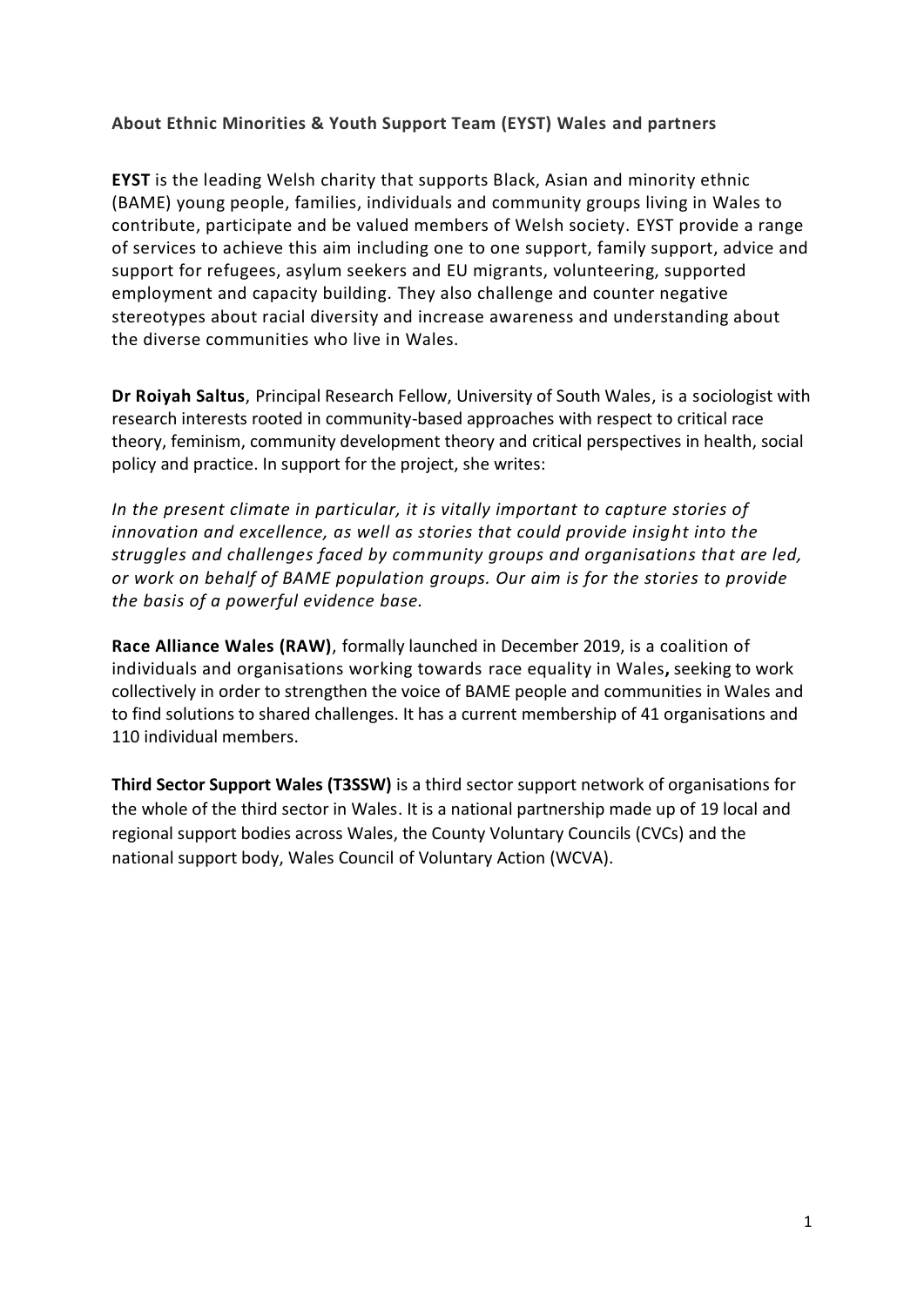This report was first published in November 2020.

### © *Ethnic Minorities and Youth Support Team (EYST)*

The contents and opinions expressed in this report are those of the author only.

### **Download**

This document is available to download as a free PDF and in other formats at: <http://www.eyst.org.uk/>

#### **Citation**

If you are using this document in your own writing, our preferred citation is: Murray, K (2020), *The Impact of Covid-19 on BAME Community and Voluntary Sector Organisations in Wales: innovation, resilience and sustainability.*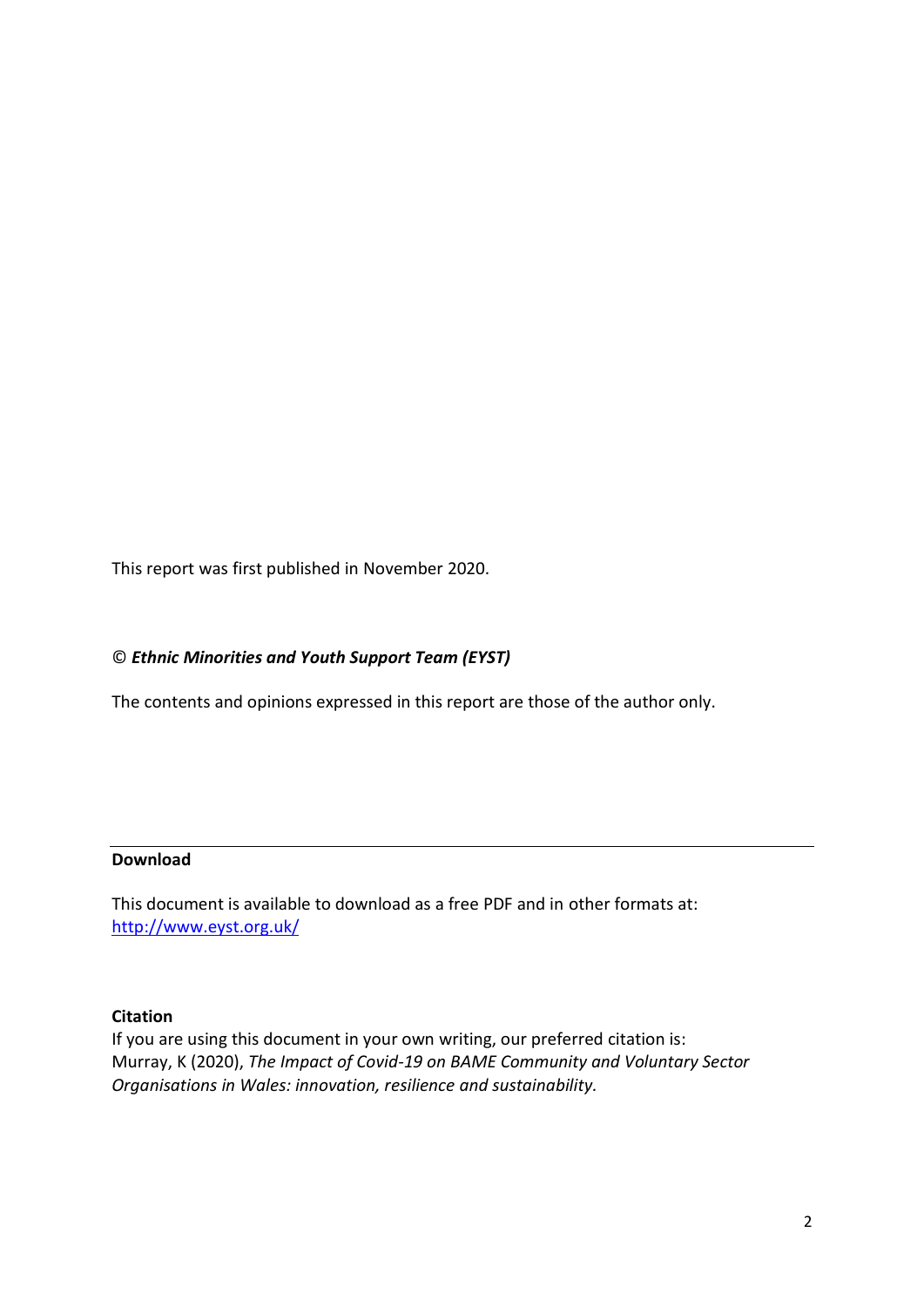# **Acknowledgements**

This project would not have been made possible if not for the support and encouragement of Rocio Cifuentes, CEO of EYST and Dr Roiyah Saltus, Principal Research Fellow, University of South Wales. Much is owed to their stewardship and engagement with the process and dialogue from start to finish.

To the members of the Research Steering Group – Suzanne Duval (Diverse Cymru), Abyd Quinn Aziz (Race Alliance Wales), Professor George Karani (Cardiff Metropolitan University), Gaynor Legall (Butetown Community Association) and Faith Walker (FW Consultancy and member of Race Alliance Wales) – your contributions in helping to draft and comment on the drafting of the questions and subsequent discussions during the Briefing sessions, including the final sets of recommendations, was most appreciated.

Last but by no means least, our thanks to those respondents who took the time to complete the questionnaire and to share with us their 'stories' through the opportunity afforded through the spaces we provided in the questionnaire.

For the capture and support in converting the questions into the SenseMaker tool, we owe a debt of thanks and appreciation to Bethan Smith from Cognitive Edge, who so graciously gave of her time to help collect the responses.

In the final analysis, the sense made of all your contributions, rest with the author and hope that I have captured well the evidence and that the suggested recommendations are helpful as we work towards addressing some of the COVID related impact on those BAME organisations supporting BAME communities.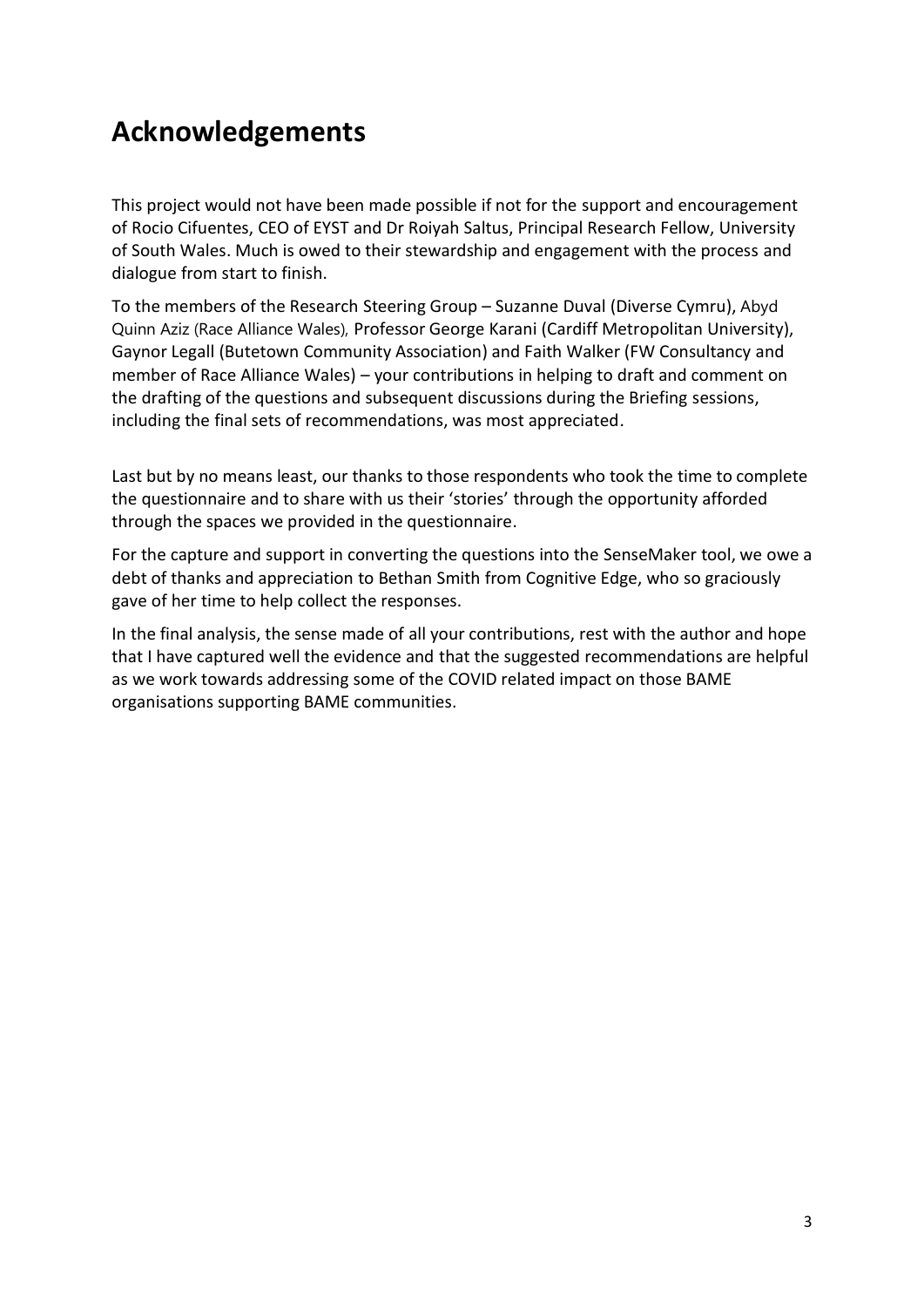# **Content Page No.**

|                                                                   | 10 |  |
|-------------------------------------------------------------------|----|--|
|                                                                   | 17 |  |
|                                                                   |    |  |
| Ways in which BAME community groups and organisations are working |    |  |
|                                                                   |    |  |
|                                                                   |    |  |
|                                                                   |    |  |

# **Appendix**

Appendix 1: Responding organisations by charitable purpose mapped against the EYST boundaries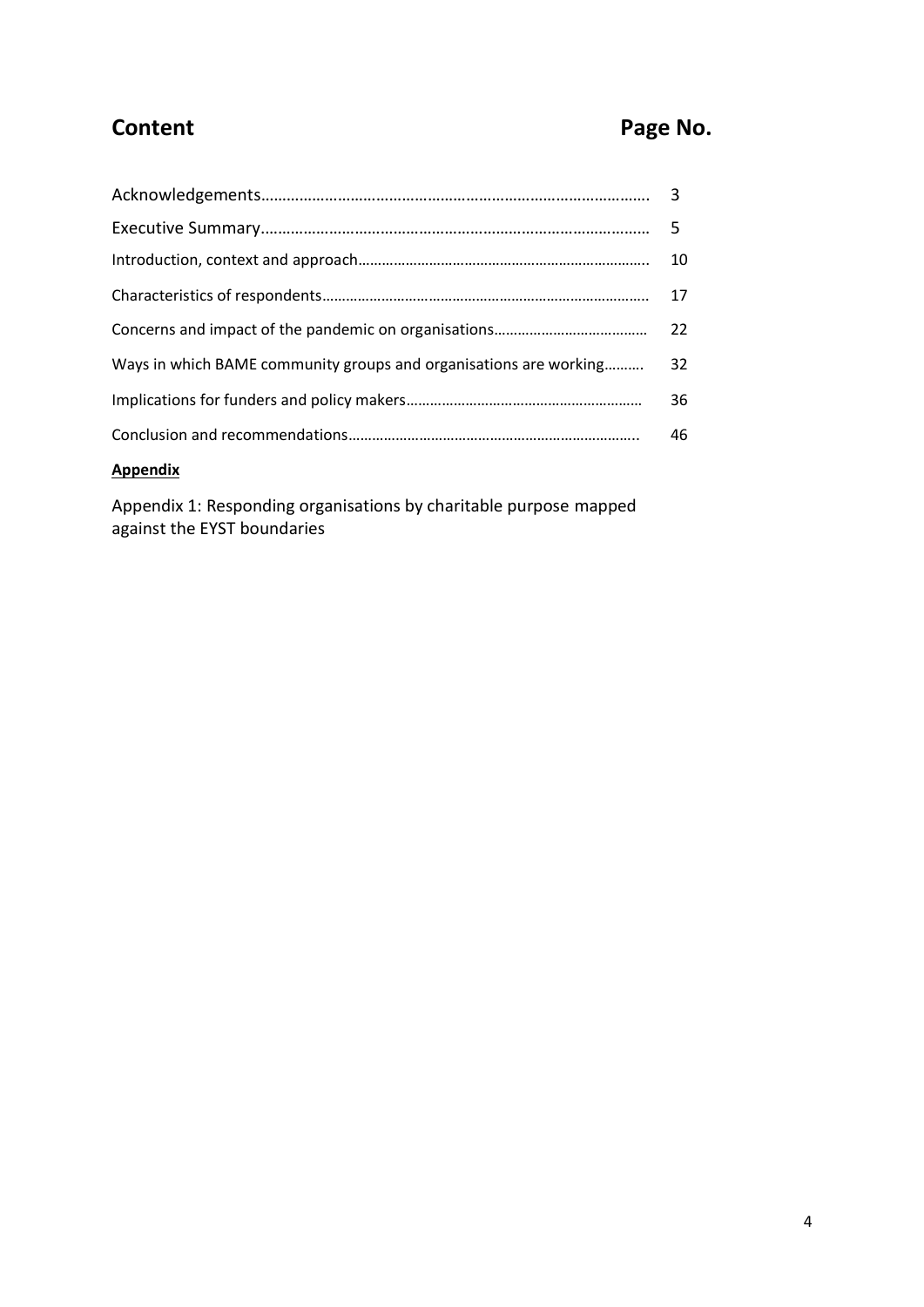# **Executive Summary**

Reports continue to show that men, older people, people from Black, Asian and minority ethnic (BAME) groups, disabled people, people with long-term health conditions, and people living in deprived areas are at higher risk of serious illness and death as a result of the virus. The ONS report (May 2020), for example, indicated that members of BAME communities are disproportionately contracting and dying from the Covid-19 disease, suggesting that British BAME groups are up to two times more likely to die from the disease than their white counterparts;<sup>1</sup> and the Intensive Care National Audit and Research Centre (ICNARC)<sup>2</sup> findings that a third of those cases admitted to critical care with confirmed Covid-19, were people from Black, Asian or minority ethnic (BAME) backgrounds have been widely reported.

Within the voluntary and community sector, the issues are more acute as indicated by The Ubele Initiative's report (April 2020).<sup>3</sup> The report found that, of 137 BAME led organisations that responded to their survey, close on *"9 out of 10 BAME micro and small organisations"*  were set to close if the crisis continued *"beyond 3 months following the lockdown."* What was remarkable about this report, was that it was the first to identify the impact of COVID-19 on BAME led voluntary and community sector organisations. The report author stated:

*The spread of the virus is such that, more than half of those who responded, knew of a colleague who had been diagnosed and had to self-isolate (i.e. 63% of respondents*  indicated that they knew someone – colleague and/or volunteer – who had been self*isolating due to a diagnosis of having COVID-19).*

At around the same time, the Ethnic minority and Youth Support Team (EYST) Wales, undertook a series of discussions with BAME organisations and individuals on the impact of COVID-19 on the communities they work with, the outcome of which fed into the: Response to Equalities, Local Government and Communities Committee Inquiry on the Impact of COVID 19 Crisis in Wales*. 4*

EYST, with partners, sought to explore further the organisational impact and implications of COVID-19 on BAME organisations, especially in view of the warning contained in The Ubele Initiative's report. This was particularly pertinent as the feedback provided by organisations from the series of discussions with BAME organisations did not focus on the impact on the organisations, rather on the beneficiaries and the service being provided.

<sup>1</sup> Coronavirus (COVID-19) related deaths by ethnic group, England and Wales: 2 March 2020 to 10 April 2020; <sup>2</sup> Amongst the many articles and reports produced on the disproportionate impact of COVID-19 om BAME

communities, two early stand out reports are worth mentioning: Intensive Care National Audit & Research Centre (ICNARC), available from: [https://www.icnarc.org/Our-Audit/Audits/Cmp/Reports;](https://www.icnarc.org/Our-Audit/Audits/Cmp/Reports) Platt L and Warwick R (2020), Are some ethnic groups more vulnerable to COVID-19 than others? The Institute for Fiscal Studies, May 2020.

<sup>3</sup> [https://www.ubele.org/covid19-supporting-bame-communities,](https://www.ubele.org/covid19-supporting-bame-communities)

<sup>4</sup> [https://business.senedd.wales/mgConsultationDisplay.aspx?id=393&RPID=1018711357&cp=yes.](https://business.senedd.wales/mgConsultationDisplay.aspx?id=393&RPID=1018711357&cp=yes)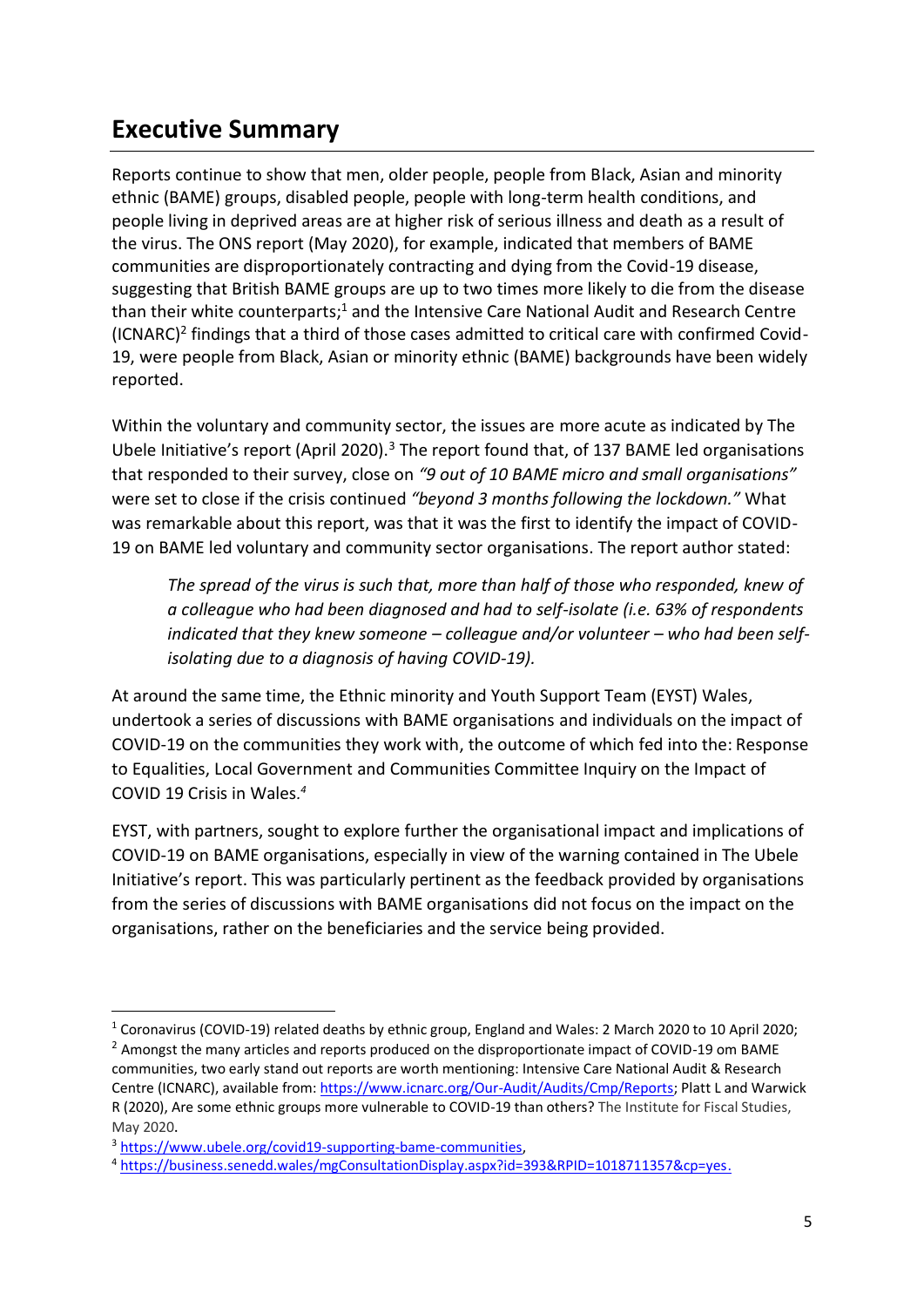This survey – and this report more specifically - focuses on the impact on organisations, the aims of which were to:

- 1. build a more accurate picture of the growing concerns and impact of the pandemic, during and as lock down measures begin to ease;
- 2. capture the ways in which BAME community groups and organisations are working innovatively, and seeking to provide services and support to Wales' BAME residents during this period of crisis;
- 3. inform funders and policy makers on responding to the crisis as it impacts on BAME communities and organisations.

FW Business Ltd was commissioned by EYST and its supporters, University of South Wales, Race Alliance Wales and Cognitive-Edge, to undertake the survey and to produce a report for EYST and the sector more widely. What follows are the key findings based on the work undertaken between  $7<sup>th</sup>$  July and  $7<sup>th</sup>$  August 2020.

By the close of the survey, 34 responses had been received from an estimated 100 BAME Community organisations identified on the EYST 'directory map' that can be found on their website. From the responses, some of the key characteristics were:

- Of the 34 responding organisations, 28 (82%) were BAME organisations with a further two (2), that had indicated that they were not BAME organisations, but, on further verification, they had met the EYST definition, and as such, they were included, which then showed that 30 (88%) organisations fulfilled the EYST criteria of a BAME organisation.
- Using the boundaries defined by EYST, the overwhelming majority of responding organisations were based in Cardiff and South Wales (16: 47%) with Swansea, Mid & South West Wales (12: 35%) the next highest responding area (Fig 2). Additionally, the survey identified seven organisations that were not on the EYST directory map, including three organisations that had only recently incorporated (January and July 2020) and 6 unincorporated organisations.
- Responding organisations varied in size, with the majority of responding organisations being 'medium' sized according to the NVCO definition used.<sup>5</sup>

# **Key findings**

Against the aims of the survey, based on the evidence of those who responded, our key findings are:

# **Aim 1: To build a more accurate picture of the growing concerns and impact of the pandemic, during and as lock down measures begin to ease.**

- a) Over two-thirds (68%) of respondents felt anxious about the impact COVID-19 was having on their personal lives.
- b) Responding organisations were concerned about the likelihood of a mental health crisis emerging as a result and consequence of the 'lockdown' measures that had been put in place. Respondents' 'stories' captured well how COVID-19 was impacting on beneficiaries; indeed, they echoed very much the outcomes from the EYST

<sup>&</sup>lt;sup>5</sup> Se[e https://almanac.fc.production.ncvocloud.net/executive-summary/](https://almanac.fc.production.ncvocloud.net/executive-summary/)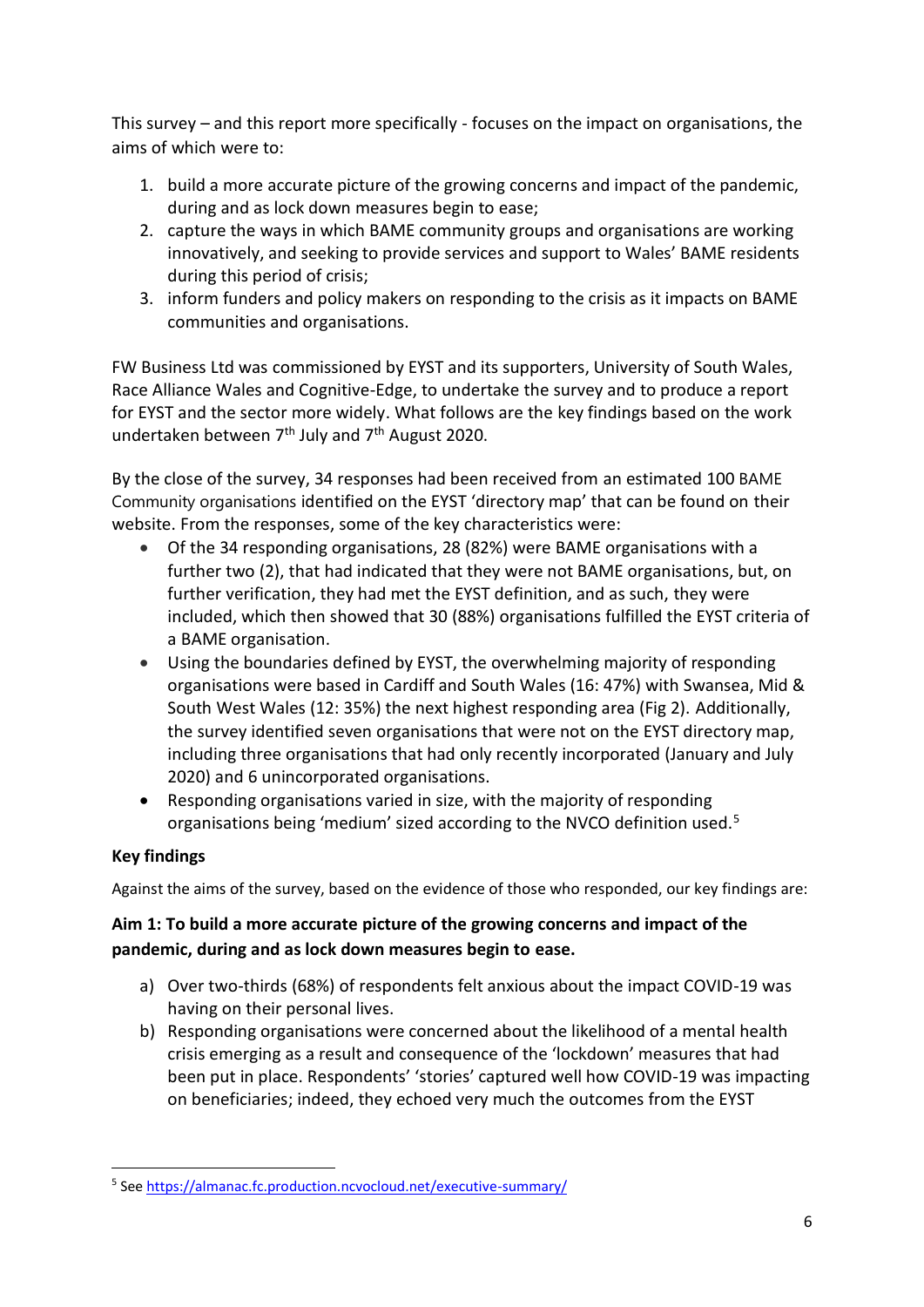discussions that had taken place in April and as such, this is an area of need that is likely to be with us the longer the crisis deepens and is protracted.

- c) The reach of organisations should not be ignored as the loss of service delivery due to the cessation and/or closure of projects will have major impact on beneficiaries. As the survey did not seek to understand the services being delivered by organisations, we were not able to assess or provide a determination of the impact of service delivery on beneficiaries; however, the range of services provided offered an indication of possible and/or potential reach, which should not be ignored as any loss of service delivery will have noticeable impact for those beneficiaries being supported.
- d) Seventy percent (70%) of respondents indicated that they did not have any reserves or sufficient funding to last for up to 3mths. This suggests that the longer the crisis goes on, the more likely that more organisations will be badly affected, with BAME led organisations more likely to be worst impacted due to the fact that the majority tend to be micro or small sized organisations.
- e) One of the challenges that the 'third sector' faces, is that of an agreed definition. This suggests that infrastructure organisations, such as WCVA amongst others, may wish to develop a clearer definition of the sector and organisational size that better reflects the BAME sector profile in Wales, which could be used to determine priorities for support, especially with respect to micro and small organisations.

# **Aim 2: To capture the ways in which BAME community groups and organisations are working innovatively.**

- a) BAME organisations were able to adapt to the challenges of the pandemic which reflected:
	- 1) Innovation
	- 2) Resilience
	- 3) Sustainability
- b) Organisations were adapting well to new approaches in order to better serve and support their clients/beneficiaries though also wanting to understand what the new normal would look and feel like. Despite the challenges facing individuals and their organisations, respondents highlighted areas of creative practice in 'coming together' as communities sharing a common concern. Many respondents indicated that they were working in partnerships with other organisations as they now found themselves in the same position: *"We have already started to form partnerships with EYST, Race Council Cymru and REF, but we are more active with the medical school at the moment so would love to develop skills."* [respondent]
- c) Access to and an ability to engage with digital technology was an area of support that respondents indicated they needed. An illustrative comment stated: *"BAME groups are used to face to face support as it builds the trust between the service provider and the client. The impact is that we now have to overcome IT barriers."*
- b) Evidence showed that organisations sought non-financial support such as advice, information and guidance from a range of infrastructure bodies on matters relating to the challenges being faced as a result of the pandemic and the longer-term sustainability of their organisation. The three main infrastructure support bodies where respondents sought advice and support were: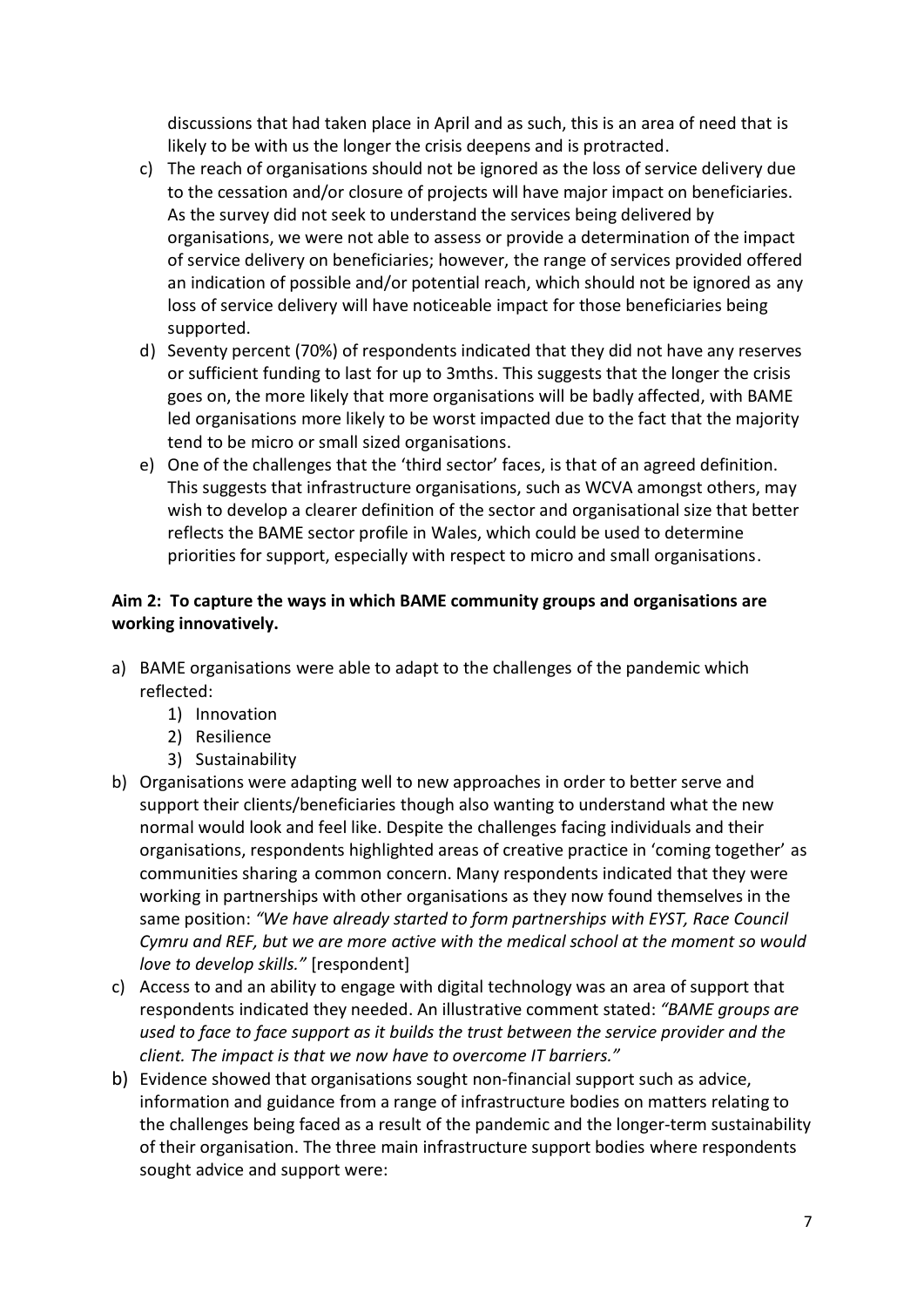- 1) EYST (53%),
- 2) WCVA (41%); and
- 3) Local Authority (29%).
- c) Respondents were clear about the types of support and development opportunities that they would like to see in place going forward. The following eight areas of needs were identified:
	- 1) A targeted approach to the sector, which might mean targeting support specifically at micro and small organisations;
	- 2) Capacity building support programme or approach
	- 3) Fundraising generally and specifically (i.e. emergency funding and reporting flexibilities from funders);
	- 4) Networking and collaborative partnership working;
	- 5) Information, advice and guidance support;
	- 6) Support work around policy and campaigning;
	- 7) Support work with mental health challenges;
	- 8) Research and evaluation support.
- d) Many organisations (56%) did not have in place a business continuity plan, which suggests further work may be required in supporting organisations to consider continuity and contingency planning objectives for their organisations. Given that the majority of responding organisations were 'medium size' according the NCVO's definition (i.e. £101,000 to £999,999), it was surprising that less than half had in place contingency and preparatory plans, especially given the funding range indicated.

# **Aim 3: To inform funders and policy makers on responding to the crisis as it impacts on BAME communities and organisations.**

- a) The evidence suggests that support to organisations fell into one of two broad support categories:
	- 1) Support from and through infrastructure supporting bodies; and
	- 2) Support from and through funders targeting resources to fledgling charitable organisations.
- b) Organisations were facing a significant degree of precarity and uncertainty, with respondents highlighting their deep concerns over their inability to sustain the organisation beyond the minimum charity commission's three months sustainability threshold. An implication for funders is perhaps best summarised by the following comment: "*For some of our online youth education provisions, we have had to use the 'normal grant' funding to continue to pay the youth workers. When this runs out, unless we can secure additional funding, the normal youth club programme will need to end."*
- c) The flexibility and emergency support provided by funders national and local was recognised and appreciated by respondents. As one respondent explained: *"…flexibility from funders has been provided from day 1, which is extremely helpful. Flexibility from funders is key and lack thereof by many funders is one of the most debilitating things for the third sector in general."*
- d) Forty-seven percent (47%) of organisations received short term 'Emergency COVID-19' related funding while 41% saw no decrease in their funding overall with only 12% experiencing delay in the 'main funding' programme decisions. On the whole, the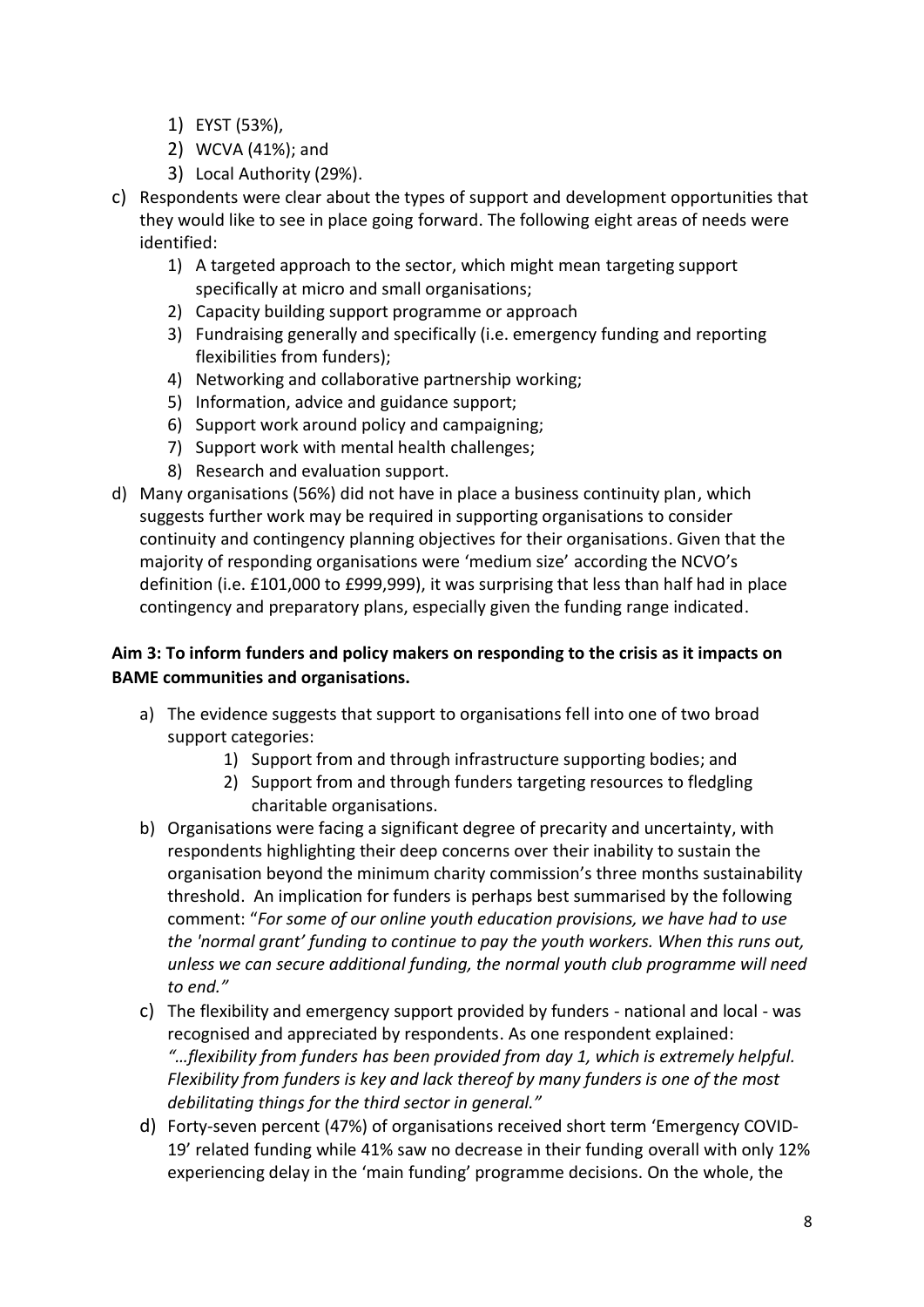emerging picture was that funders were seen as flexible and cognisant of the challenges being faced by the voluntary and community social enterprise sector in particular BAME organisations. However, some respondents indicated concern over guidance and the application process and whether some of the flexibilities applied to them: *"There should have been some clear and easy to access funding avenues available for places of worship organisations like ours to apply for resilience funds, but unfortunately we have been left to fund ourselves using our reserves."*

*e)* Respondents indicated that partnership and collaborative working may offer sustainability going forward. An implication is that funders perhaps should be looking at opportunities that could support local partnerships or collaboratives. This respondent makes the point succinctly: *"In partnership with other local charities we organised a Covid19 Food project with Butetown Community Centre where we requested food donations from local businesses. The community responded very well to this and the project is up and running whereby food packs are delivered to some of those who are vulnerable, elderly and those in isolation once a week. However, there are still many vulnerable people who need more help. Better links with like-minded organisations will accomplish more together."*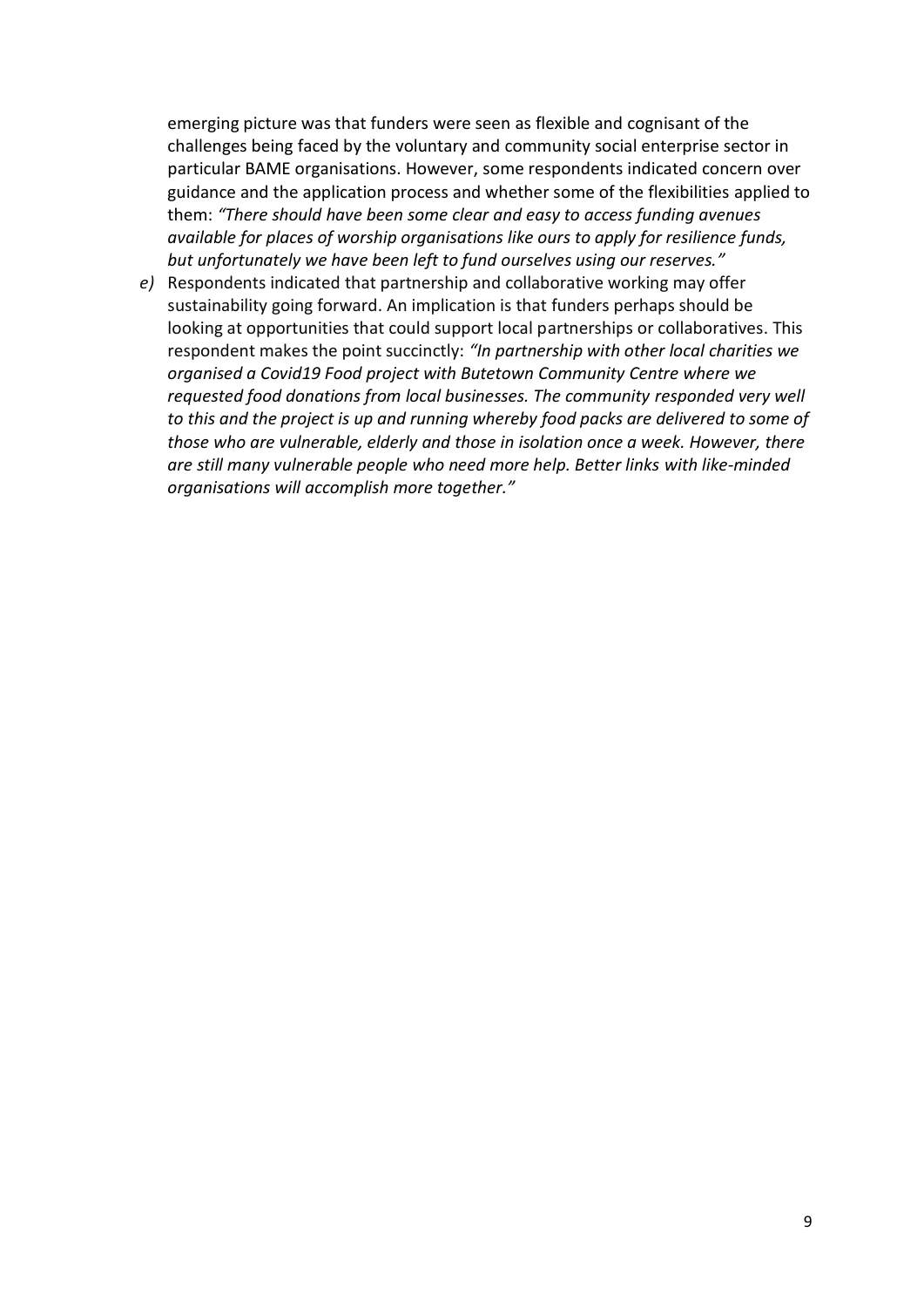# **THE IMPACT OF COVID-19 ON BAME COMMUNITY AND VOLUNTARY SECTOR IN WALES: RESILIENCE AND CONNECTEDNESS**

#### **INTRODUCTION, CONTEXT AND APPROACH**

Since the national lockdown in response to the pandemic was announced on 11 March 2020 by the World Health Organisation (WHO), the world has seen COVID-19 infection cases rise from 118,000 in March<sup>6</sup> to 32,730,945 confirmed cases including 991,224 deaths<sup>7</sup>. Wales, as well as other areas of the UK more generally, is seeing a 'second' rising spike in the number of confirmed cases, which now shows Wales' rate of infection as 7278 per 100,000 compared to England's rate of 664 per 100,000<sup>8</sup>, which suggests that the likelihood of catching the infection in Wales is higher than elsewhere in the United Kingdom. Not only this, but behind the data, the coronavirus COVID-19 crisis has laid bare some of the stark inequalities in society.

Reports continue to show that men, older people, people from Black, Asian and minority ethnic (BAME) groups, disabled people, people with long-term health conditions, and people living in deprived areas are at higher risk of serious illness and death as a result of the virus. The ONS report (May 2020), for example, indicated that members of BAME communities are disproportionately contracting and dying from the Covid-19 disease, suggesting that British BAME groups are up to two times more likely to die from the disease than their white counterparts;<sup>9</sup> and the Intensive Care National Audit and Research Centre  $(ICNARC)^{10}$  findings that a third of those cases admitted to critical care with confirmed Covid-19, were people from Black, Asian or minority ethnic (BAME) backgrounds have been widely reported.

Within the voluntary and community sector, the issues are more acute as indicated by The Ubele Initiative's report (April 2020).<sup>11</sup> The report found that, of 137 BAME led organisations that responded to their survey, close on *"9 out of 10 BAME micro and small organisations"* were set to close if the crisis continued *"beyond 3 months following the lockdown."* What was remarkable about this report, was that it was the first to identify the impact of COVID-19 on BAME led voluntary and community sector. For example, the survey results predated pronouncements indicated by the ICNARC report (April 2020), both the reports by Public Health

<sup>6</sup> WHO Director-General's opening remarks at the media briefing on COVID-19 - 11 March 2020: [https://www.who.int/dg/speeches/detail/who-director-general-s-opening-remarks-at-the-media-briefing-on](https://www.who.int/dg/speeches/detail/who-director-general-s-opening-remarks-at-the-media-briefing-on-covid-19---11-march-2020)[covid-19---11-march-2020](https://www.who.int/dg/speeches/detail/who-director-general-s-opening-remarks-at-the-media-briefing-on-covid-19---11-march-2020)

<sup>7</sup> <https://covid19.who.int/> (accessed 28 September 2020)

<sup>8</sup> <https://coronavirus.data.gov.uk/cases> (accessed 28 September 2020)

<sup>&</sup>lt;sup>9</sup> Coronavirus (COVID-19) related deaths by ethnic group, England and Wales: 2 March 2020 to 10 April 2020;

<sup>&</sup>lt;sup>10</sup> Amongst the many articles and reports produced on the disproportionate impact of COVID-19 om BAME communities, two early stand out reports are worth mentioning: Intensive Care National Audit & Research Centre (ICNARC), ICNARC report on COVID-19 in critical care; 22 May 2020 (available from:

<https://www.icnarc.org/Our-Audit/Audits/Cmp/Reports>); Platt L and Warwick R (2020), Are some ethnic groups more vulnerable to COVID-19 than others? The Institute for Fiscal Studies, May 2020.

<sup>11</sup> [https://www.ubele.org/covid19-supporting-bame-communities,](https://www.ubele.org/covid19-supporting-bame-communities)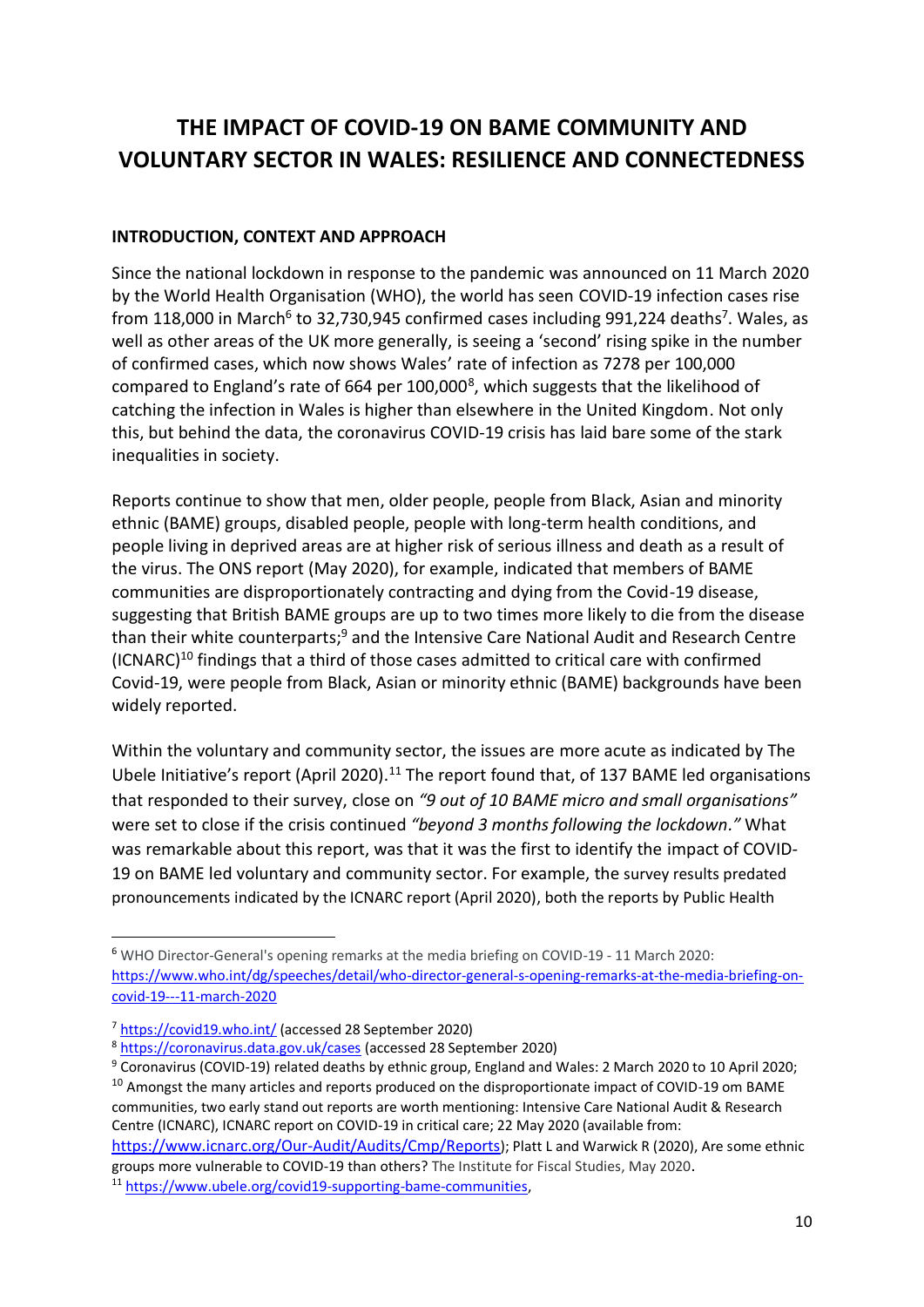England (June 2020) and captured the voices of across BAME communities. The survey report showed that, far from being passive recipients of the virus, BAME communities were fighting shoulder to shoulder with other communities being affected. The report author stated:

*The spread of the virus is such that, more than half of those who responded, knew of a colleague who had been diagnosed and had to self-isolate (i.e. 63% of respondents indicated that they knew someone – colleague and/or volunteer – who had been selfisolating due to a diagnosis of having COVID-19).*

At around the same time, the Ethnic minority and Youth Support Team (EYST) Wales, undertook a series of discussions with BAME organisations and individuals on the impact of COVID-19 within the communities they work with. EYST is an award-winning Wales wide charity established in 2005 with the aim of supporting ethnic minority young people, families and individuals living in Wales and helping them to contribute, participate and feel a valued part of Wales. It does this through a range of services targeted variously at ethnic minority young people, ethnic minority families, refugees and asylum seekers and also the wider public. EYST Wales coordinates the All Wales BAME Engagement Programme, a project funded by the Welsh Government to gather views and experiences of BAME communities living in Wales and to improve the evidence base from which to positively influence public policies and services to better reflect the needs of BAME communities.

Over the period April to August 2020, the All Wales BAME Engagement Programme hosted weekly online topical fora on the impact of COVID 19 on BAME people and communities in Wales, a series attended by over 730 participants. The sessions focussed on topics such as: general impact of COVID-19 on communities, the impact on Muslim communities, impact on employment and businesses, the impact on children/pupils and young people/students, food security and community cohesion/racism/hate crime. The findings of the consultations were shared as part of the evidence to the 'Response to Equalities, Local Government and Communities Committee Inquiry' on the Impact of COVID 19 Crisis in Wales. <sup>12</sup> From the process, voluntary and community organisations voiced their concerns on some key issues, which has helped to inform the design of the survey. For example, responders to the consultation process highlighted:

- Serious concerns about those with No Recourse to Public Funds (NRPF) post-COVID: *"We were presented with some evidence that people subject to NRPF were not seeking assistance with local authorities because they are afraid of being unhoused at short notice."*
- That there have been many women able to escape from domestic violence and/or trafficking in this period as they now can receive refuge.
- concerns about BAME people not being able to access advice for COVID related relief and benefits: *"…it was noted that many Chinese small business owners, particularly in restaurant industry, are having a hard time accessing advice on COVID 19 related benefits and applying for universal credit due to language barriers."*

<sup>12</sup> [https://business.senedd.wales/mgConsultationDisplay.aspx?id=393&RPID=1018711357&cp=yes.](https://business.senedd.wales/mgConsultationDisplay.aspx?id=393&RPID=1018711357&cp=yes)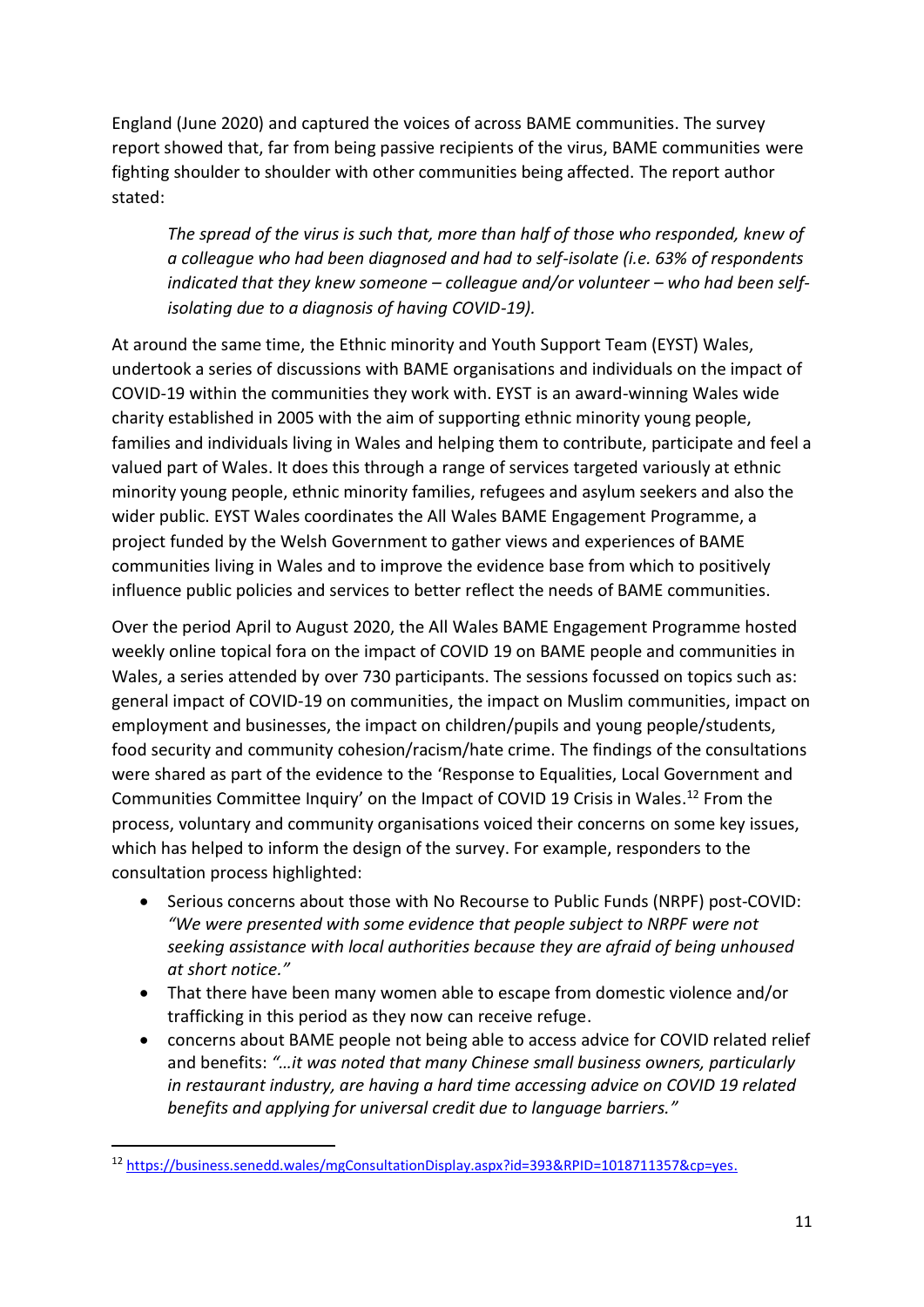- That there is evidence of the disproportionate impact of COVID 19 on BAME people, including in infection rates, higher critical care rates and death rates: *"BAME people are over-represented in NHS staff, including among low paying frontline tiers… and are also over-represented in other essential/frontline sectors such as cleaning, social care, transport, including low paying ones."*
- That long standing disproportionate impact is not new and what is now playing out is as a result of decades of structural inequality: *"For years and years, people engaging in work in the racial equality sector have reported a combination of disadvantage and inequality for ethnic minority people and it is still happening."*

At another level, set against the national outcry of the disproportional impact of COVID-19 on BAME communities, especially those in frontline services<sup>13</sup>, a rapid review was undertaken in Wales, led by Professor Ogbonna in June. 14 Commenting on the findings of the review, John Griffiths, MS, Chair of the Equality, Local Government and Communities Committee, said: *"The impact of COVID-19 has hit Wales hard and disproportionately affected already disadvantaged groups in society. We must learn lessons from what has happened, and we must act fast to support those who've been hit hardest."* The report identified three broad themes against which recommendations were made. They were:

- 1. Quality of ethnicity data
- 2. Racial inequalities; and
- 3. Representation

Within the theme of 'Representation', the report highlighted the importance of the third sector and community hubs in providing continued engagement with young people and supporting them to maintain good mental health and personal attainments. The report states:

*The role of BAME voluntary and community organisations is crucial in the immediate, medium and longer term. However, a report b[y The Ubele Initiative](https://static1.squarespace.com/static/58f9e592440243412051314a/t/5eaab6e972a49d5a320cf3af/1588246258540/REPORT+Impact+of+COVID-19+on+the+BAME+Community+and+voluntary+sector%2C+30+April+2020.pdf) revealed that nine out of 10 BAME-led voluntary and community sector organisations (VSC) are at risk of closure in the next three months. The sustainability of grassroots organisations needs to be addressed. <sup>15</sup>*

<sup>&</sup>lt;sup>13</sup> BAME people are over-represented in some sectors of the NHS, comprising over a third of medical and dental staff in Wales22. Concerns in the group were raised specifically about risks to Filipino staff. Approximately 18,500 Filipino nationals work in the UK's National Health Service (NHS), the third-largest group after white and Indian groups. Out of more than 100 healthcare workers who have died after contracting the virus in the UK, at least 25 have been from the Philippines, according to Kanlungan, an umbrella organisation for Filipino community support groups across the country [Coronavirus: Filipino frontline workers' pay ultimate price in UK, Ylenia Gostali, 1 May 2020, [https://www.aljazeera.com/indepth/features/coronavirus-filipino](https://www.aljazeera.com/indepth/features/coronavirus-filipino-front-line-workers-pay-ultimate-price-uk-200501075917665.html)[front-line-workers-pay-ultimate-price-uk-200501075917665.html\]](https://www.aljazeera.com/indepth/features/coronavirus-filipino-front-line-workers-pay-ultimate-price-uk-200501075917665.html).

<sup>14</sup> First Minister's BAME Covid-19 Advisory Group Report of The Socioeconomic Subgroup Chair: Professor Emmanuel Ogbonna June 2020.

<sup>15</sup> Murray K (2020), Impact of COVID-19 on the BAME community and voluntary sector: Final report of the research conducted between 19 March and 4 April 2020; Ubele: [https://www.ubele.org/covid19](https://www.ubele.org/covid19-supporting-bame-communities) [supporting-bame-communities,](https://www.ubele.org/covid19-supporting-bame-communities) quoted in First Minister's BAME Covid-19 Advisory Group Report Of The Socioeconomic Subgroup Chair: Professor Emmanuel Ogbonna June 2020.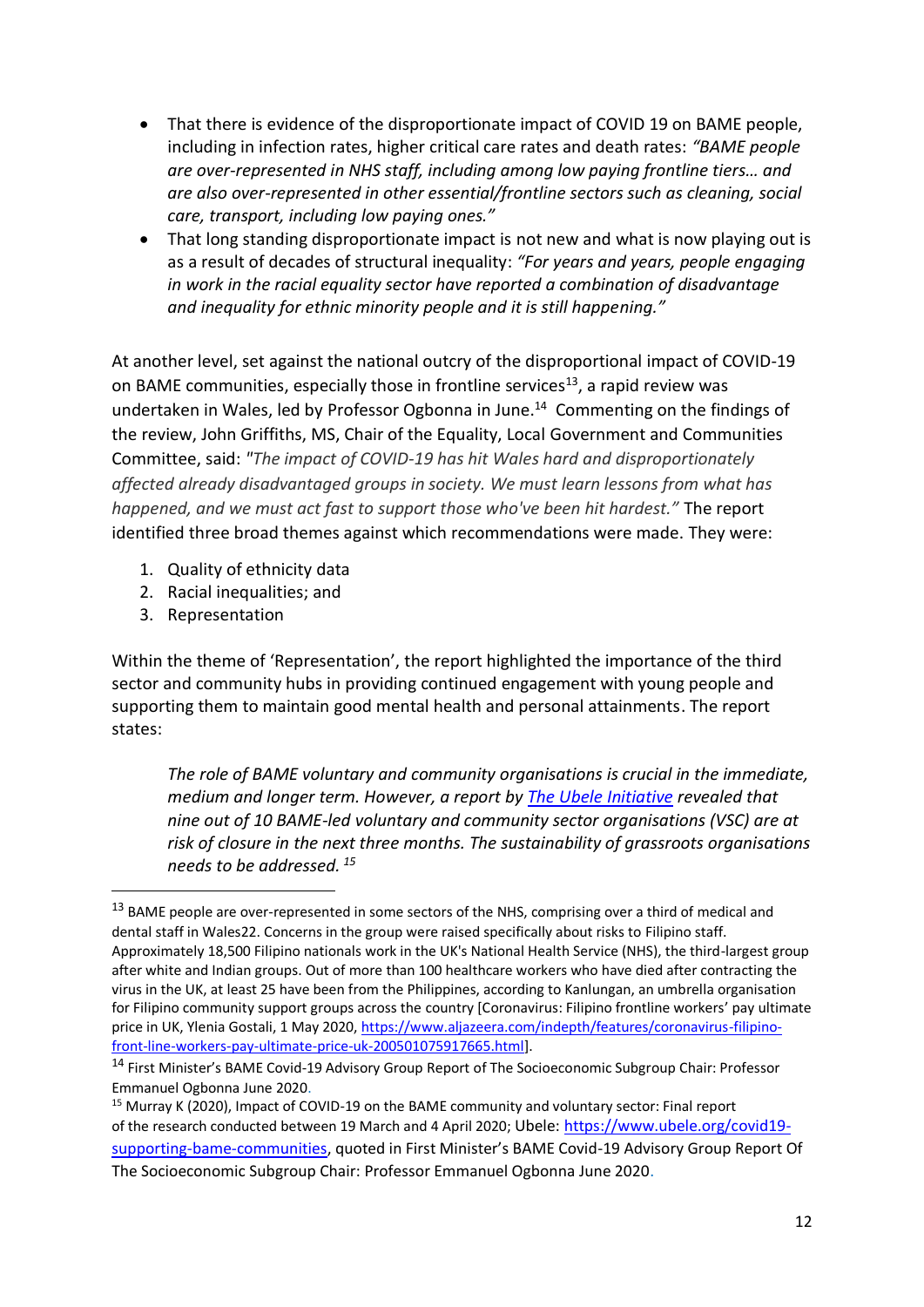Against this backdrop, and in light of the ongoing "*Inquiry into COVID-19 and its impact on matters relating to the Equality, Local Government and Communities Committee's remit<sup>16</sup>,"*  EYST, with partners, sought to explore further the organisational impact and implications of COVID-19 on BAME organisations, especially in view of the warning contained in The Ubele Initiative's report mentioned earlier. This was particularly pertinent as the earlier feedback provided by organisations did not focus on the impact on the organisations, rather on the beneficiaries and the services being provided. This survey – and this report more specifically - focuses on the impact on organisations. The aims of the survey were to:

- 1. build a more accurate picture of the growing concerns and impact of the pandemic, during and as lock down measures begin to ease;
- 2. capture the ways in which BAME community groups and organisations are working innovatively, and seeking to provide services and support to Wales' BAME residents during this period of crisis;
- 3. inform funders and policy makers on responding to the crisis as it impacts on BAME communities and organisations.

FW Business Ltd was commissioned by EYST and its supporters, University of South Wales, Race Alliance Wales and Cognitive-Edge, to undertake the review and to produce a report for EYST and the sector more widely. What follows are the findings based on the work undertaken between 7<sup>th</sup> July and 7<sup>th</sup> August 2020.

# **Approach and challenges**

The online survey was conducted between  $7<sup>th</sup>$  July and  $7<sup>th</sup>$  August, aimed at BAME organisations as defined by EYST: *"any community group or organisation which is run predominantly for or by people of Black, Asian or Minority Ethnic backgrounds."*

To engage widely across Wales, a press release was produced which was circulated using a range of outlets, including through Wales Council of Voluntary Associations (WCVA), EYST Race Alliance Wales (RAW), Diverse Cymru and other outlets associated with the members of the steering group as well as more widely through word of mouth and social media platforms.

By the close of the survey, 34 responses had been received from estimated initial 100 organisations identified on the EYST 'directory map' that can be found on their website. However, while this database was used as an initial basis for sharing, in recognising that there may be some organisations not yet captured, other contact data-bases of partner organisations were used to help disseminate the information about the survey (see Fig 27 in the report)

Participants were provided with the opportunity to participate or not in the survey by giving their consent before starting the survey; this ensured there were no coercion (nor hint of

<sup>16</sup> [https://business.senedd.wales/mgConsultationDisplay.aspx?id=393&RPID=1018711357&cp=yes.](https://business.senedd.wales/mgConsultationDisplay.aspx?id=393&RPID=1018711357&cp=yes)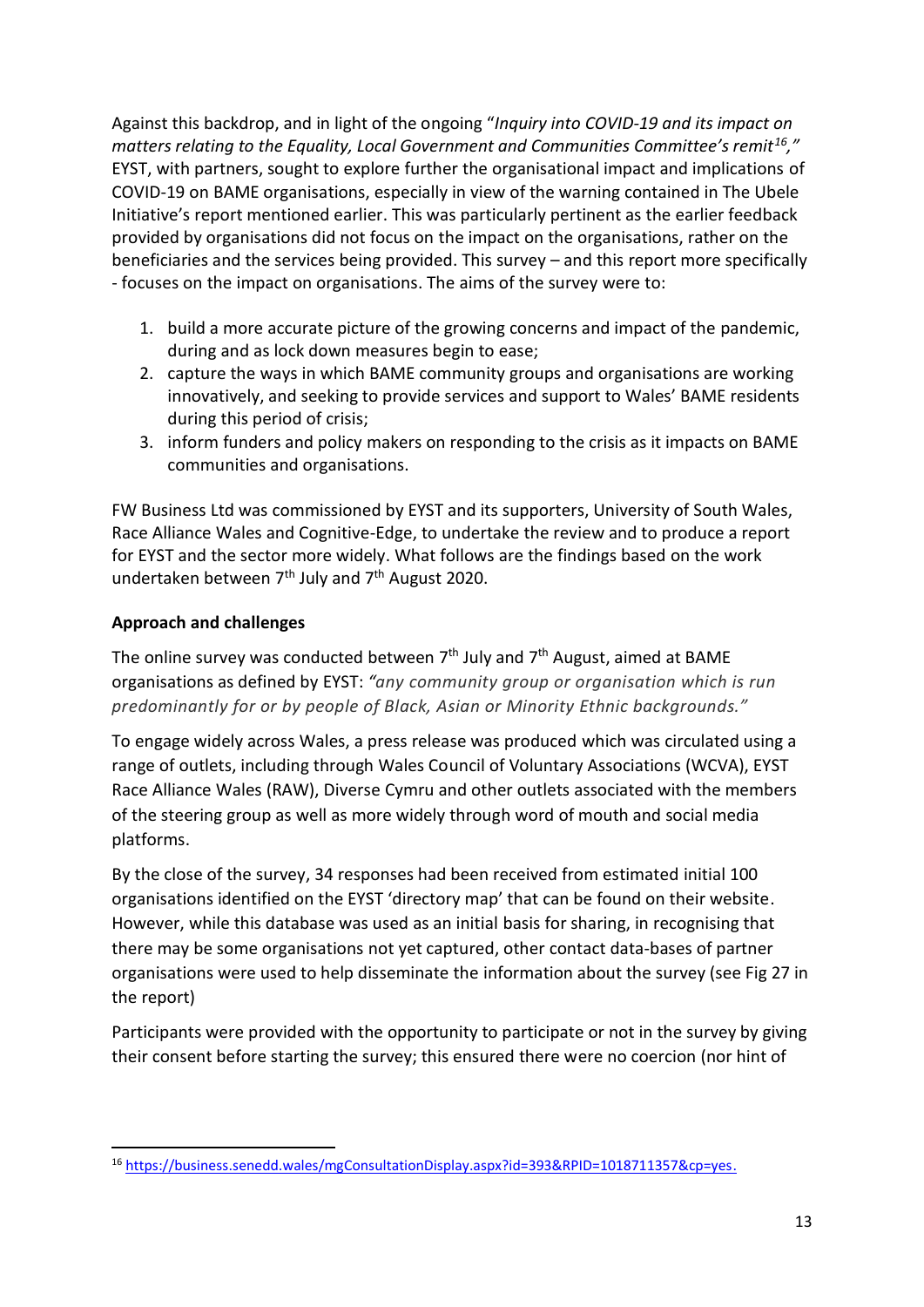such) with respondents able to opt out at any point. Responses, therefore, reflect participants who chose to participate willingly.

The research review method adopted a survey approach, using the Sensemaker online tool<sup>17</sup>. The questions were agreed by a steering group and then captured in the Sensemaker, with the results subsequently analysed using the Statistical Package for Social Science (SPSS). A particular feature of Sensemaker is its incorporation of 'story' analysis, which is particular to this tool, unlike most of the more standard online survey tools on the market. This provided us with a rich analysis of qualitative responses through the lens of a short 'story' on the impact of COVID-19 on respondents. These have been woven throughout the narrative of the report.

The project benefitted from a steering group of experts and advisers<sup>18</sup> who met to review the questions and receive updated 'Briefings' as the results were coming in, culminating in a final session to consider the report and the recommendations.

The survey sought responses against six areas of exploration in seeking answers to the earlier indicated aims underpinning the challenges facing BAME organisations in Wales. The survey covered:

- contextual and organisational information
- Impact of COVID-19 on your life
- Impact on organisational delivery and innovation
- Impact on organisational preparedness
- Financial impact on organisations
- Support and development

#### **Challenges and limitations of the survey**

*Language consideration*: despite best intention and degree of cross checking and testing of systems and questions, there will always be the case of some respondents not fully understanding the question or willing to provide the answer required in contrast to an answer they wish to provide, which may not relate to the question but perhaps what they always wanted to get off their chest. Whatever the reason, there were answers that did not relate the specific question and for those we captured under the 'Other' category, rather than lose the response all together.

Though the use of the Charity Commission's<sup>19</sup> definition of charitable purpose may seem straightforward, it was evident from responses and follow-up processes that there were misunderstanding of what was meant by the 'charitable purpose' of the organisation and what the 'objectives and beneficiaries' were for the organisation.<sup>20</sup> These were small

<sup>17</sup> [https://collector.sensemaker-suite.com/?projectID=EYST\\_BAME\\_WAL&language=en#Collector](https://collector.sensemaker-suite.com/?projectID=EYST_BAME_WAL&language=en#Collector)

<sup>&</sup>lt;sup>18</sup> Representatives included EYST, Diverse Cymru, University of South Wales, RAW, WCVA and T3SSW. <sup>19</sup> <https://www.gov.uk/government/publications/charitable-purposes/charitable-purposes>

<sup>&</sup>lt;sup>20</sup> This is not uncommon, as the WCVA's Third Sector Data Hub contains a similar profile which not only contain the 13 'headline purpose' as defined by the Charity Commission, it also included areas associated with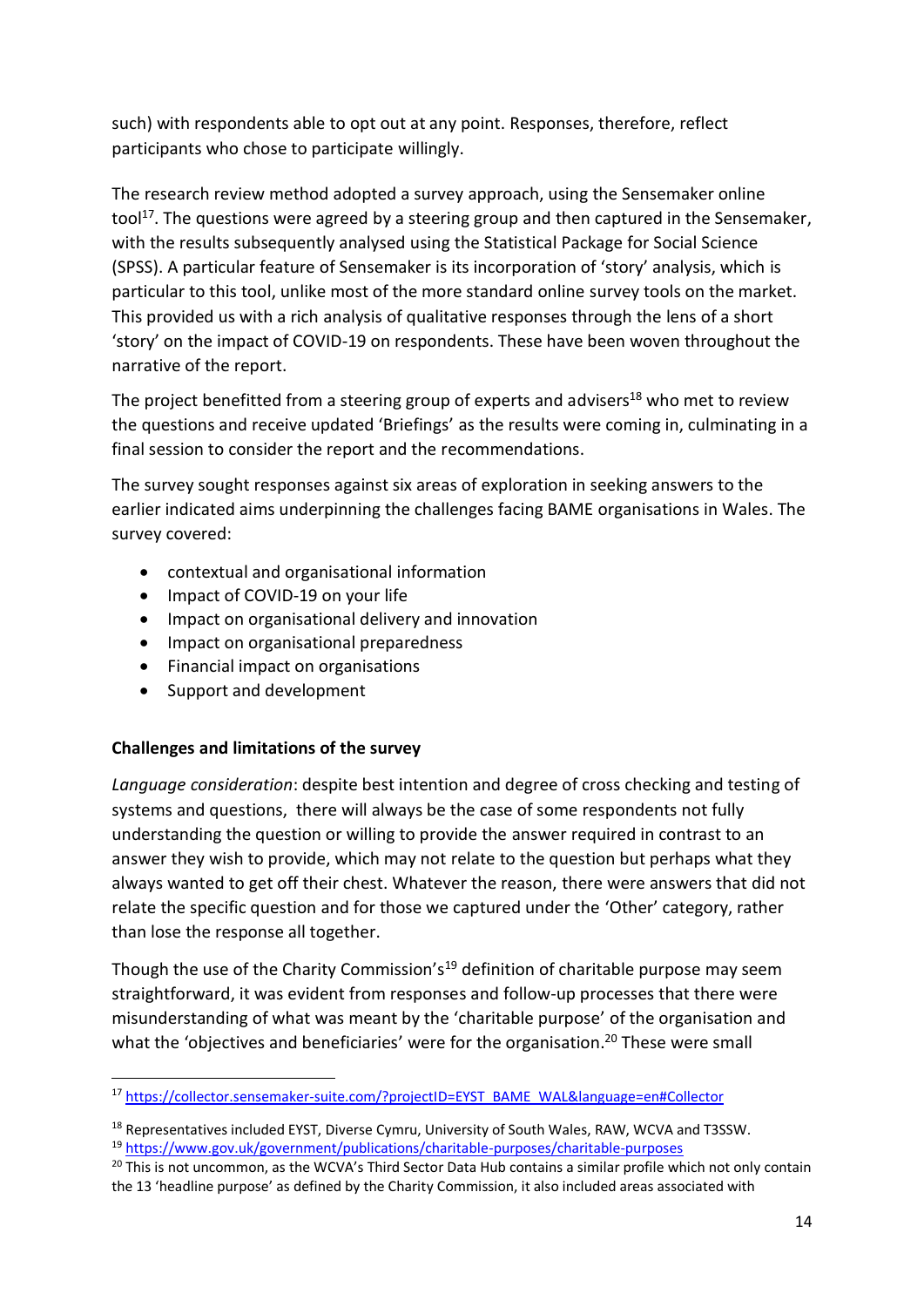differences which, by cross checking and referencing, we were able to adjust responses to better reflect the stated purpose as contained in the incorporation documentation of the respective organisation. These changes did not skew the analysis as this information was for contextual purpose only as the survey was not concerned with the work of organisations.

*Definition of the survey population:* BAME, as an umbrella term, is a contested definition. <sup>21</sup> EYST, however, is happy to use the term BAME as it is a tern that is currently recognised and widely accepted to describe 'minoritized' communities<sup>22</sup>. EYST's definition of BAME organisations is that they are any community group or organisation which is run predominantly for or by people of Black, Asian or Minority Ethnic backgrounds. We initially received 28 responses from organisations who were BAME led and a further two having a strong focus on targeting BAME communities through the programmes they provide, thus making the overall responses 30 out of 34 (i.e. 88% representation), with four (4) indicating that they were not a BAME organisation or 'preferred not to say'. As such, the analysis that follows reflects overwhelmingly the perspective of BAME organisations (88% response rate).

*Profiling and definition of organisational size:* The other area of consideration is associated with the definition provided by National Council for Voluntary Organisations (NCVO) relating to organisation size. While the definition provides a useful starting point to gauge the size of an organisation (and for comparison purposes), it has limitations due to the 'range' over which the categories are defined. For instance, micro organisations are deemed to be ones that have an income less than £10k per annum but a small organisation's income range is between £10k and £100k; this is too broad a range to realistically account for the vast majority of organisations that are small by other criteria that could be used, such as staffing level by full-time equivalences (FTEs), reserves held or number of volunteers, for example. Not only this, but the next range (medium) goes from  $£100k$  to  $£1m$  per annum<sup>23</sup>. To get a true picture of the size of the responding organisations, we used the information provided either by Companies House or the Charity Commission (based on 2018/19 returns of 27 organisations that we were able to identify) to obtain a precise indication of the size of those responding organisations. From this we were able to determine that the size of incomes of some of the responding organisations ranged from £4,000 (micro) to £212m (major). The aim here was to narrow the responses so that we get a better picture of the actual income size of responding organisation instead of the much broader and wider bands used by NCVO; this could ensure that a more targeted support could be put in place to support fledging, micro and small voluntary and community organisations where resources are limited.

<sup>21</sup> Gus John[, https://12b223d1-3b30-c18a-9a06-](https://12b223d1-3b30-c18a-9a06-dd483968824b.filesusr.com/ugd/c4c7fc_acabdcde2c264b2fb9e34dc896cc86f8.pdf)

beneficiaries and objectives of organisations (e.g. recreation, disability, accommodation/housing and others. See<https://wcva.cymru/the-voluntary-sector-in-wales/>

[dd483968824b.filesusr.com/ugd/c4c7fc\\_acabdcde2c264b2fb9e34dc896cc86f8.pdf](https://12b223d1-3b30-c18a-9a06-dd483968824b.filesusr.com/ugd/c4c7fc_acabdcde2c264b2fb9e34dc896cc86f8.pdf) (accessed via [https://www.fwbusinessltd.com/\)](https://www.fwbusinessltd.com/)

<sup>&</sup>lt;sup>22</sup> Nazroo and Bacairies (2020), Racism is the root cause of ethnic inequalities in COVID-19; Discover Society (April 2020)[\(https://discoversociety.org/2020/04/17/racism-is-the-root-cause-of-ethnic-inequities-in-covid19/\)](https://discoversociety.org/2020/04/17/racism-is-the-root-cause-of-ethnic-inequities-in-covid19/) <sup>23</sup> NCVO's 2020 Almanac Report indicates that the "income-band classifications have stayed the same" since 2000, when they first started to use this formulation. [https://almanac.fc.production.ncvocloud.net/executive](https://almanac.fc.production.ncvocloud.net/executive-summary/#the-make-up-of-the-sector-is-changing-but-the-real-picture-is-more-complex)[summary/#the-make-up-of-the-sector-is-changing-but-the-real-picture-is-more-complex.](https://almanac.fc.production.ncvocloud.net/executive-summary/#the-make-up-of-the-sector-is-changing-but-the-real-picture-is-more-complex)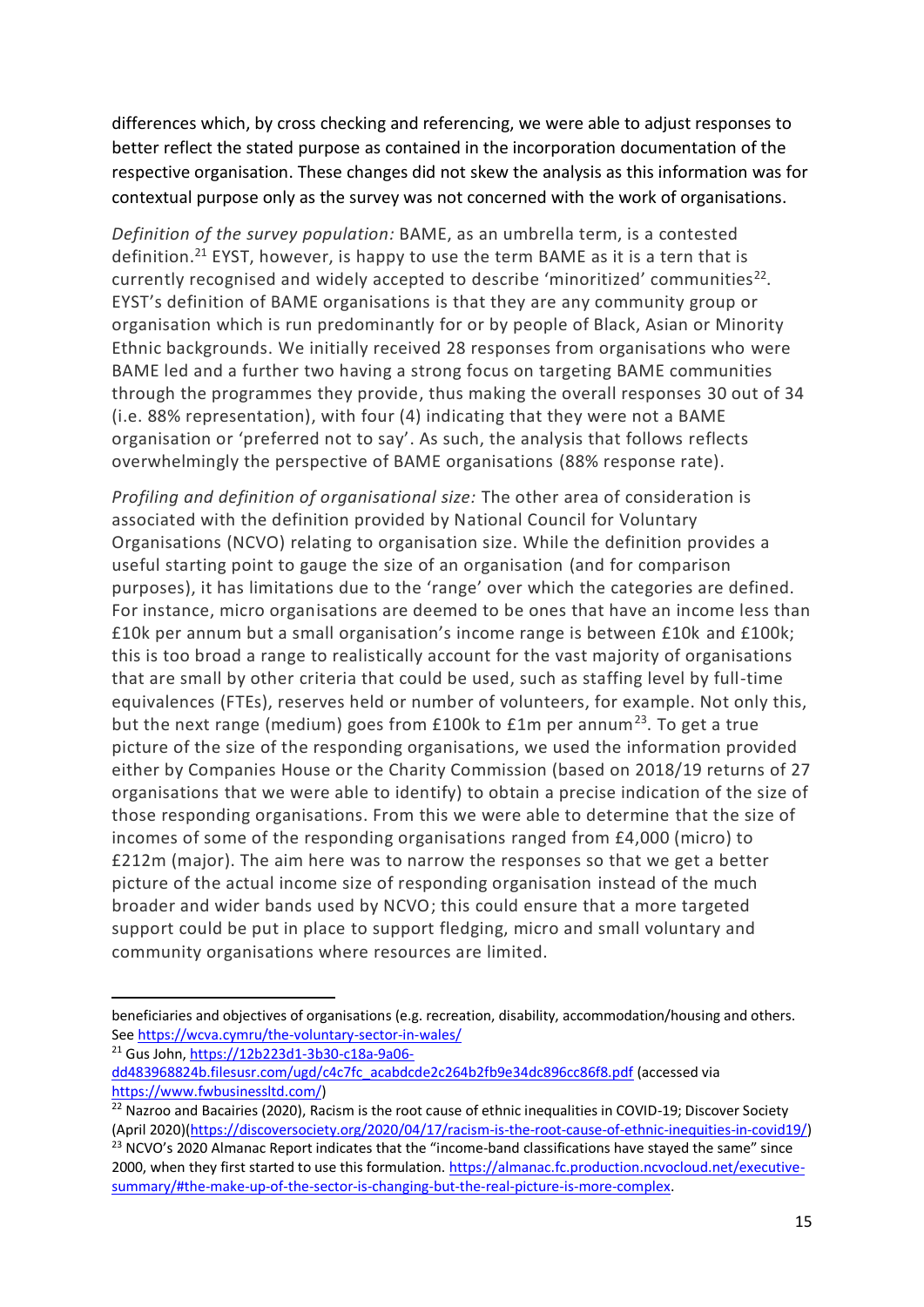*Geographical boundary:* we were mindful of the different ways we could have captured where organisations were located. There are 22 local authority areas which we were not aligned to the broad areas identified on the EYST directory mapping and therefore, as part of this process, were not able to identify responding organisations in terms of which local authority area they were based. The other consideration was to try to capture 'location' in terms of Welsh Assembly boundaries<sup>24</sup>, which covered larger areas that incorporated a number of local areas. Again, this approach was not consistent with EYST's directory map capture, which clustered BAME organisations in terms of the following boundaries<sup>25</sup>:

- 1. Wales-wide
- 2. Wrexham and North Wales
- 3. Cardiff and South Wales
- 4. Swansea, Mid and South West Wales
- 5. Newport and South East Wales

For consistency, we used the EYST categories, with responding organisations asked to identify where they are located. We were then able to map responses against the EYST directory and map, which enabled us to determine how many from the EYST directory responded and to identify those that were not captured on the map. From this approach we were able to identify 21 responding organisations who were already captured on the EYST map, which represented 62% of all organisations responding and a further six organisations that were not yet captured in that directory who had responded.

*Acronyms:* Some respondents used acronyms to identify their organisation which, while helpful where the organisation has a long title, was difficult to determine who they were using standard search online, especially at Companies House and Charity Commission. Where these have occurred, and we have been able to decipher the acronym, a square [...] bracket was used to enclose the full meaning of the acronym to enable wider understanding. Also, a few respondents did not declare the name of their organisation nor did they provide a post code (or a valid post code) that would enable us to capture all organisations by name, which would have been useful to feed into the Kumu connecting capture that arose from the process.

The report is divided into the following sections:

- 1. Characteristics of respondents
- 2. Concerns and impact of the pandemic, during and as lockdown measures begin to ease
- 3. Ways in which BAME community groups and organisations are working innovatively in providing services and support to Wales' BAME residents during this period of crisis.
- 4. Implications for funders and policy makers in responding to the crisis as it impacts on BAME communities and organisations.
- 5. Conclusion/recommendations

<sup>&</sup>lt;sup>24</sup> These are: North Wales, Mid and West Wales, South Wales Central, South Wales East and South Wales West

<sup>25</sup> <http://www.eyst.org.uk/bame-map.php>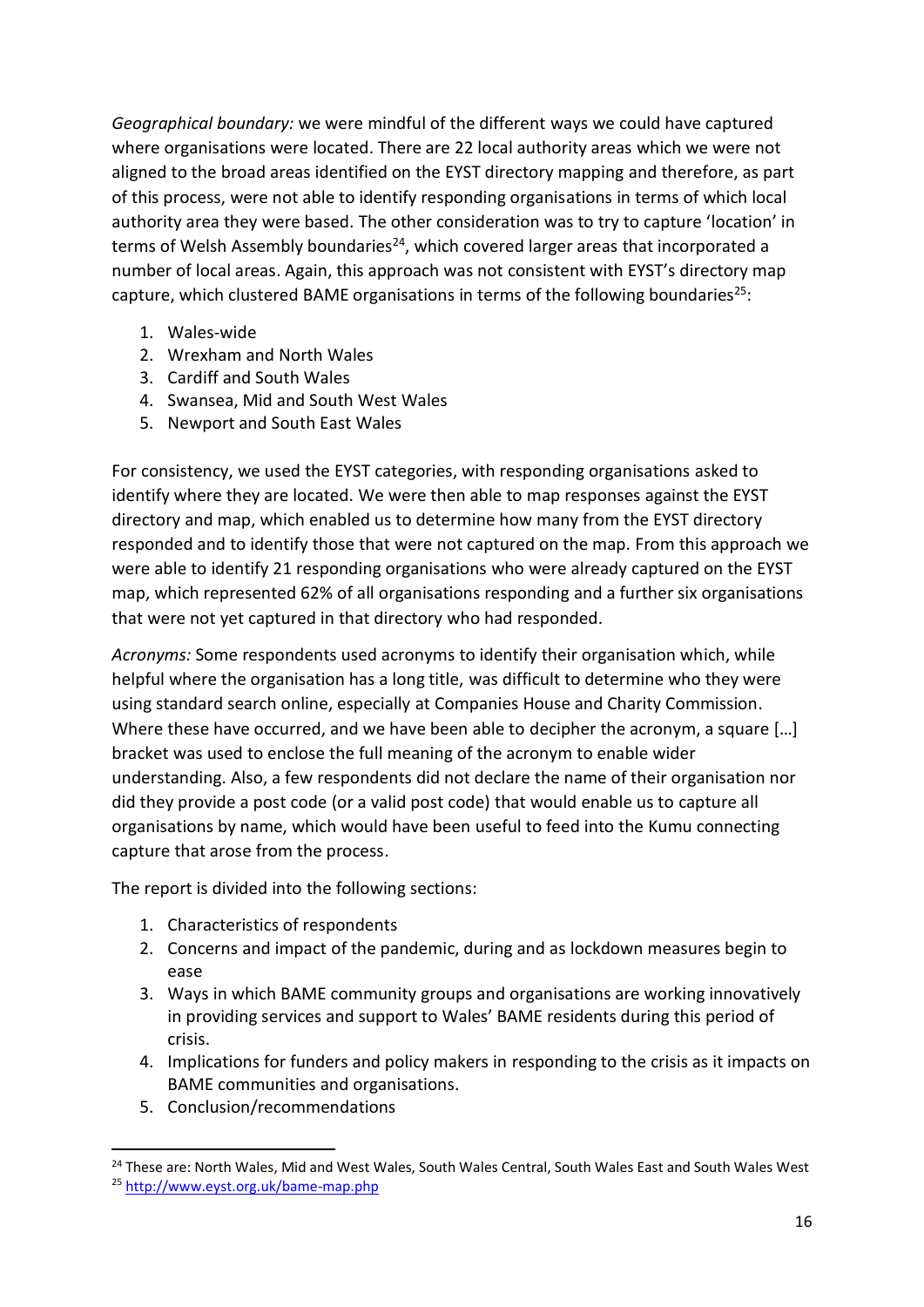#### **SECTION 1: CHARACTERISTICS OF RESPONDENTS**

Thirty-four (34) participating organisations responded to the survey. From the responses we have been able to discern the following main characteristics:

Of the 34 responding organisations, 28 (82%) were BAME organisations with a further two (2), that had indicated they were not BAME organisations, but, on further verification using their own websites, responses to other questions (i.e. 'story telling', for instance), Companies House and Charity Commission websites, they had met the EYST definition, and as such, we adjusted the response to this question to better reflect the position in line with the EYST definition (see Fig 1). Four (4) responding organisations indicated that they were not a BAME organisation or they did not provide additional information that could have been checked (i.e. they had left some questions blank).





Base n=34

Using the boundaries defined by EYST, the overwhelming majority of responding organisations were based in Cardiff and South Wales (16: 47%) with Swansea, Mid & South West Wales (12: 35%) the next highest responding area (Fig 2). As Fig 3 shows, we were able to identify 21 responding organisations who were captured on the EYST map, which represented 62% of all organisations responding to our survey, though only 21% (or onefifth) of the total number of different organisations listed on the EYST map (n=100). Additionally, this approach also enabled us to identify seven organisations that were not on the EYST directory map, including three organisations that had only recently incorporated (January and July 2020) and 6 unincorporated organisations.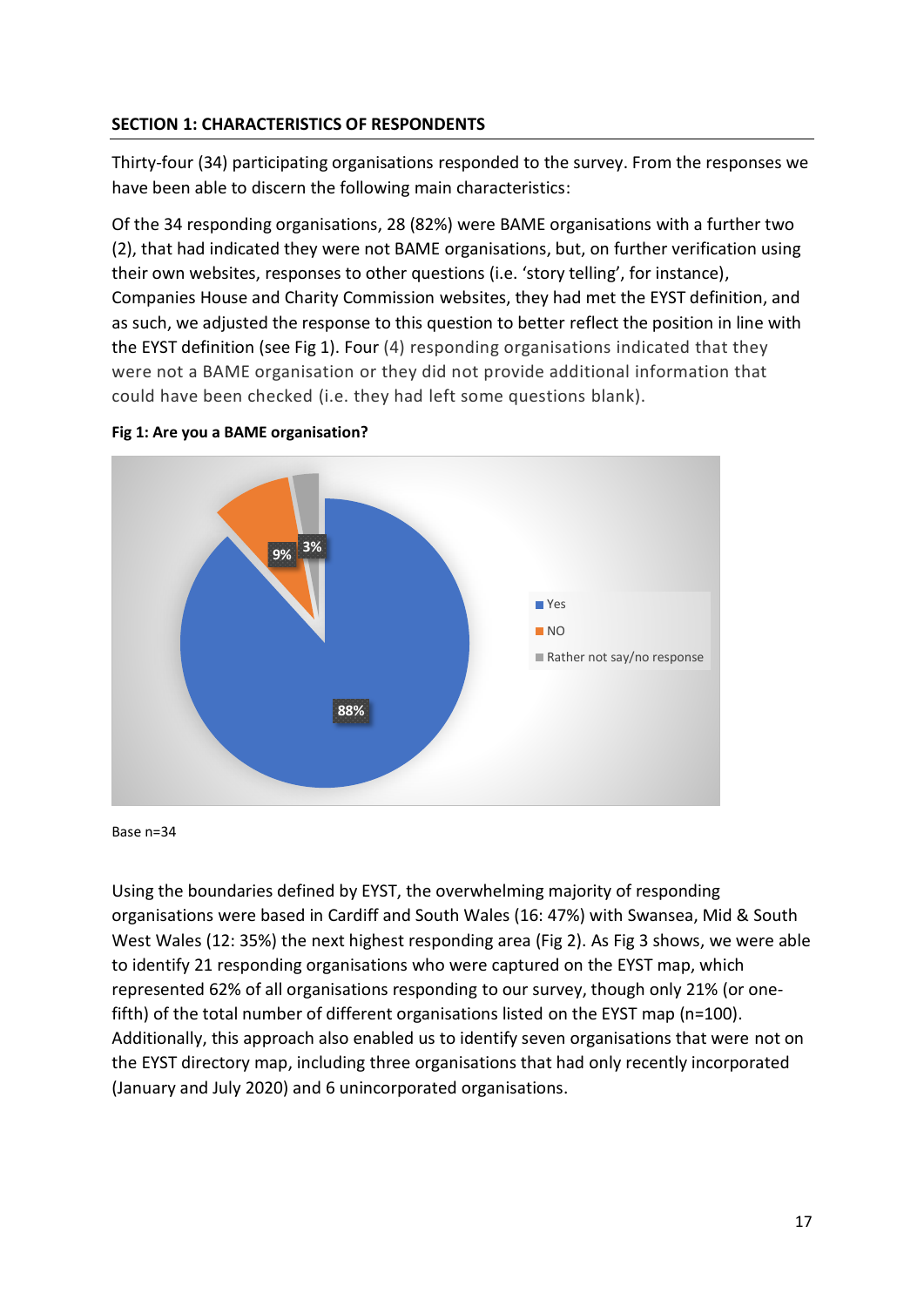**Fig 2: Where organisations are located by EYST boundaries by proportionate split (%) and actual response)**



Base n=34



**Fig 3: Responding organisations compared to EYST directory breakdown (n=21)**

The responding organisations varied in size, with the majority of responding organisations being 'medium' sized according to the NVCO definition used. <sup>26</sup> Fig 4 provides an at-a-glance overview, which shows that 14 (41%) of responding organisations were medium (i.e. having a turnover of between (£100,000 and £1,000,000). By excluding those that 'preferred not to say' (n=3) and those over £10m (n=3), what we find is that 55% of those who responded to

<sup>&</sup>lt;sup>26</sup> Se[e https://almanac.fc.production.ncvocloud.net/executive-summary/](https://almanac.fc.production.ncvocloud.net/executive-summary/)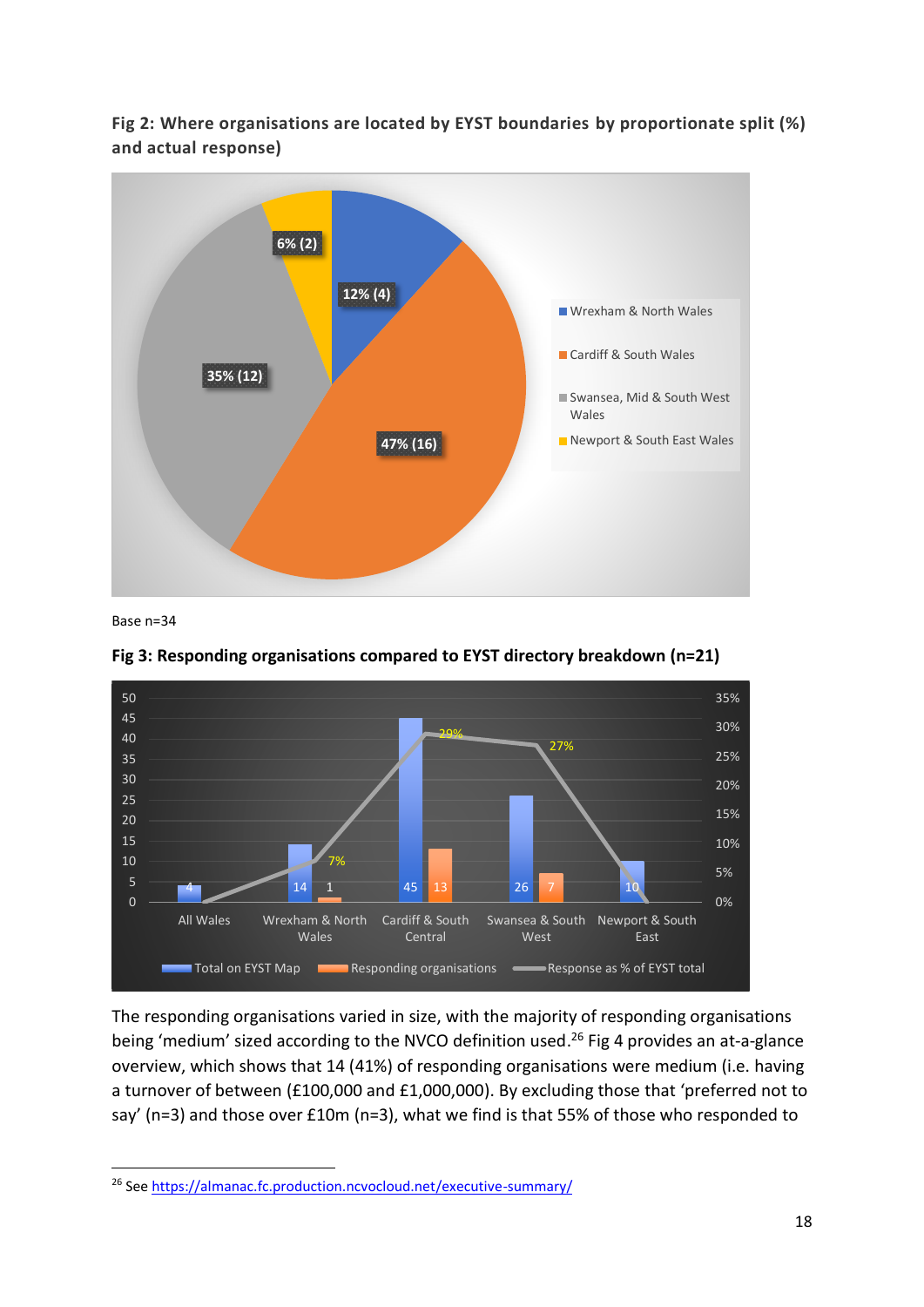this question were medium sized organisations.<sup>27</sup> This shows an over-representation of medium sized organisations compared to the NCVO data on proportionate split across the range of voluntary organisations in Wales based on income size.<sup>28</sup> This is reflected in Fig 5, which raises questions about the capacity of micro and small organisations, especially with respect to responsiveness to online or other surveys, which could mean their voices are silent on concerns that might affect them. As such, infrastructure organisations, such as WCVA amongst others, may wish to review how they work to better meet the needs of micro and small voluntary and community charitable organisations.





Base n=34. Note: Classifications are based on NCVO Almanac definitions.

<sup>&</sup>lt;sup>27</sup> Please note, none of the responding organisations indicated being a 'Large' organisation ( $£1m$  to  $£10m$ ) and as such, this category/label is not shown in Fig 4, which moves from Medium to Major. It is possible that one or all of the '*prefer not to say'* respondents may have fallen into that category.

<sup>28</sup> <https://wcva.cymru/the-voluntary-sector-in-wales/>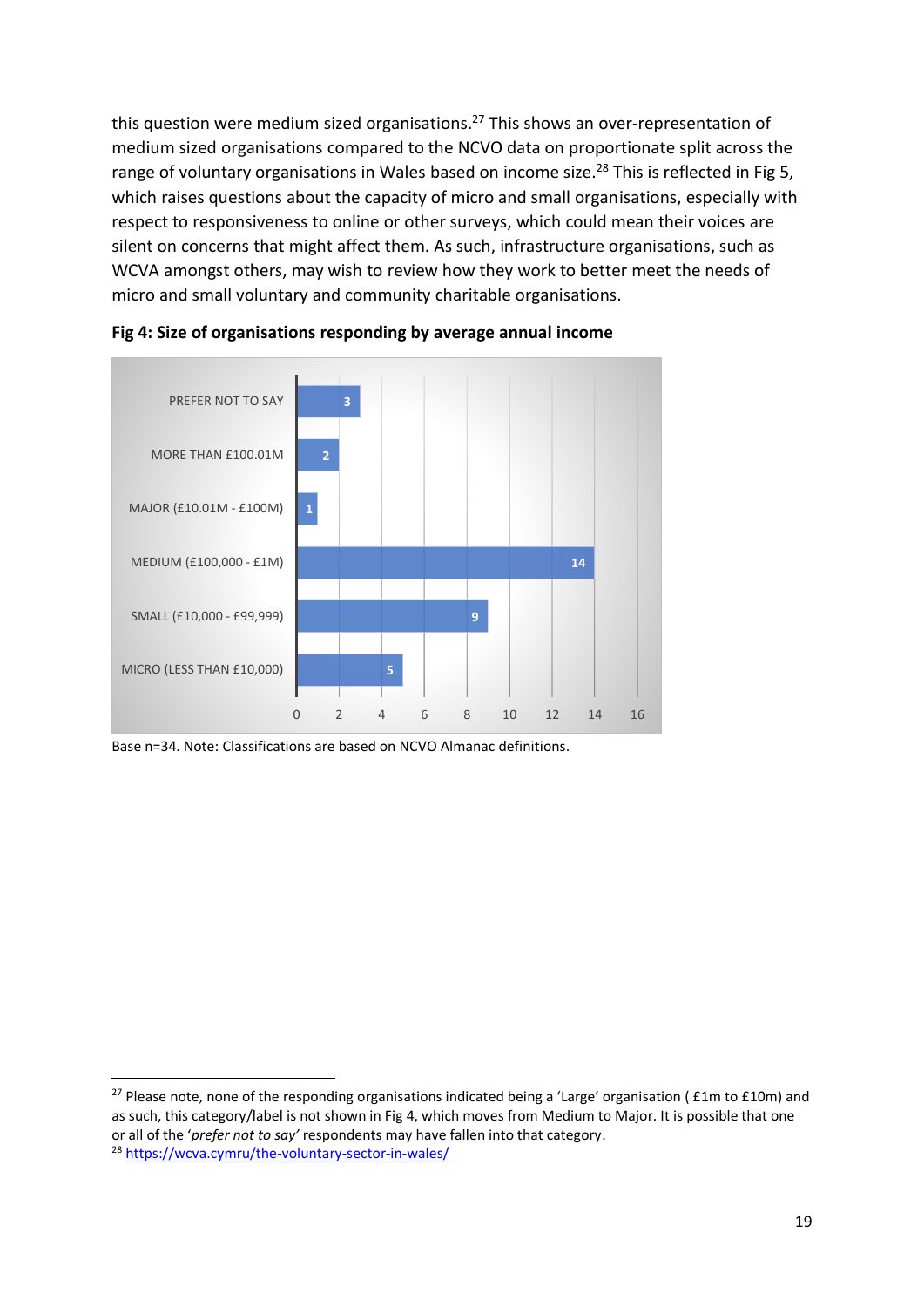# **Fig 5: Proportionate (%) survey responses compared to national voluntary organisation size across Wales.**



Source: NVCO, 2020 Almanac Report, Almanac data tables - [About | UK Civil Society Almanac 2020 | NCVO](https://almanac.fc.production.ncvocloud.net/about/almanac-data-tables/)  [\(ncvocloud.net\)](https://almanac.fc.production.ncvocloud.net/about/almanac-data-tables/) .

The number of years organisations have been in existence ranged from 1 to 51yrs, with 3 recently established (i.e. less than 1yr) and reaching, on average, between 10 (at lower end) and 500 beneficiaries per week (with the major sized organisation), with the median being 50. As the survey did not seek to understand the services being delivered by organisations, there is no means of verifying these estimates and therefore caution is advised in reading too much into the estimation but they do offer an indication of possible and/or potential reach, which should not be ignored.

The overwhelming majority of responding organisations, as Fig 6 shows, were registered charities at 59% of the cohort who responded with a significant number who were unincorporated (17%). Overall, 80% of responding organisations were charitable organisations<sup>29</sup>, including those organised as Community Interest Companies (CIC).

<sup>29</sup> Produced by VCVO and uploaded onto WCVA statistical hub

<sup>&</sup>lt;sup>29</sup> The Charities Act 2011 defines a charitable purpose, explicitly, as one that falls within 13 descriptions of purposes and is for the public benefit. For a purpose to be a charitable purpose it must satisfy both the benefit and the public aspects: [https://www.gov.uk/government/publications/charitable-purposes/charitable](https://www.gov.uk/government/publications/charitable-purposes/charitable-purposes)[purposes.](https://www.gov.uk/government/publications/charitable-purposes/charitable-purposes) See Appendix 1 on a breakdown by charitable purpose and EYST boundaries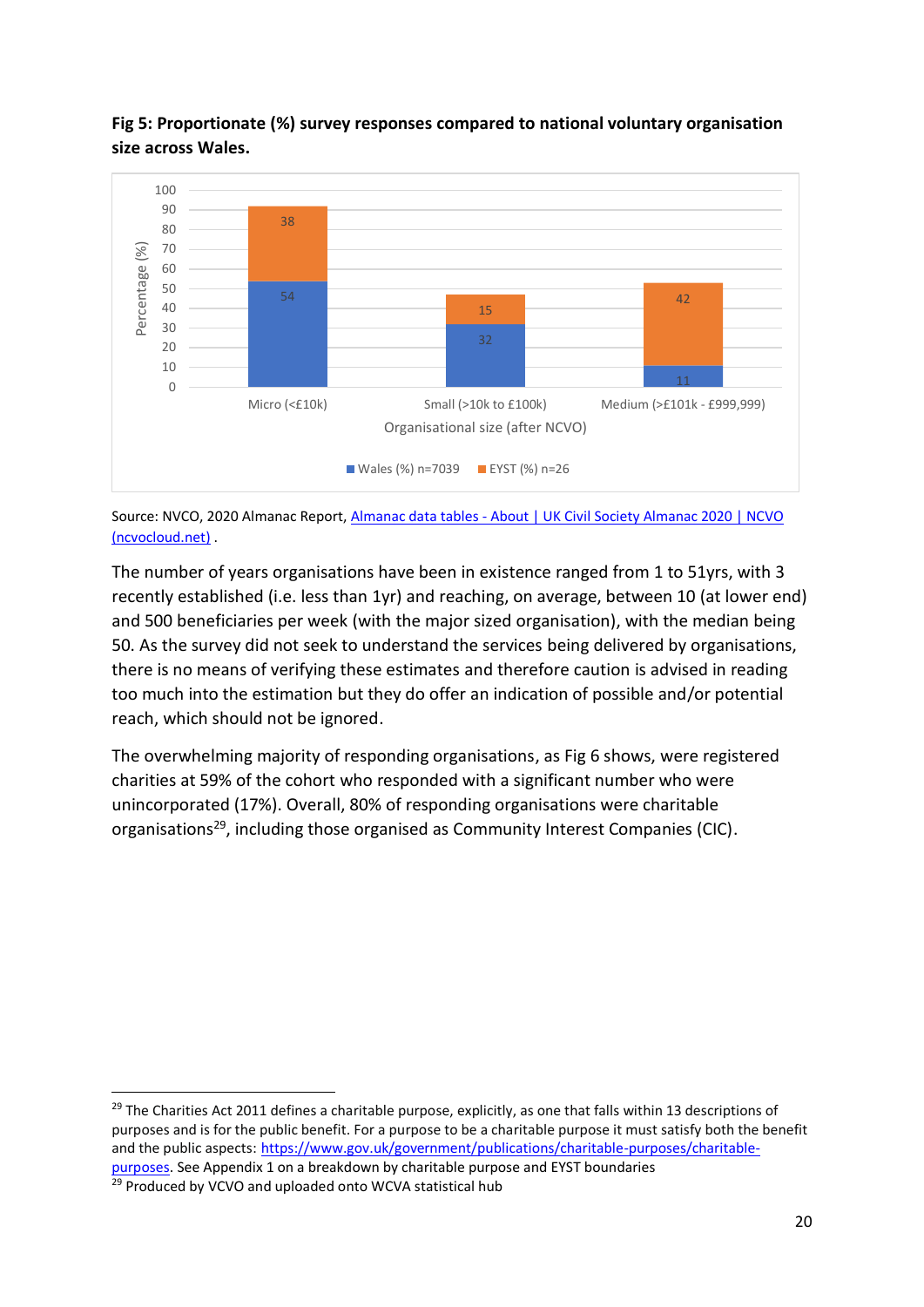

**Fig 6: Legal structure of responding organizations**



One of the challenges that the 'third sector' faces, is that of an agreed definition. WCVA, for example, uses the term 'third sector' while NCVO, for instance, uses the term 'civil society' for which they acknowledge *"…there is no perfect term or definition."* A consequence of this lack of clarity can be seen in the terms used to describe the sector on the WCVA Data Hub, where references are made to 'registered charities', 'general charities' and 'third sector organisations', all of which seeks to describe the voluntary and community sector. And across the data capture, there are categories to indicate organisations that are BAME community focused, though there is a reference to 1.2% of activities being 'ethnic minorities<sup>'30</sup>. For example, over a three year period to 2018, data showed that there had been no change in the proportion of activities described as 'ethnic minorities' at 1.2%, which suggest, at one level, that there had been no growth in this area of activity or may just reflect poor data capture. Either way, it would seem to suggest that being able to capture a clearer picture of the presence, size and state of the sector would be helpful.

<sup>&</sup>lt;sup>30</sup> See [The voluntary sector in Wales -](https://wcva.cymru/the-voluntary-sector-in-wales/) WCVA).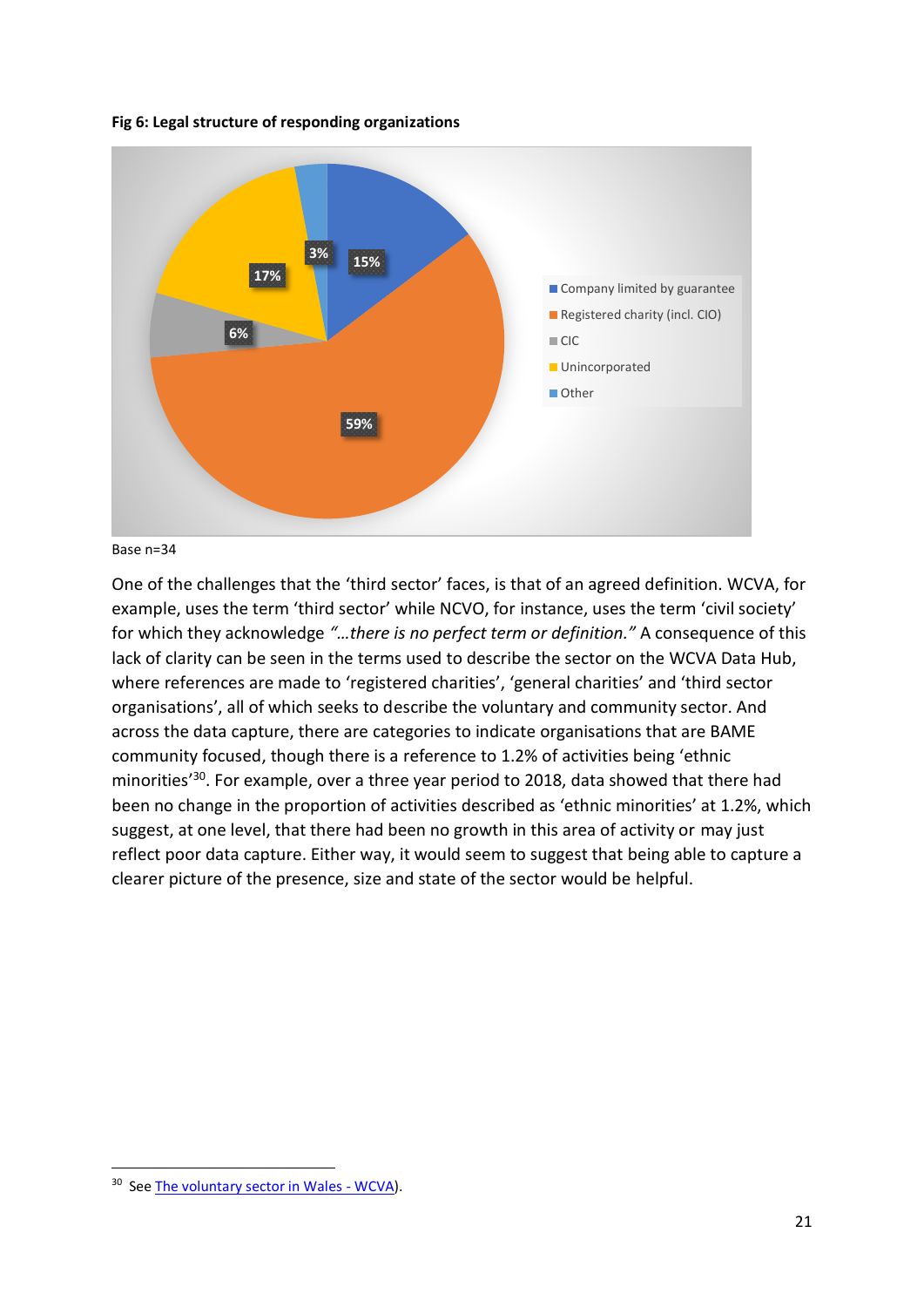# **SECTION 2: CONCERNS AND IMPACT OF THE PANDEMIC, DURING AND AS LOCK DOWN MEASURES BEGIN TO EASE.**

The scale of the crisis has brought with it many challenges, some of which are not just of a health concern nature with respect to those who contract the virus. Amongst the many challenges that society has had to accommodate, are the restrictions on movement, social distancing regulations, quarantine, isolation and 'shielding', all of which disrupts what we have been used to; that is, what we take as normal way of life.

Though the 'peak' of the crisis is said to have subsided, there are clear signs that different parts of Wales are experiencing increased infection cases and elsewhere in the UK, 'local lockdown measures' are in place (e.g. Leicester, Oldham and Manchester). Indeed, while London was seen as the epicentre of the virus in the UK between March and June, as we moved into July and August, other regions have seen increases of both infection and deaths, with the number of cases now recorded in the North West (48,330) greater than that of London at 36,355. Across the home countries, Wales' rate per 100,000 of the population stands at 921 compared to Scotland (lowest rate) at 678 per 100,000; only Northern Ireland has a higher rate per 100,000 at 961; thus making Wales, proportionately, the second worst hit area in the UK<sup>31</sup>. Putting it succinctly, given its size, Wales is disproportionately impacted upon by the pandemic, a situation that has not gone unnoticed and has implications for BAME community organisations.

Published on 22 June 2020, the report, *Coronavirus (COVID-19) and the Black, Asian and Minority Ethnic (BAME) population in Wales*, highlighted concerns showing that for different ethnic groups, *"there were concerns about the risk of the COVID-19 pandemic on their health and well-being either directly or through a disproportionate impact on socio-economic factors that could have longer term consequences.<sup>32</sup> "* Additionally, findings from Public Health Wales's (PHW) Public Engagement Survey on Health and Well-being during Coronavirus Measures<sup>33</sup>, highlighted that "coronavirus and the lockdown restrictions are *having a greater impact on the mental health and wellbeing of Black, Asian and minority ethnic (BAME) residents in Wales*."

The analysis below presents the findings from the survey that looked at the impact and implications on individuals within the organisation from the start of the pandemic lockdown to the easing down phase in which we now find ourselves.

#### **Impact of COVID-19 on your life**

Respondents were asked the extent to which they agreed or disagreed with the statement: "*My anxiety about COVID-19 has increased significantly since the government's national 'lockdown' policy from 26 March."* From the responses, respondents were worried and anxious about the impact of COVID on self, families and community more generally, including service delivery and ability to adapt, with the overwhelming majority able to adapt

<sup>33</sup> [https://phw.nhs.wales/topics/latest-information-on-novel-coronavirus-covid-19/how-are-you](https://phw.nhs.wales/topics/latest-information-on-novel-coronavirus-covid-19/how-are-you-doing/weekly-hayd-reports/how-are-we-doing-by-demographics-report/)[doing/weekly-hayd-reports/how-are-we-doing-by-demographics-report/](https://phw.nhs.wales/topics/latest-information-on-novel-coronavirus-covid-19/how-are-you-doing/weekly-hayd-reports/how-are-we-doing-by-demographics-report/)

<sup>31</sup> <https://coronavirus.data.gov.uk/cases> (accessed 9 October 2020)

<sup>32</sup> <https://gov.wales/coronavirus-covid-19-and-black-asian-and-minority-ethnic-bame-population-wales>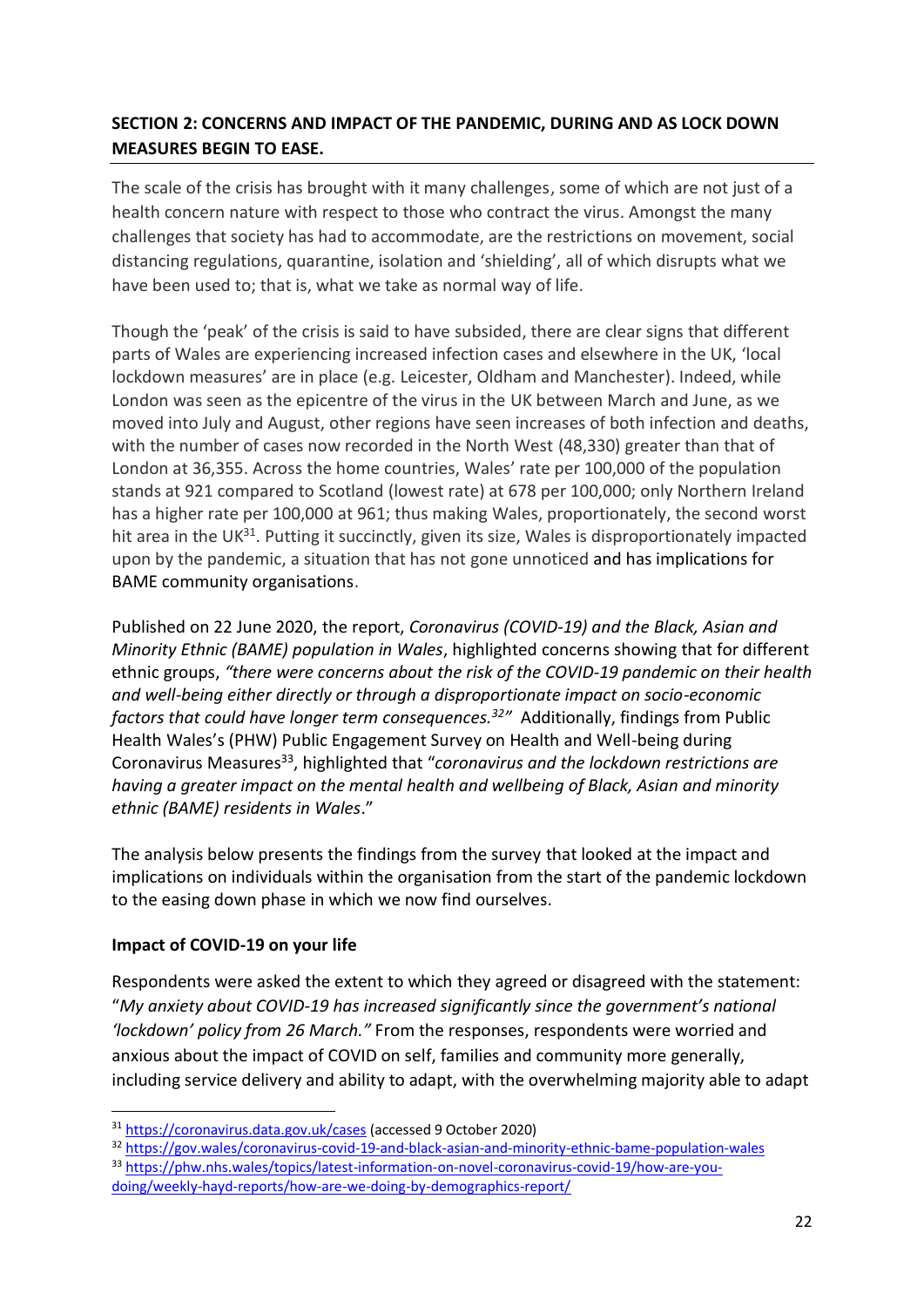to online platform delivery approaches. Fig 7 shows that over two-thirds (68%) of respondents agreed with the statement overall (i.e. strongly agree and agree).





Additional comments from respondents gave further weight to the overall response capture:

*I am worried about vulnerable people - especially colleagues and clients who are in the shielding category. Most of my work since lockdown has been organising food and other goods deliveries and ensuring that people are not struggling in isolation. I am also worried about how the government is handling the Covid crisis in my home country.*

*Disproportionate effects on BAME communities has been concerning - not confident of government's strategies.*

*Personally, I don't feel at much risk, but I do worry that the people we work with will be adversely affected.*

*There are worries in relation to job security; staff welfare and wellbeing.*

*My anxiety has increased as more reports are confirming out saying BAME are 50% more affected.*

*Many local Chinese are in fear with the outbreak of Covid19, one reason being serious negative impact has been brought to the Chinese in general when it happened in China, another reason they didn't know what future holds as many information in the UK are in English and with constant change in rules and regulation many people are very anxious.*

Base n=34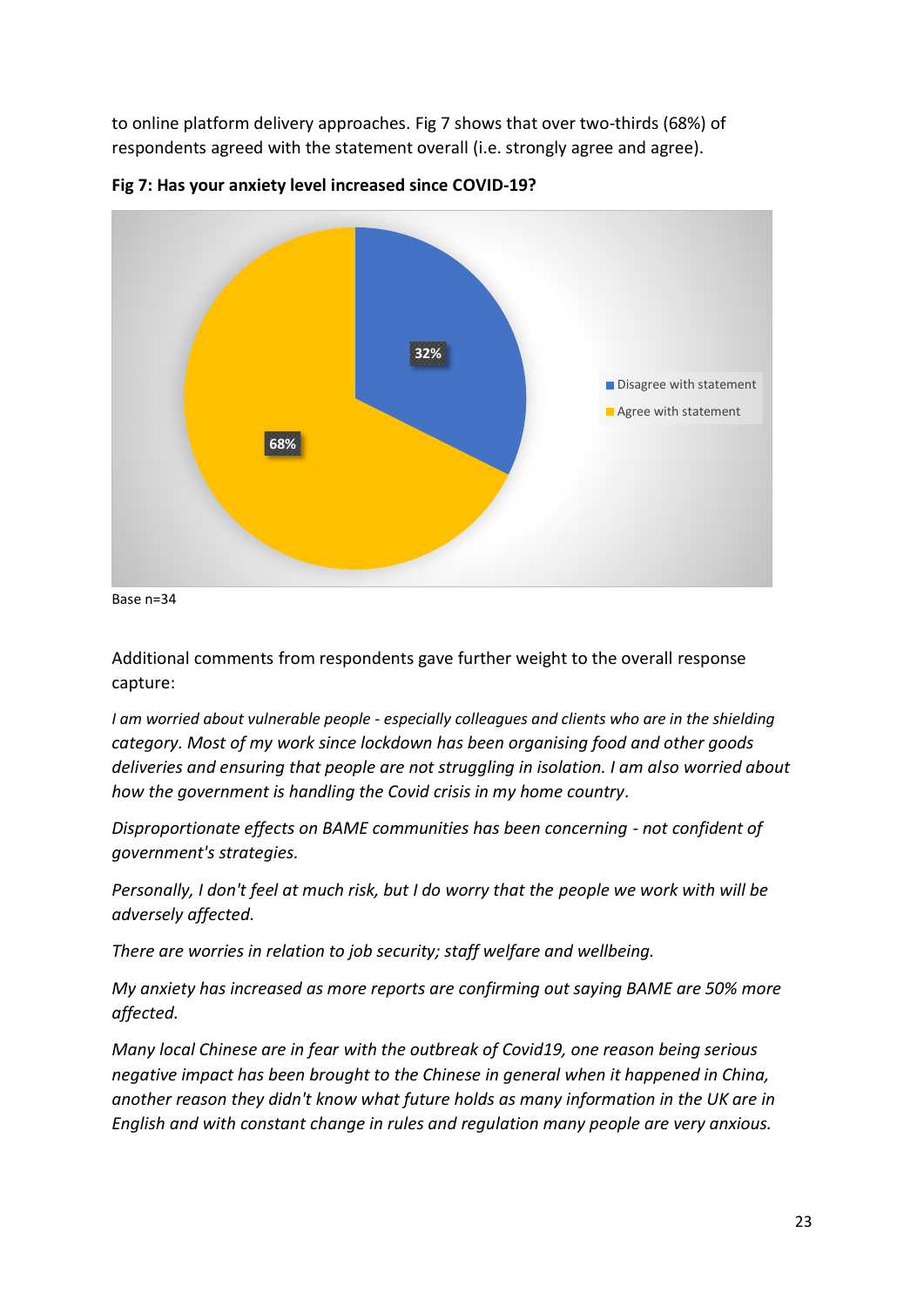*Of course as soon as lockdown was announced the severity of Covid was made a lot clearer, so my anxiety increased, especially in the initial weeks, not only in relation to the possibility of me / other family members contracting it (some very vulnerable), but also in terms of household finances (a lot of freelance work used to supplement employment was cut short).*

*It is a very stressful time for us. In these uncertain times, we fear about what could happen to us, our families, our organisation and our service-users, and this is overwhelming and causing strong emotions in us. A lot of us feel isolated and lonely, and we are noticing stress and anxiety increase in our BAME Community.*

*A concern about the services that we will be able to provide after lock-down. The aftermath of the pandemic - a backlash on black people…Lack of resources.*

*Worried about the potential effects on the team and our services to the BAME community. Worried for the communities we serve.*

Fig 8 below shows that only 18% of respondents (almost 1 in 5) indicated that they or any member of their family had been diagnosed with COVID-19. This suggests that there may be other factors at play in the raised anxiety level shown in Fig 7. This could be partly explained by the response shown in Fig 9 to the question of knowing if friends and/or colleagues had contracted COVID-19. Responses to this question shows that 56% (19) of respondents knew of a friend and/or colleague that had been diagnosed with the virus, which, coupled with the heightened reporting of the number of cases across the UK and the world, may have added to the heightened level of anxiety indicated in Fig 7. Public Health Wales, for example, report daily and, at the time of writing, the Local Health Board worst affected is Betsi Cadwaldr University Health Board with 6,496 cases, with Wrexham the worst hit local authority within that area with 1,799. Across Wales, however, the local authority showing the highest incidence of cases is Cardiff, with 3,818, while the local authority with the lowest number of cases is Ceredigion with 152 cases,<sup>34</sup> and as Appendix 1 shows, three-out-of-five (60%) of those BAME organisations identified on the EYST directory that had responded, were based in Cardiff and South Central. This, given other precarity identified with respect to BAME communities, has implications for BAME organisations.

<sup>34</sup> [https://public.tableau.com/profile/public.health.wales.health.protection#!/vizhome/RapidCOVID-](https://public.tableau.com/profile/public.health.wales.health.protection#!/vizhome/RapidCOVID-19virology-Public/Headlinesummary)[19virology-Public/Headlinesummary](https://public.tableau.com/profile/public.health.wales.health.protection#!/vizhome/RapidCOVID-19virology-Public/Headlinesummary) (as at 9 October 2020)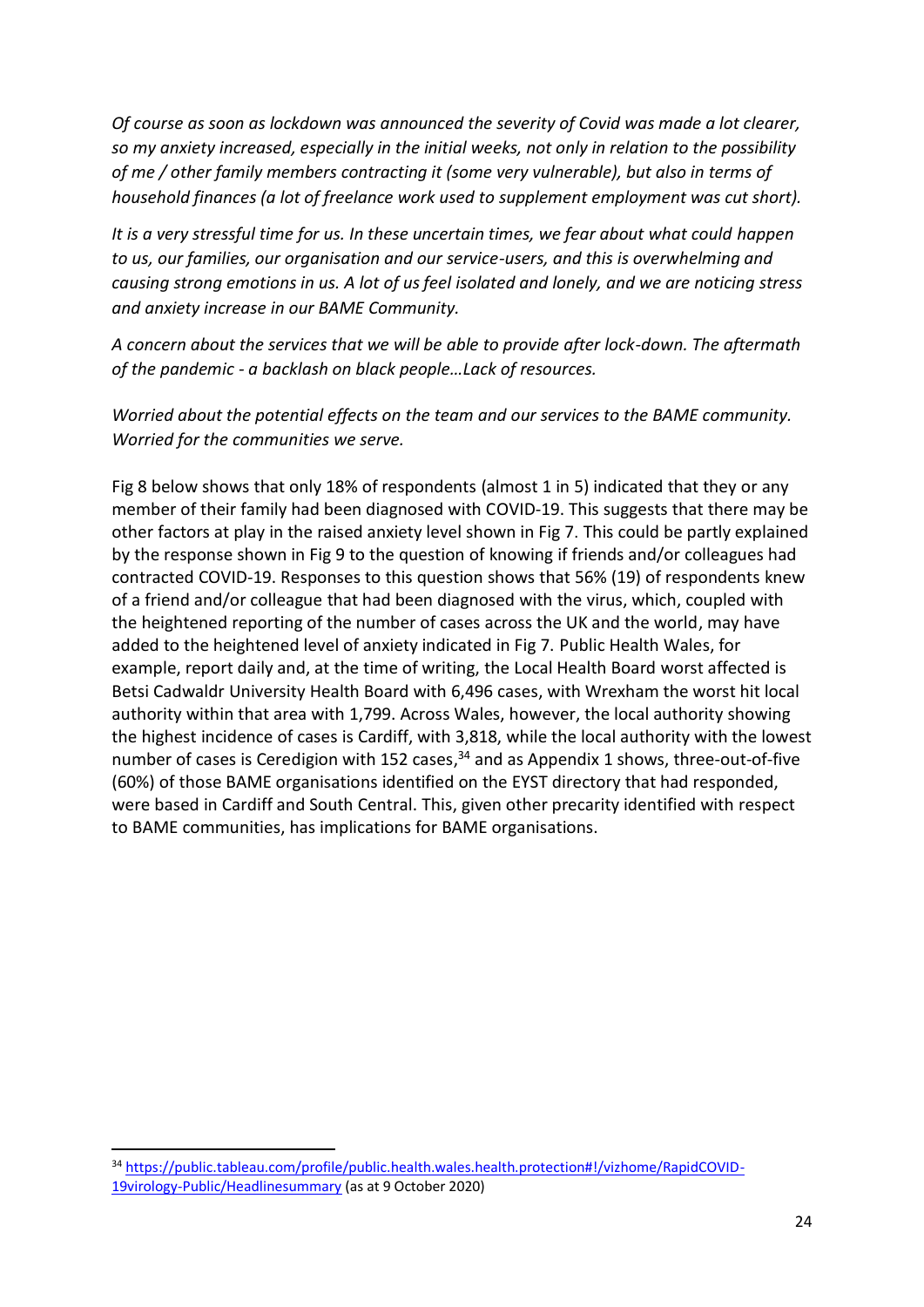

**Fig 8: Have yourself and/or any family member been diagnosed with COVID-19?** 

Base n=34



**Fig 9: Have any of your friends and/or colleagues been diagnosed with COVID-19?** 

Base n=34

Comments from respondents reinforce the view that concerns over contracting and surviving is real, but so too are concerns over the handling of the pandemic:

# *"#IamAlone*

*Mixed messages on COVID-19, especially during the month of March /April made our beneficiaries more vulnerable."*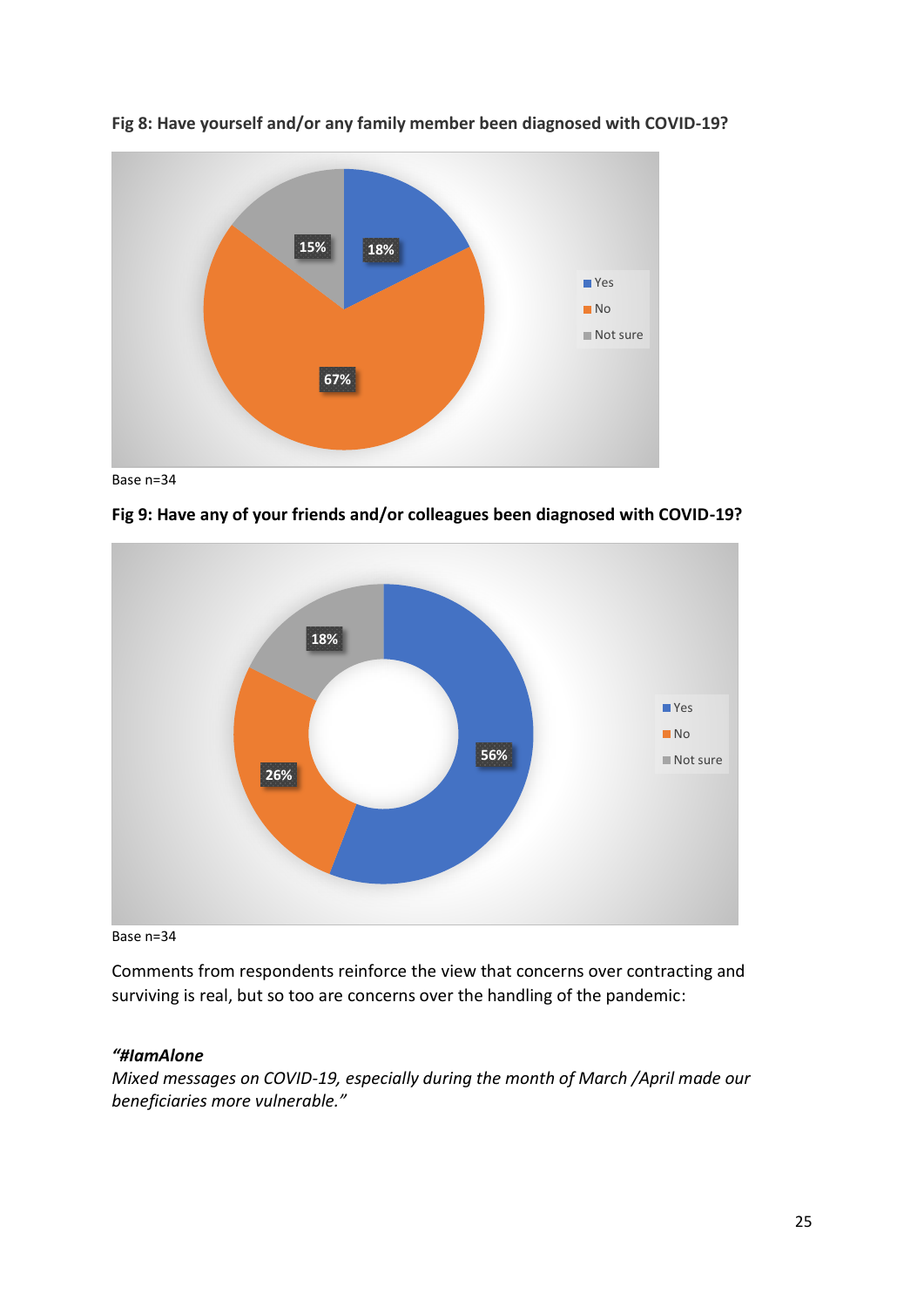*"The message was not clear from the beginning. The policy went into effect before/without consideration for furlough, unemployment, loss of income, mental health and social support etc."*

*"Many BAME communities did not receive health saving information in their ethnic languages."*

*"I don't have any anxiety for myself or my family about COVID. We are a Black family so you may think that it sounds odd not be anxious, but that is my way. I don't worry about anything until it happens - I have learnt to be that way because I used to worry myself into the ground, not eating or sleeping, feeling irritable and short tempered. I don't want to feel like that anymore."*

*"Disproportionate effects on BAME communities has been concerning - not confident of government's strategies."*

*My wife is shielding and so we looked at all the information available and so lockdown didn't come as a shock.*

*Al lot of the community have found it very difficult and […] have had to provide on an average of 50 food packages per week to support the vulnerable and elderly. It has affected a lot of people's mental health and create a lot of anxiety.*

*My anxiety about Covid-19 has to do with what would happen if any of our family members were to become infected with the virus. Will they have the best care possible or will they be subjected to biased discrimination because they are members of an ethnic minority or a little overweight? I must say that last week the government did nothing to alleviate the problem of obesity in this country, except for blaming people for not eating well or exercising enough. Anyone who has seriously studied, and researched obesity knows that the problem is much more complex and that there are several genetic predispositions, as well as several conditions that do not allow people to lose weight easily.*

#### **Impact on beneficiaries and organisation**

As a consequence of the level of anxiety and concerns, on top of the lockdown restrictions, organisations have been grappling with complex and problematic concerns. As Fig 10 shows, three-in-five (62%) indicated that beneficiaries were being impacted on as a result of the pandemic, with the majority of organisations working with children and young people as shown in Fig 11 (65%). This compares well to the overall beneficiaries identified in *[The Ubele](https://static1.squarespace.com/static/58f9e592440243412051314a/t/5eaab6e972a49d5a320cf3af/1588246258540/REPORT+Impact+of+COVID-19+on+the+BAME+Community+and+voluntary+sector%2C+30+April+2020.pdf)  [Initiative](https://static1.squarespace.com/static/58f9e592440243412051314a/t/5eaab6e972a49d5a320cf3af/1588246258540/REPORT+Impact+of+COVID-19+on+the+BAME+Community+and+voluntary+sector%2C+30+April+2020.pdf)'s* Report and the NCVO 2020 Almanac<sup>35</sup>: 81% in the Ubele Report and 59% in the NCVO Report (2017/18 figures).

It was care for the vulnerable and elderly, however, where the concerns were most felt as captured in the qualitative responses provided:

<sup>35</sup> <https://almanac.fc.production.ncvocloud.net/impact/beneficiaries/>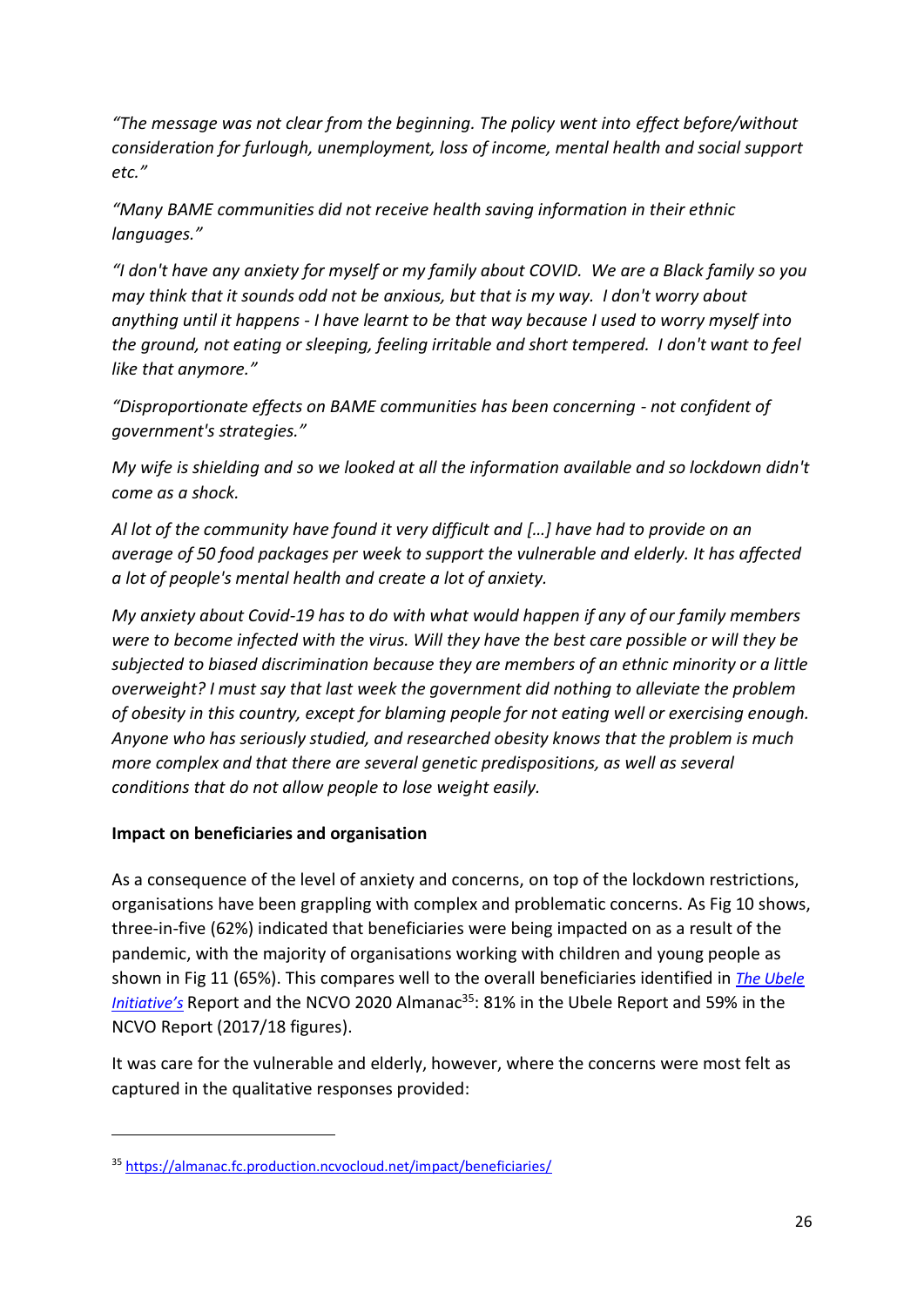*"I see lonely, elderly and frail people are suffering from malnutrition and ill health."*

*"[Sickle Cell and Thalassaemia] are two groups of severe, inherited, life-long, life-threatening disorders for which there is no universal cure. Both conditions are more prevalent amongst people of African, Asian and Middle Eastern heritage they are so vulnerable, lonely and isolated and lack the necessary support from the NHS."*

*"We provide help to vulnerable individuals in Wales. As we are a small charity and based in the heart of the community, we work with the grassroots level in the community and work closely with many individuals. The sustainability of our charity is our main concern. There is more demand for mentoring services before and now due to lockdown and the pandemic we need more staff to provide services."*





Base n=34



**Fig 11: Breakdown of responding organisations by beneficiary group served**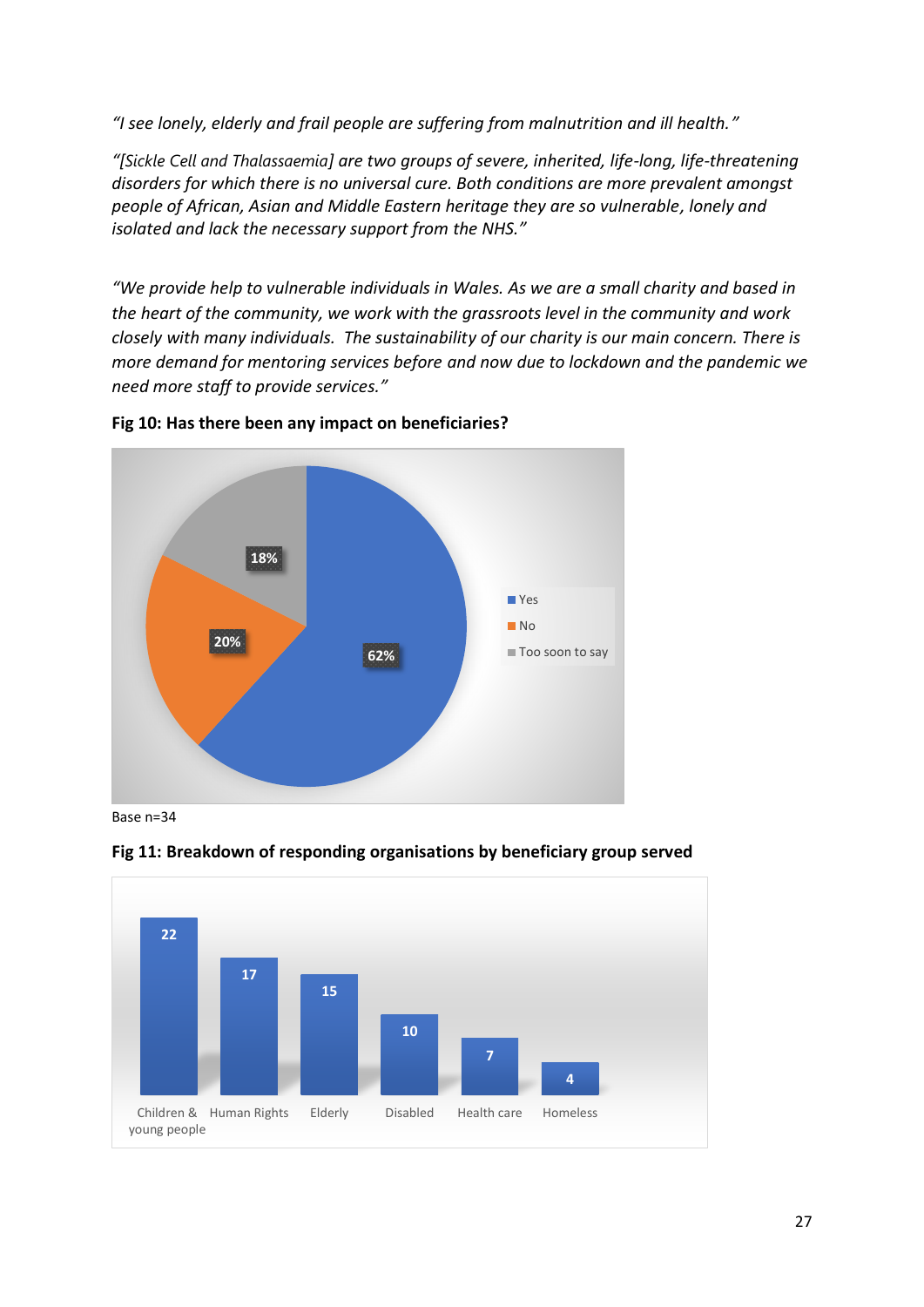In trying to address the concerns and the implications on service delivery, respondents indicated that they had to adapt to the new sets of circumstances to better support their clients/beneficiaries, especially as responses indicated (and echoed) the uncertainties over when the easing down would come (Fig  $12 - 47\%$  not sure: 'until declared safe to re-open'), and more importantly, as some have remarked, what the new normal would look and feel like:

*"Until social distancing is removed, we cannot return to face to face contact and delivery."*

*"We are offering new services in response to members' needs."*

*"We have started to plan for a return, had meetings and shared survey to capture staff's expectations and requests."*

*"We have continued to deliver certain services online and we plan to continue to do so until it's safe to return; we are also thinking of changing our office/work environment to suite and adapt to new ways of working."*

*"We are going online until next year, working and exploring different methods of fundraising online."*

*"For some of our online youth education provisions we have had to use the 'normal grant funding to continue to pay the youth workers. When this runs out, unless we can secure additional funding, the normal youth club programme will need to end."*

#### *"#wheredid2020go?*

*It's been humbling to see how people have come together to support each other, children have had their lives turned upside down, we've had to rethink how to work from home, dealing with more of a groundhog day scenario."*

#### *"#perseverance*

*Since Lock down we were forced to became creative to deliver our advocacy services to our clients, through Zoom we deliver different types of sessions, help clients fill their forms, interpret letters and forms for them. Making phone calls for our clients and acting as interpreters because most of our clients speak limited to no English at all."*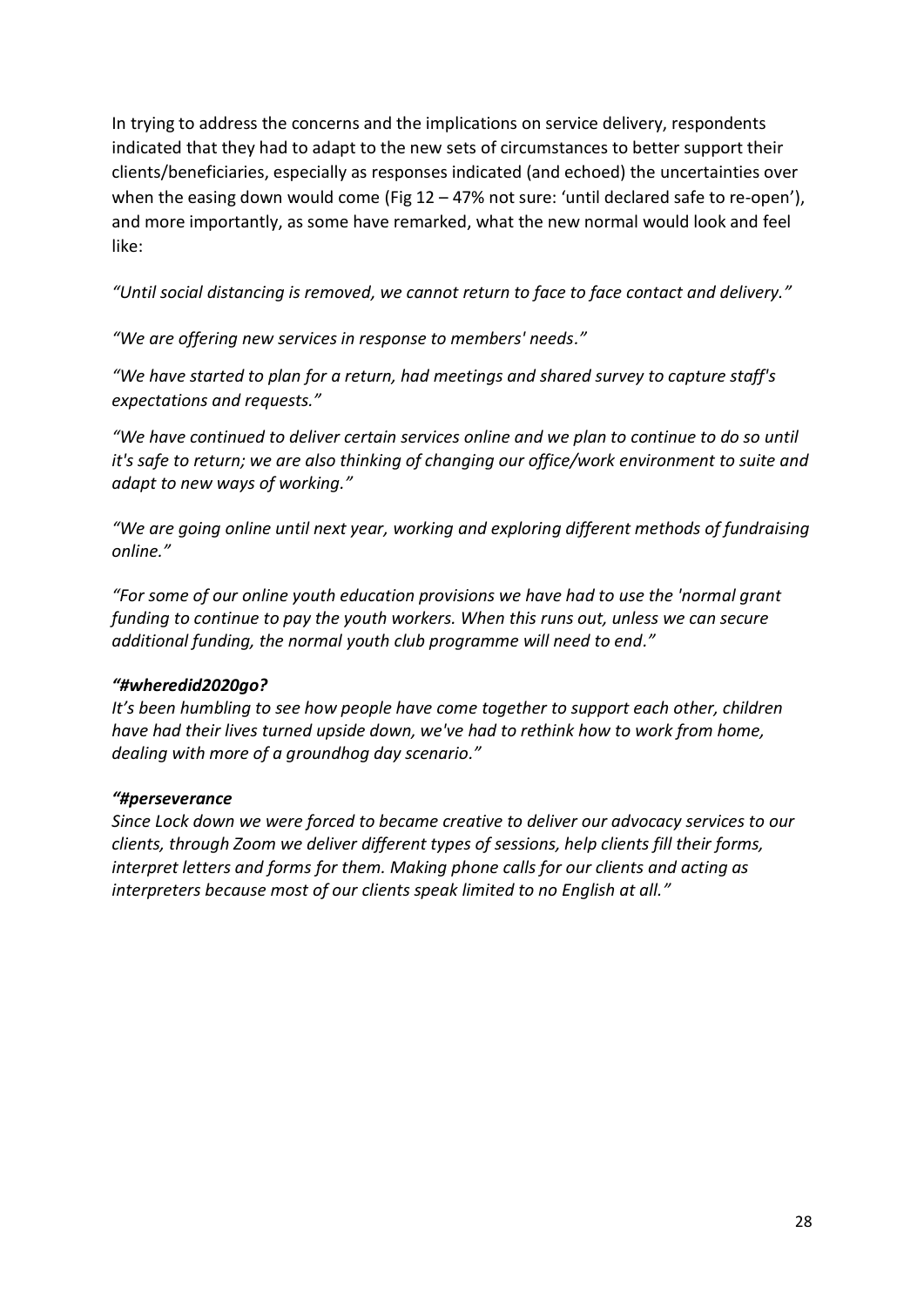

**Fig 12: When do you believe easing down will occur?** 

Base n=34

Despite the uncertainties, respondents, as indicated in Fig 13, have started to plan for 'reopening' ahead of any official announcement at the time; at least 56% had begun preparation planning while 29% indicated they had yet to start thinking and doing much about preparation and planning for re-opening.



**Fig 13: Have you started to prepare for re- opening?**

Base n=34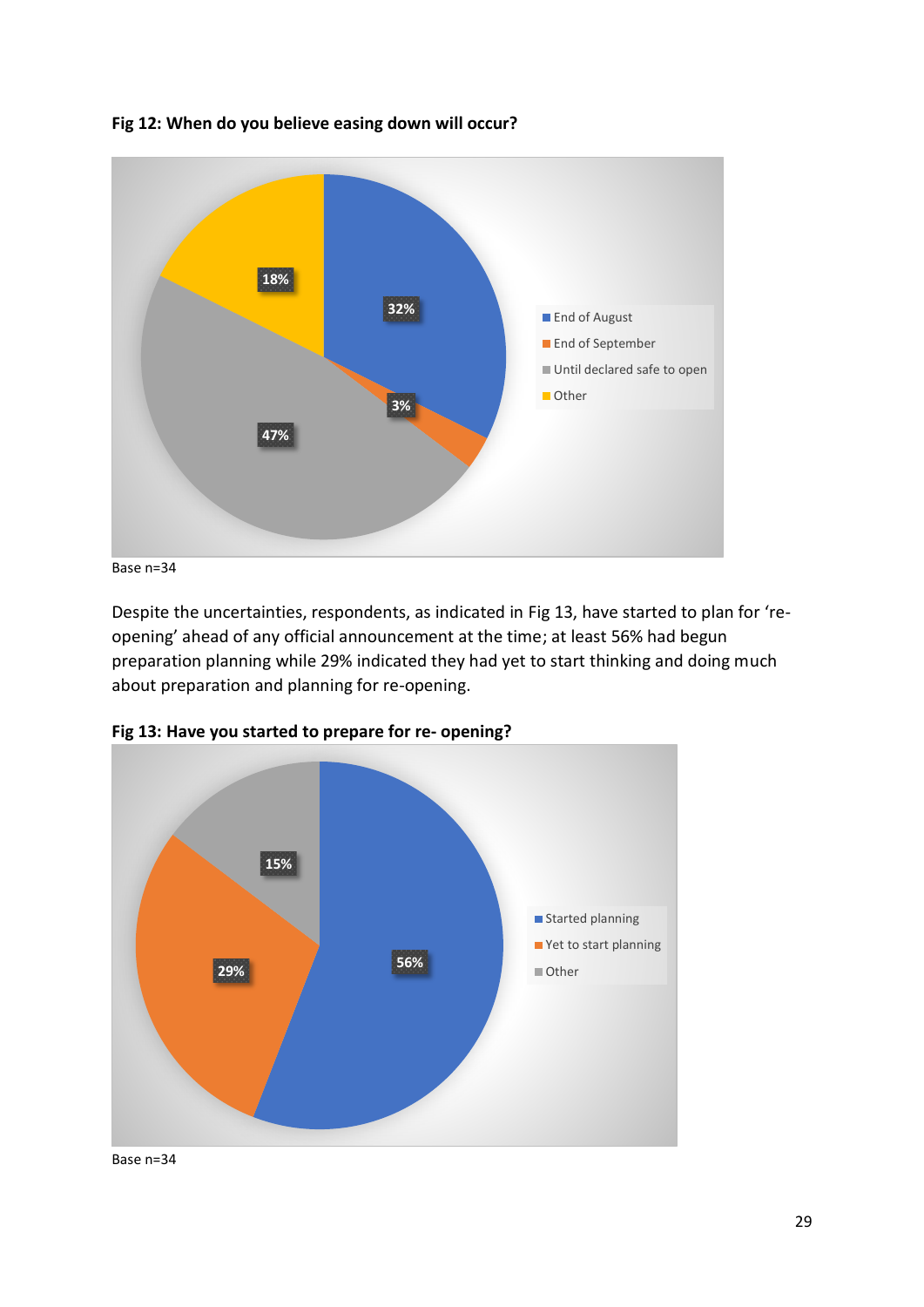Illustrative comments from respondents provide valuable insights beyond the data:

*"We may return to the office - but our audiences and participants will not return until a vaccine is found."*

*"As partners of the BAME Cultural & Digital Hub, we have to wait and see what is decided by RCC [Race Council Cymru], the lead."*

*"We have gone beyond planning a return and have begun rolling it out on a case by case basis. For safety we have a community working RA [Risk Assessment] and all staff and volunteers have completed an individual RA. All community working is done on a mutually agreed basis. No participants, staff or volunteers are penalised if they do not wish to meet face to face.*

*Operationally hosted by another organisation, policies and procedures are being put in place for us to return to work from the office / be able to have indoor face to face meetings where necessary. So far, only one meeting has been held and staff opinions have been gathers in relation to working from office again only, not in relation to ideas for other processes beyond that (in our case would only be meetings, 1-1 or larger General Meetings - the latter dependent on meeting spaces being opened up as we don't have space in our current office to host such events).*

*While lockdown is gradually being eased, we are constantly observing unfolding events and would take a decision once we find that it is absolutely safe to do so. We are currently planning to prepare the office and make the necessary rota adjustments with safety and wellbeing in mind.*

*We have been planning since lockdown to explore how we might operate in a new world; we have a national tour which we have been planning but it has been difficult.*

*[We] have written to all user groups; have set up a staff group to come up with a safe (method statement) way of working under the threat of the virus."*

*"Service provision is going to change radically. we will need to change our ways of working. we will have to work from home more regularly and we need to prepare for a second wave."*

Given that the majority of responding organisations were 'medium size', it is perhaps not too surprising that they have been working on contingency and preparatory planning, unlike some of the smaller organisations. Figs 14 and 15, for example, shows that the majority of responding organisations have more than 15 volunteers (Fig 14) and only 10% of respondents (all micro and small), have no paid staff. As small organisations have indicated:

*"There have been so many changes, we currently haven't a space, so we work from home."*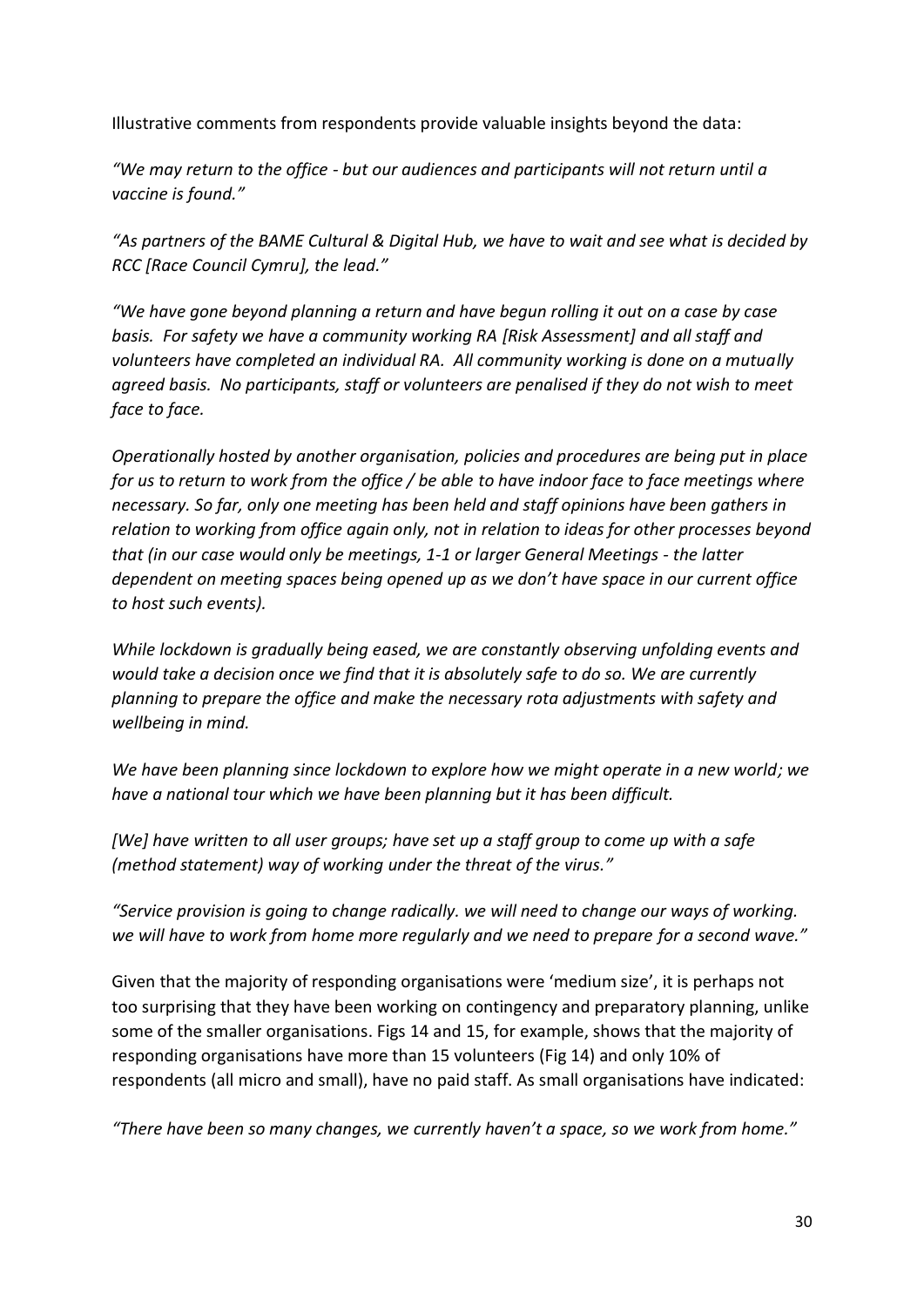*"We are concerned about our beneficiaries if they are ready to participate in our community engagement activities. It may not be safe as the 'R' ratio hasn't reached a safe range. Most of our beneficiaries are from BAME communities and they are disproportionately affected with COVID-19."*

*"We have only opened the mosque to offer praying facility for the attendees but our Quranic classes for the children remain shut…"*

#### *"#ConquerCovid-19*

*Remote service doesn't work for all groups, especially for BAME group who are used to face to face support as it easily builds trust between the service provider and the client. The impact is also different as we first have to overcome the IT barriers."*



#### **Fig 14: How many volunteers are engaged in your organisation?**

Base n=34



**Fig 15: Does your organisation employ any paid staff?**

Base n=34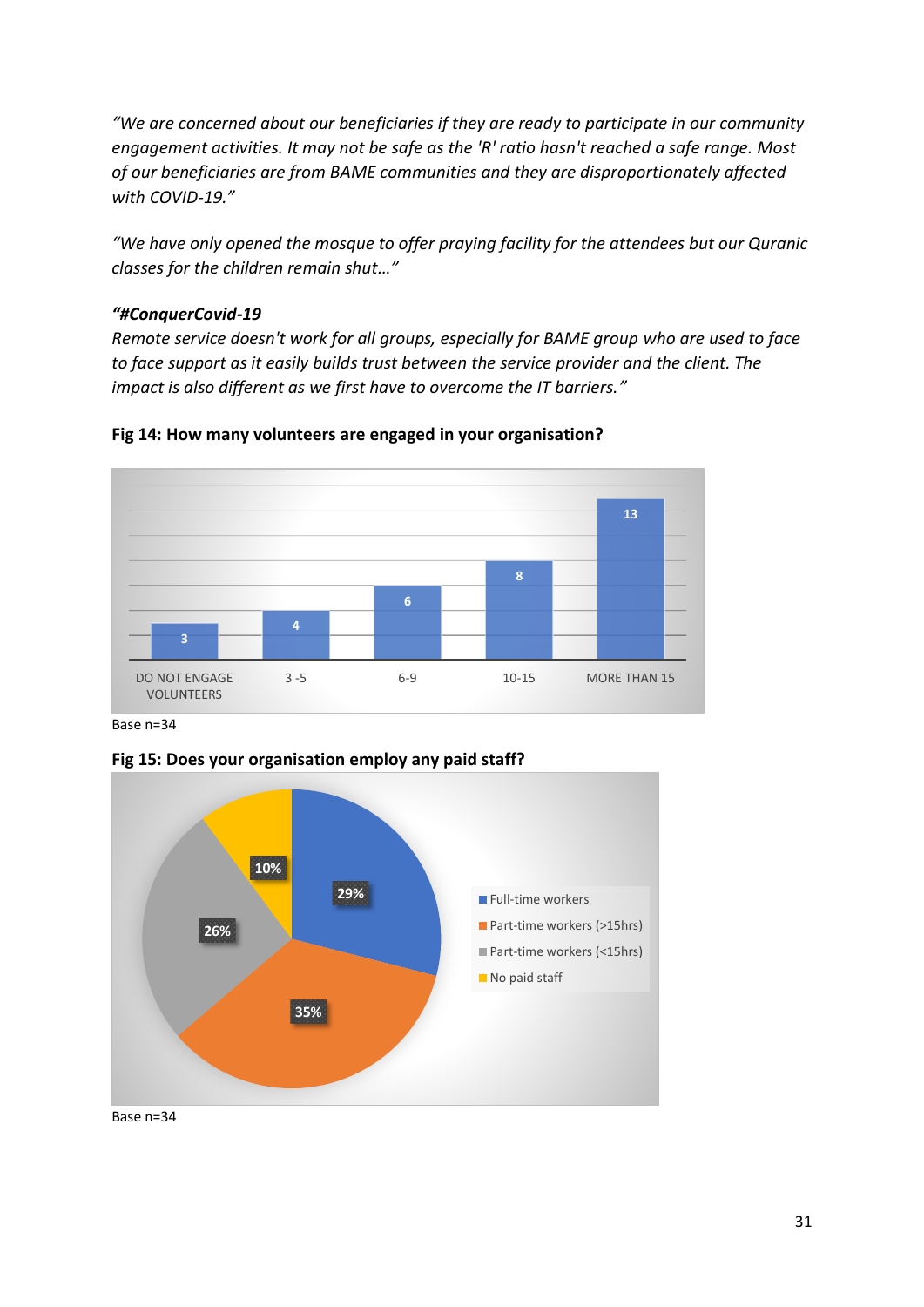# **SECTION 3: WAYS IN WHICH BAME COMMUNITY GROUPS AND ORGANISATIONS ARE WORKING INNOVATIVELY IN PROVIDING SERVICES AND SUPPORT TO WALES' BAME RESIDENTS DURING THIS PERIOD OF CRISIS.**

Despite the challenges facing individuals and their organisations, responses have shown that there are some creative and 'coming togetherness' taking place. From the responses received, three main service delivery approaches were discernible (Fig 16):

- 1. Moved online (using video conference platforms)
- 2. Telephone service
- 3. Working from home

#### *"#perseverance*

*Since Lock down we were forced to became creative to deliver our advocacy services to our clients, through Zoom we deliver different types of sessions, help clients fill their forms, interpret letters and forms for them. Making phone calls for our clients and acting as interpreters because most of our clients speak limited to no English at all."*

# *"#Connected with my purpose and adaptable*

*COVID19 forced us to be techno savvy and made us connect better with other regions. The engagement is less than before as moving online is not a perfect platform."*



# **Fig 16: How have organisations adapted services in light of the crisis (by % split)?**

Base n=34

Respondents were asked to provide a short 'story' that would capture their experience at that time. They were asked to hashtag (#) their stories, which we have inserted in the report as appropriate to illustrate the data. Fig 17 shows the main themes that the stories illustrated, the main two being: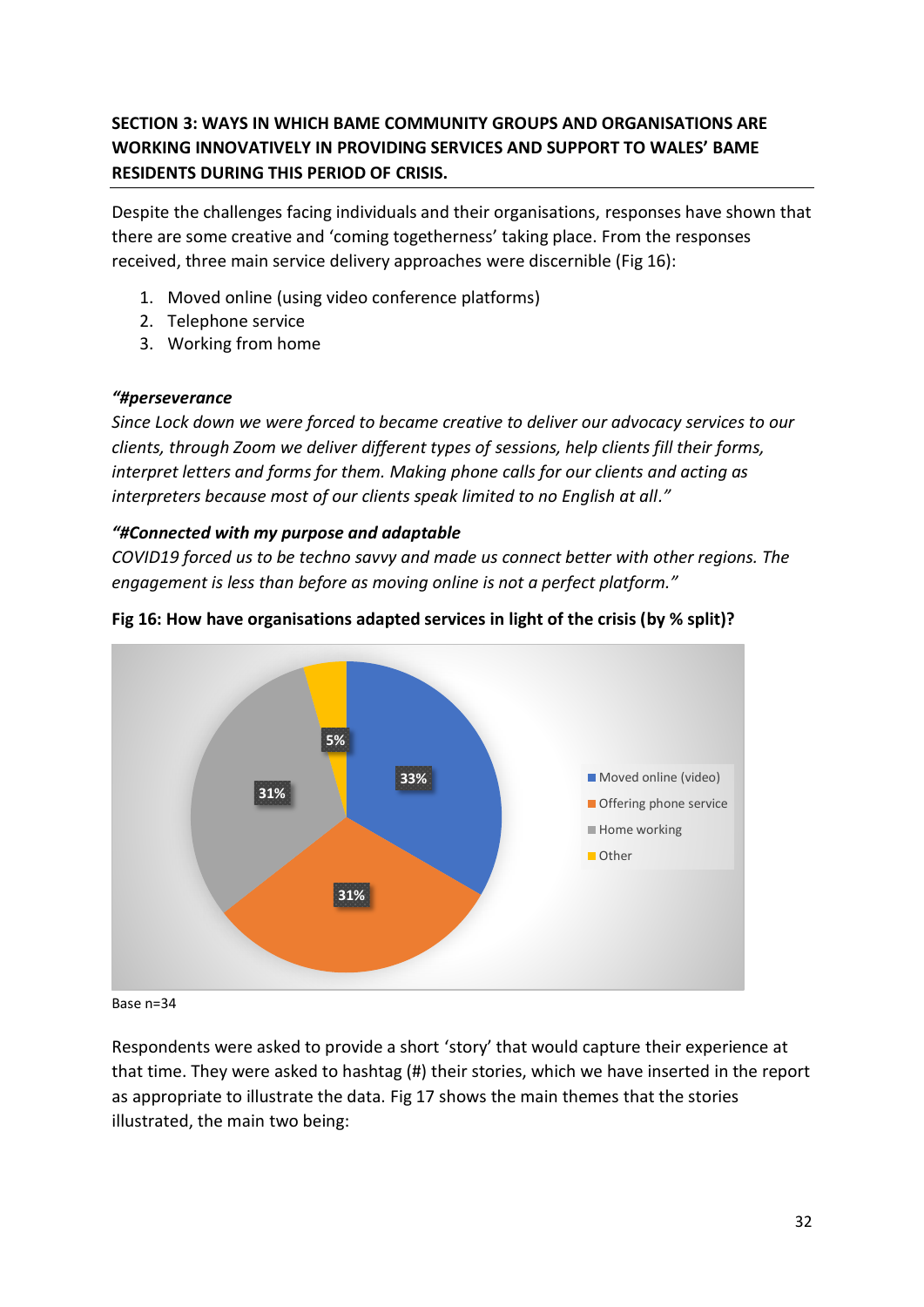- Service delivery; and
- Communication with the public.



#### **Fig 17: Themes emerging from respondents' stories**

Examples of some of those 'stories' include:

#### *"#IsolationOrStarvation*

*The biggest challenge for us has been around internet connectivity. Our asylum [support] service users are having to pay for expensive mobile data to access online information, services and integration support such as ESOL lessons. This isn't digital deprivation it's digital exclusion. We need support urgently for those o low incomes to have online access. This has a massive impact on mental health and wellbeing and leaves people isolated, unable to access vital support and information, and at a basic level without entertainment. People are having to choose between isolation or starvation."*

# *#wecantfindyou*

*We have launched free coffee and chat online spaces on Zoom in different languages because of the isolation people whose first languages aren't English or Welsh must be feeling. This was inspired by the first-hand experiences of our staff members living in those conditions. Our staff have a diverse range of language skills, so we have been able to have a staff member in each one overseeing the suitability of the content. Our funder [...] has approved this.* 

*We are categorising it as 'Digital Outreach' and those who take part do not need to share any personal info or sign up to our programme. The offer is free [and] offer this in French Hindi Urdu Kashmiri Polish Spanish Welsh."*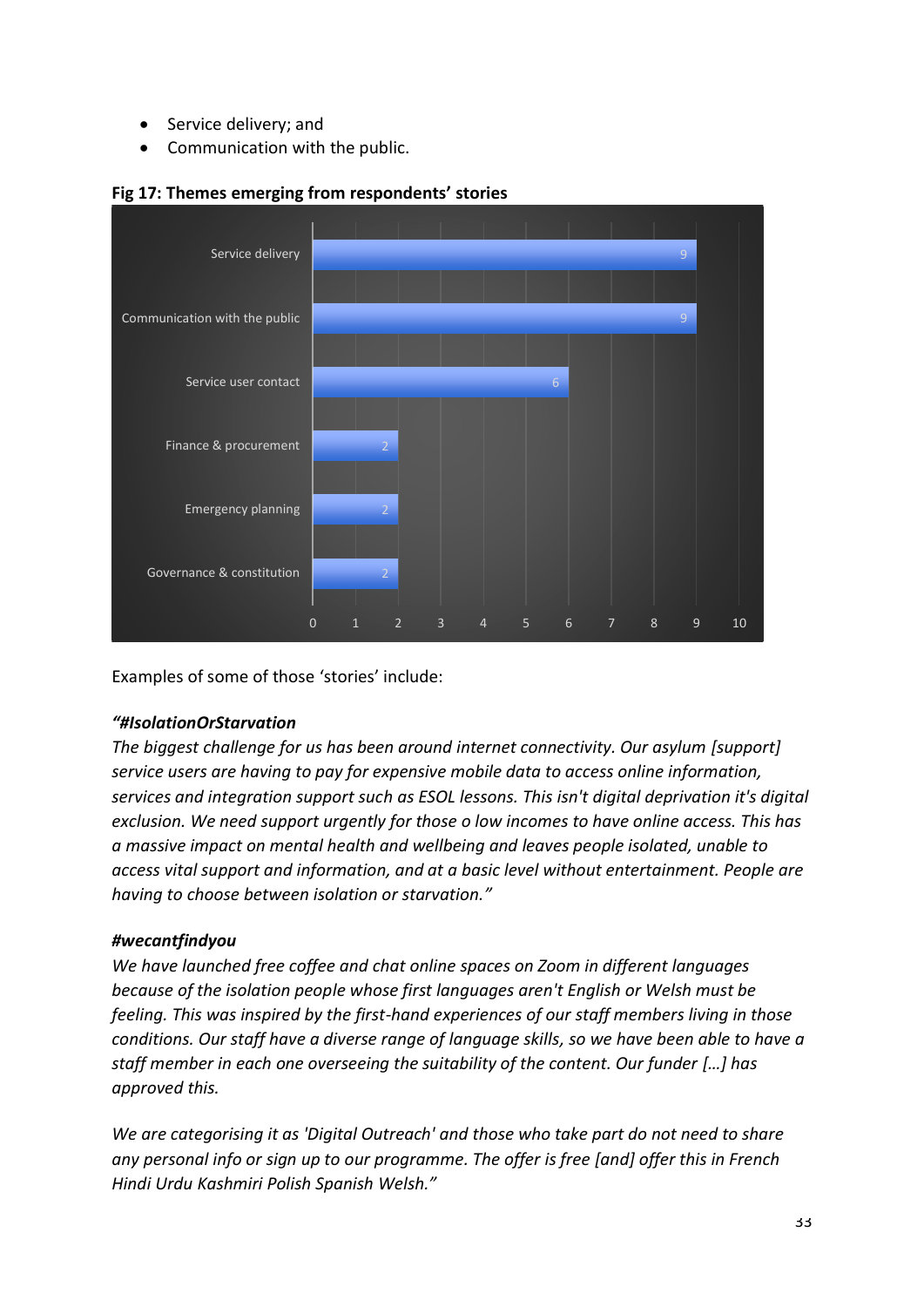Other creative and innovative approaches also included the following comments:

*Took on new services and roles without funding, including setting up the COVID-19 NHS volunteers drivers programme delivering prescriptions and medicines to pharmacies and residents/patients.*

*Introduced new initiatives and new projects in response to our vulnerable members' needs*

*We are offering new services in response to members' needs*

*Additional work and support programmes to help the vulnerable in the community*

#### *#Cruel asylum allowance increase*

*I cannot believe that asylum seekers have only recently received an increase of 26p per day during the crisis when universal credit has increased by £80 per month. Considering how vulnerable this group is already, along with suspension of education and other support networks, I am shocked and saddened that the UK government has not humanely supported these people during a difficult time for us all. I have some families who literally cannot get fruit and veg because they are not carried by their local shops where they have been housed by the Home Office. If we didn't have strong partnerships with other community groups, it would be impossible for these families to get fresh food. All this in a developed nation in 2020.*

#### *#Hearourvoice*

*In this period of COVID-19, we have had all our committee meetings online over zoom and have so far delivered an outreach event online as part of Community Gateway event. Also, in the midst of the Black Lives Matter movement, many racial injustices have come to light and this encouraged ACMA to address the medical school to see how we can support them in tackling race & diversity effectively. We released an advisory document which had a great response from the wider community of NHS professionals and other medical schools as well. The aim of it was to bring voices from different ethnic groups in the BAME community to be heard, which did not previously feel comfortable to raise concerns with the medical school. Since then meetings with the medical school have begun and big changes are on the horizon.*

#### *#Free Internet and Free Transport for all those who cannot afford them*

*Thanks to a grant from Community Foundation Wales, we have been able to implement a 'Tackling Digital Poverty Project' to help those members who only had a phone and were unable to participate in virtual classes and other educational training. However, many need Internet access. Moreover, we are still seriously concerned about some of our members' ability to afford transport in Swansea, as a return ticket is very expensive. Therefore, we would like the Welsh Government to provide free transport for those who cannot afford it.*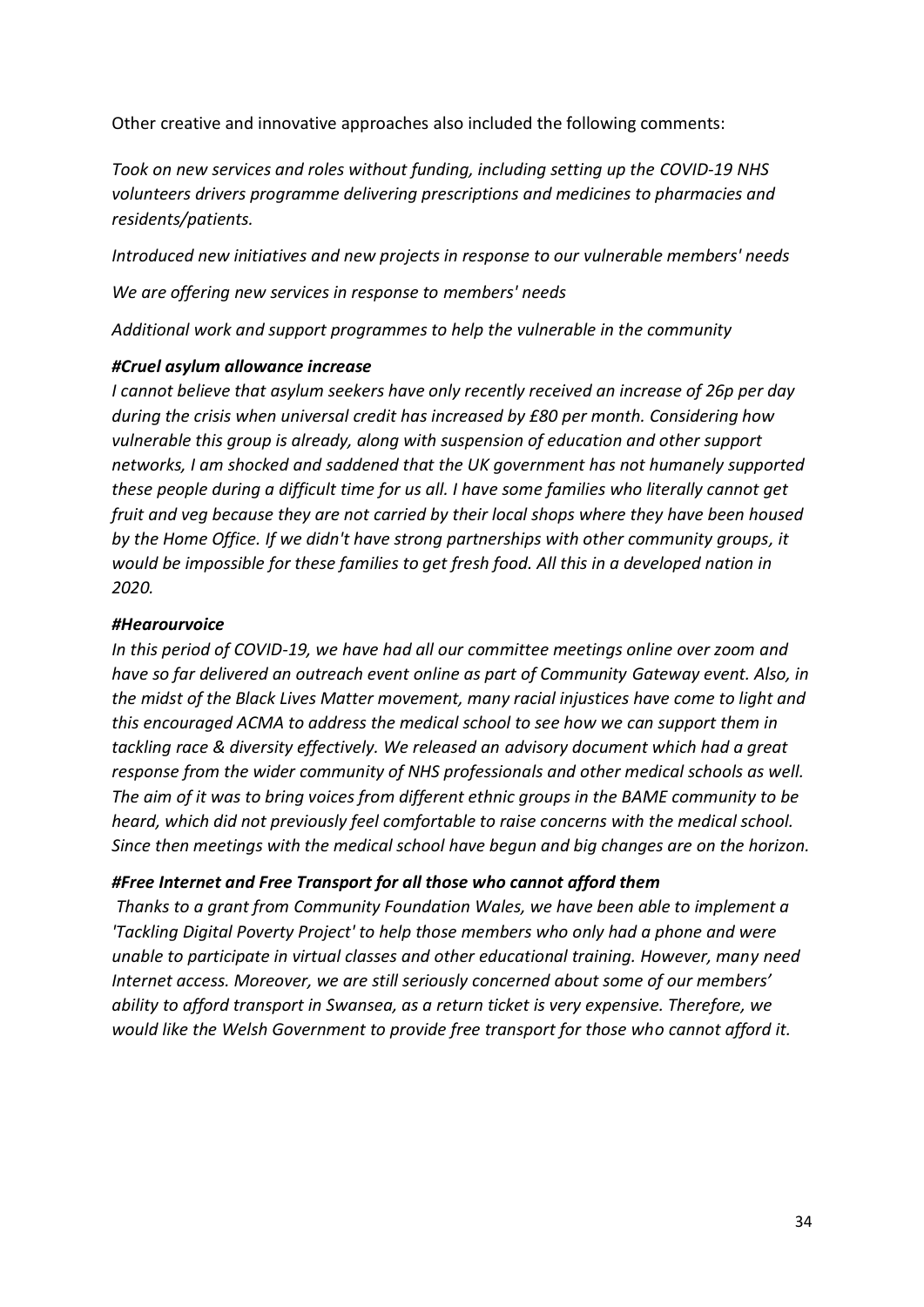# **SECTION 4: IMPLICATIONS FOR FUNDERS AND POLICY MAKERS IN RESPONDING TO THE CRISIS AS IT IMPACTS ON BAME COMMUNITIES AND ORGANISATIONS.**

The survey sought to gauge and obtain a picture of how BAME organisations were funded (or being funded) over this pandemic period of the survey. Two sections within the survey were used to help capture this area of concern:

- 1. Financial impact on organisations; and
- 2. Support and development.

# **Financial impact on organisations**

Seventy percent (70%) of respondents indicated that they did not have any reserves or enough to last up to 3mths while 20% indicated having up to 6mths reserves (Fig 18). In view of the level of funding that characterises medium sized organisations (£101,000 to £999,999), it is a concern that so many of those responding organisations did not hold any reserves beyond one month or not at all (43%). The implication for micro and small organisations is worst still, given their size in comparison which would suggest, were the crisis to continue for much longer, they are more than likely to be worst impacted on financially, unless further support is provided to them.





Base n=34

Comments by respondents indicated the precarious situation that many voluntary organisations now find themselves:

*For some of our online youth education provisions, we have had to use the 'normal grant' funding to continue to pay the youth workers. When this runs out, unless we can secure additional funding, the normal youth club programme will need to end.*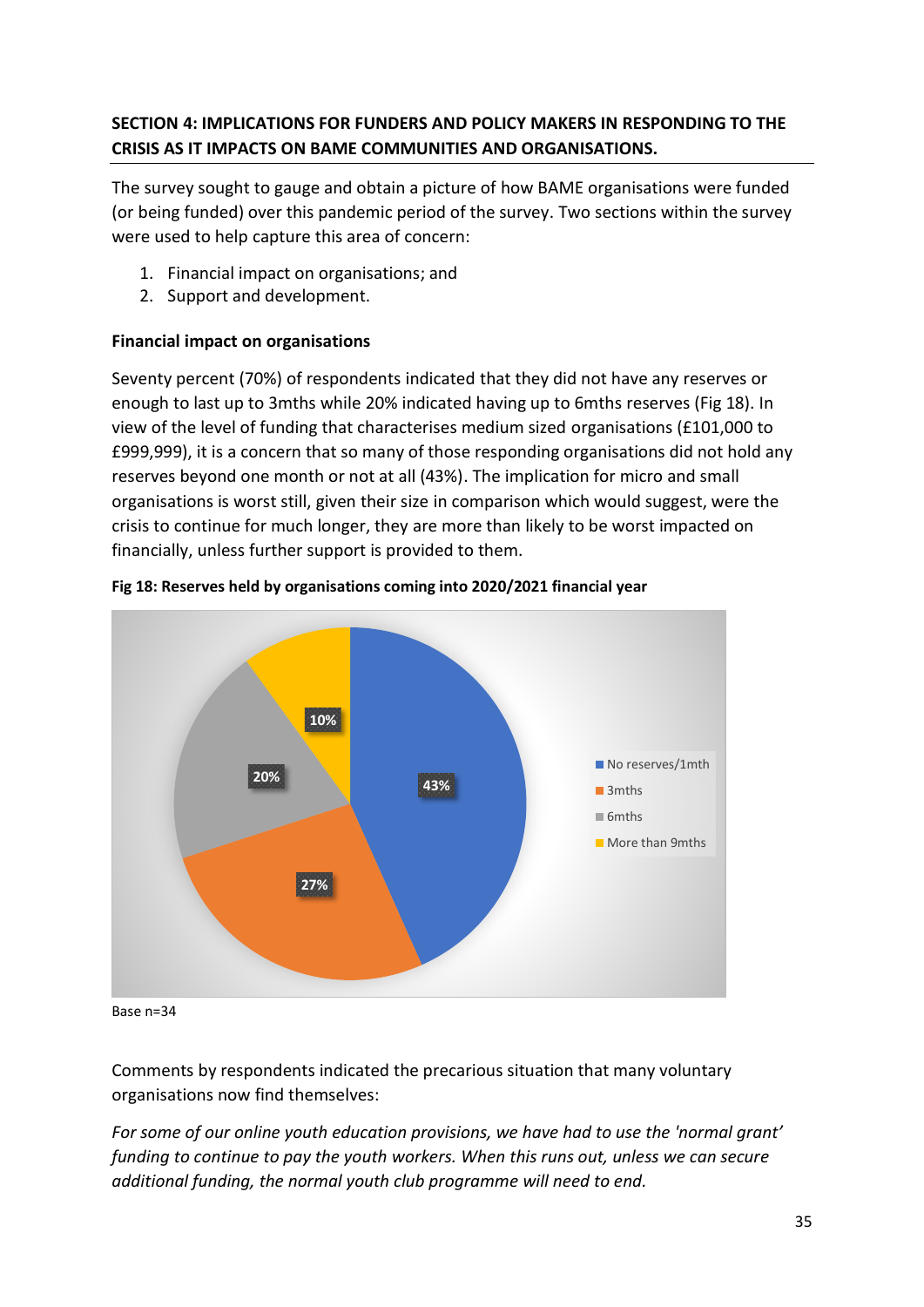*Our funder has offered an additional pot of money to support with Covid impact, so we are actually able to recruit someone new to the team for extra capacity which is great.* 

*Additionally, one piece of work initially funded for this year, has been postponed indefinitely (namely writing a Shadow Report for CERD[Committee on Elimination of Racial Discrimination]) so that has freed up some capacity, and some other political developments have also been postponed which means we have been able to refocus our time.*

*[We] have secured Covid related funding to keep the organisation going for next 6-9 months*

Organisations were asked to indicate the extent to which they were financially able to meet their operational costs coming into the new financial year starting April 2020. The aim was to get a sense of organisational stability prior to the pandemic and the national lockdown and where they are now, during the pandemic.

Fig 19 shows that 18 organisations indicated that they were able to meet operational cost obligations, while six indicated that they would only be able to do so over 3mths and a further two over 6mths; only two organisations said they could not meet their obligations in July, at the time of the survey. Four of the six who selected 'Other' offered the following 'factors' not so easily subsumable under any of the headings included in the choices offered:

- *Need to start contributing towards the running of the Hub when it re-opens*
- *We are a small group and have been applying for additional funding to meet our needs*
- *The situation is constantly changing*
- *Meeting costs by using our reserves but it means we are no longer able to pay for general maintenance costs*



**Fig 19: Ability to meet operational cost of the organisation**

The flexibility and emergency support provided by funders - national and local - was recognised and appreciated by respondents; especially those who were successful in

Base n=34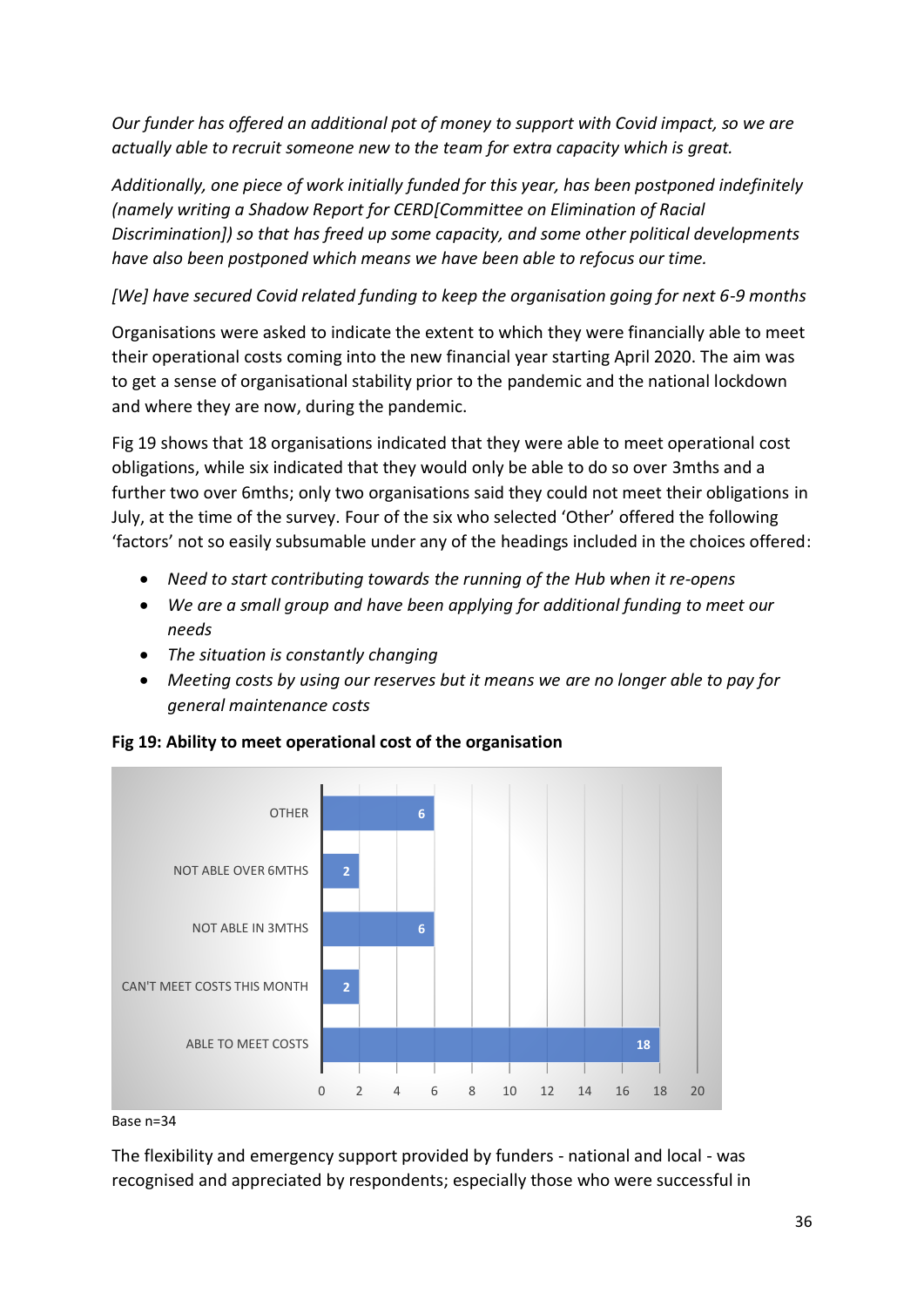securing funding. Forty-seven percent of organisations received short term 'Emergency COVID-19' related funding while 41% saw no decrease in their funding and 12% experienced delay in decision making from applications to 'main funding' programmes that were not COVID-19 related(Fig 20).



**Fig 20: Implications of COVID on financial position of organisations at the start of 2020/21 financial year.** 

#### Base n=34

The impact and implications for organisations are captured well in the following examples of comments from some of those who received funding during this period:

*"We have received small fund of £2000 from Community Fund to work on translation of Covid19 related documents. However, due to the demand from the community, staff are stretched, and we do not have much opportunity in applying for larger and longer fund to secure some of our staffing positions."*

*"Not Wales specific –[but] Joseph Rowntree Charitable Trust offered an additional £20,000 to support [our] needs through the crisis, with definition/eligibility very flexible; so we have applied for a Social Media / Comms role to support the increase in online traffic since the pandemic."*

*"As our strategic plan was disrupted by medium and long term funding applications being suspended, the funding that we received helped us survive the crisis and reorganise our plans, and develop a new fundraising strategy so that we can raise long term funding beyond the crisis."*

*"Community Foundation Wales [provided funding] to tackle Digital Poverty of our members; Children's Society Fund helped our members with mobile top-ups, clothes and shoes for the children; SCVS grant [enabled us] to purchase reusable masks to encourage members to go out more and be safer."*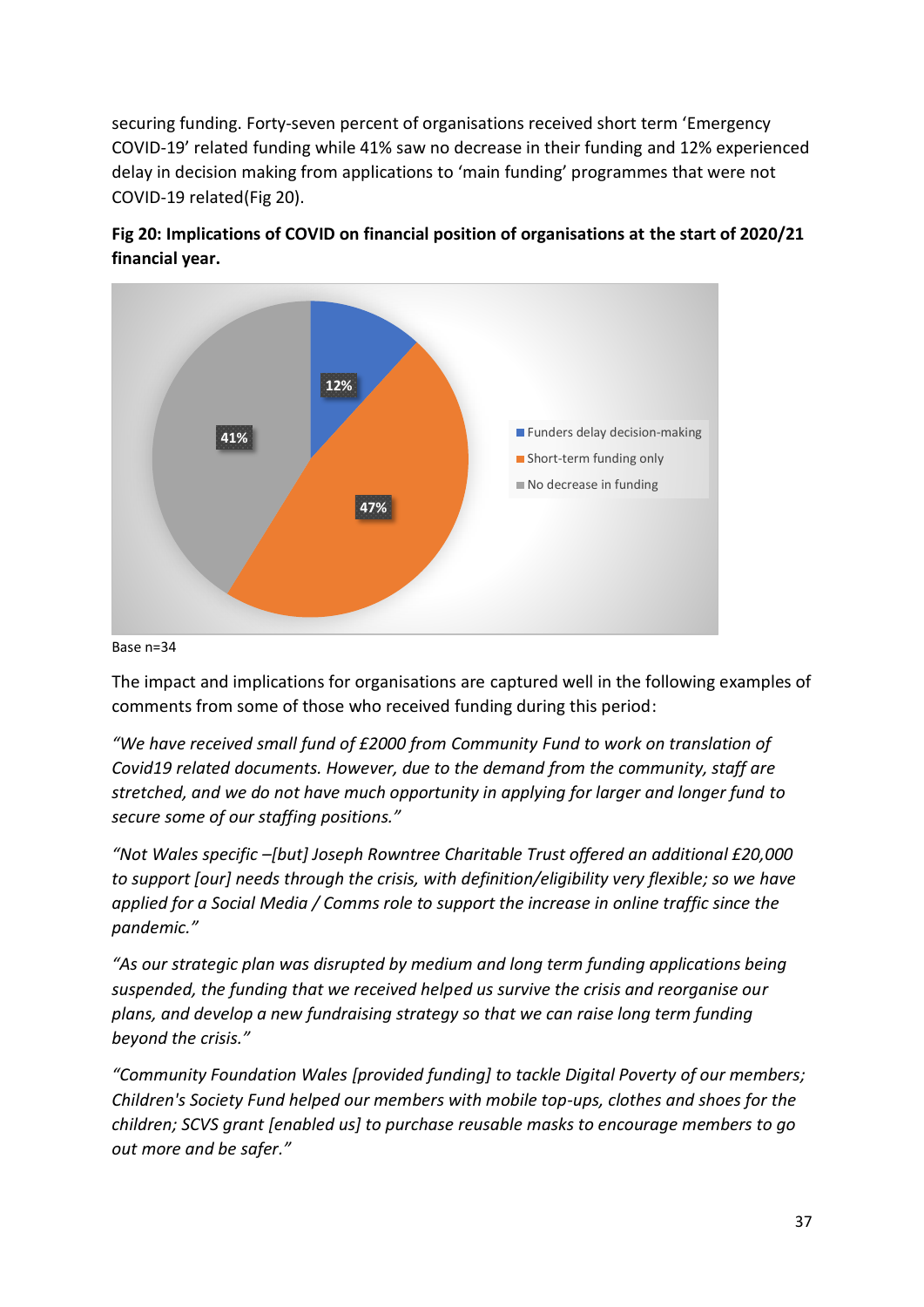*"We received funding for food packages from the National Lottery, Coronavirus Reliance Fund, GAVO and Newport City Council."*

*"We were given 6 months funding from the Resilience Fund to continue all of our Covid 19 support programme."*

*"[We] received funds to provide food so far but nothing for staff, overheads or rent of premises so far!"*

Not all organisations were successful and not all applied. Those who were unsuccessful and/or did not apply, offered the following comments:

*"We did not apply for any funding from the government [so as] to protect the autonomy and independence of the organisation."*

*"We are currently in the process of writing sponsorship proposals, but we do not intend to apply for funding from these organisations."*

*"To my knowledge the organisation has not applied for any."*

*"We have applied to National Community Lottery Fund but currently waiting for the results."*

*"The Oakdale Trust was about to give us a grant re. Dance Group Project, but decided to hold it back, and asked us to reapply…"*

In trying to better understand the funding situation of BAME organisations, which provides an indication of sustainability in terms of how organisations were faring during the peak crisis period and as we move into the easing down phase, the survey asked respondents to indicate where they obtained funding from prior to the pandemic and during the crisis period (i.e. emergency funding). As Fig 21 shows, with the exception of the National Emergency Fund (NEF), which channelled funding through Community Foundations, responses reflect the following observations:

- Almost an equal level of funding was obtained pre and during the peak COVID period from the same programme that those organisations were already funded by. As many funders offered opportunities to existed funded organisations, this was perhaps not too surprising. Also, this could explain the 'no decrease' in funding indicated in Fig 20 above as well as the high number of organisations in Fig 19 that indicated they were 'able to meet costs'. Also, as many of the responding organisations were in receipt of grant funds over £100,000 per annum, this reflects well on their sustainability capacity.
- There were some funding programmes that were 'emergency fund' specifically earmarked to Wales (e.g. the Voluntary Services Emergency Fund and the Third Sector Resilience Fund for Wales).
- Only three funders did not directly offer an 'emergency fund' programme, though they may have channelled their funding into other 'general emergency funding programmes' such as the two indicated above. They were: Clocaenog Community Fund, National Lottery Heritage Fund and Pen Y Cymoedd Wind Farm Community Fund.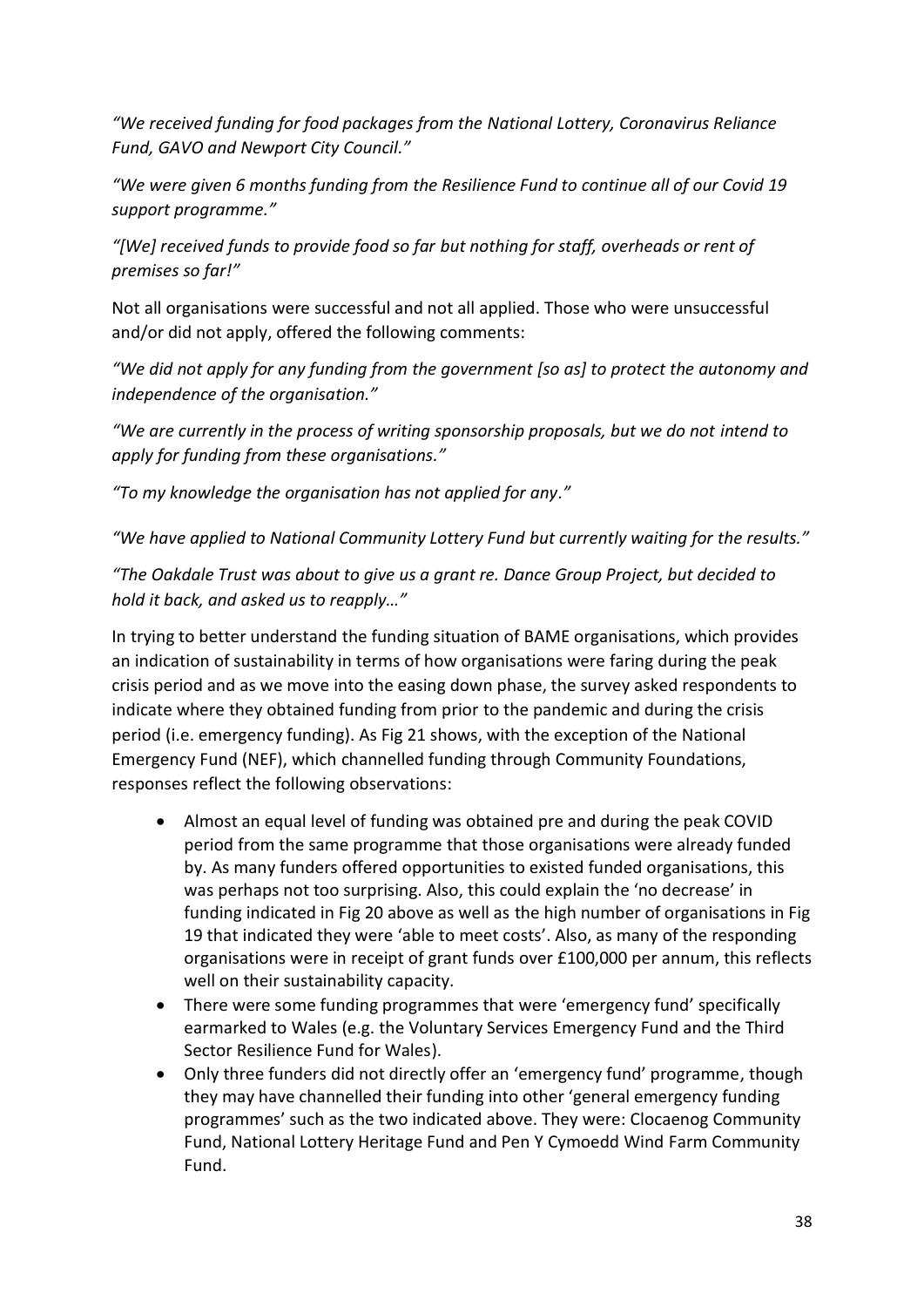- Of those that indicated obtaining funding from other sources:
	- o Three secured funding from BBC Children in Need
	- o Five secured funding from their Local Authority area
	- o Three secured funding from Comic Relief
	- o Four secured funding from the Welsh Government
	- o Two secured funding from (a) Joseph Rowntree Charitable Trust; (b) Moondance Foundation; and (c) the Children's Society
	- o One from the Swansea Council for Voluntary Service (SCVS)

#### **Fig 21: Funding source pre and during COVID-19 pandemic by funding agencies**



#### **Support and development**

As mentioned earlier, the majority of the BAME organisations responding were medium sized organisations and as such, it was not surprising to find that 44% (two-out-of- five) had a business continuity plan in place ahead of the pandemic (Fig 22). Given their size, and therefore the resource capacity in contrast to micro and small organisations, it would be reasonable to expect this. However, one-third (32%) did not and, if combined with those who responded as *not being sure,* especially as all but one respondent indicated that they were either the Chair, Director or CEO within their organisation, then what is observed is that 56% of organisations did not have in place a business continuity plan. This would suggest some further work may be required in addressing continuity planning.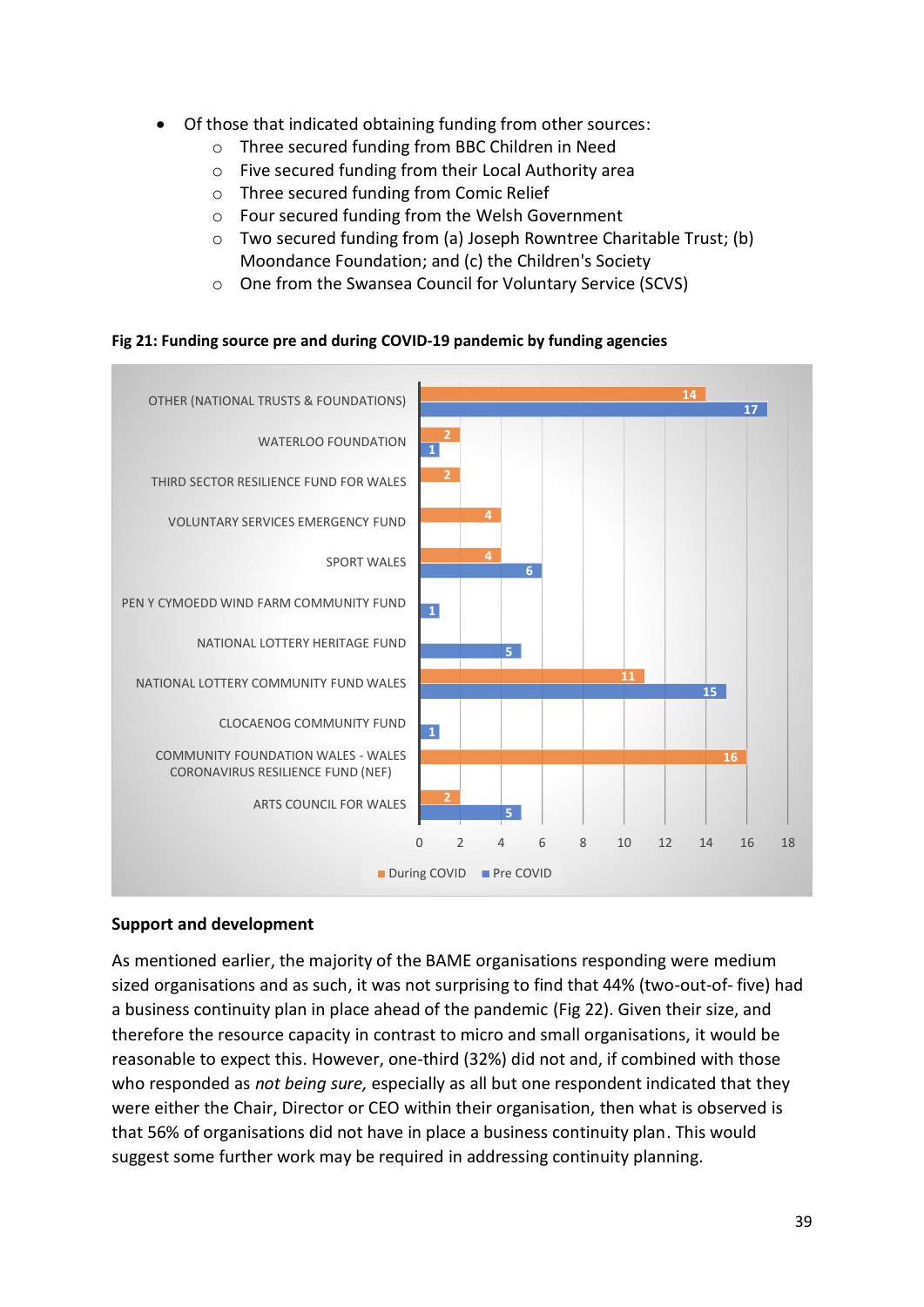

**Fig 22: Did your organisation have in place a business continuity plan?** 



Comments by respondents help us to better understand and identify some of the emerging support and development needs that BAME organisations will need going forward. For example:

*BAME led organisations are providing essential services to the local community, but they are underfunded and the lack of appropriate level of funding is putting a lot of pressure on these organisations. To be empowered, we would like more open relationship with funders willing to support our activities on a long-term basis (3 to 5 years). Short time projects increase more mental health issues on staff as they are uncertain about their future, which cause anxiety and as a result they are not able to deliver the work properly. BAME organisations should be properly funded and the impact in the BAME Community will be better.*

*To date there is not much on offer in terms of supporting organisations to learn these processes in Wales, so we just learn as we go along.*

*We need more collaborative work, less competitive and a better policy development in the BAME sector.*

In a recently conducted survey by *BAMEStream<sup>36</sup>* one of the conclusions reached was that anxiety was high against a backdrop of the disproportionate impact of COVID-19 on BAME communities, which suggested that the role of organisations supporting BAME organisations, such as BAMEStream amongst others, may need to give some support to the mental health service providers over the coming months. Within our survey the same level of concerns were expressed in the comments made by respondents. Examples include:

*We provide client groups with lots of support - particularly in relation to mental health which we would benefit from greater capacity building and collaboration.*

<sup>36</sup> <http://www.bamestream.org.uk/>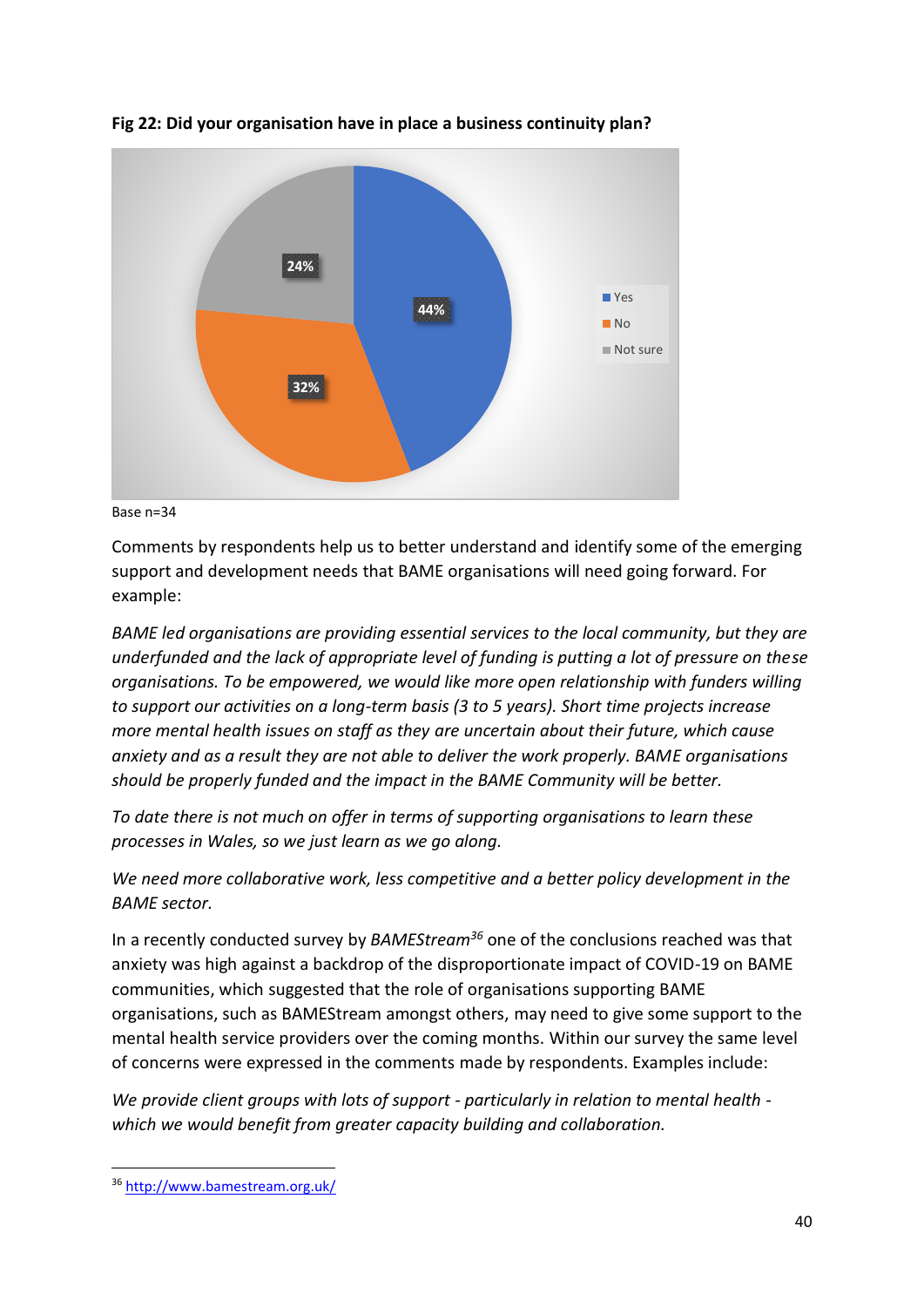*"The mental health of young people drastically changes when too much screen time is introduced."*

*"BAME groups are disproportionately affected with COVID and it has an impact on their mental health and wellbeing. It would be good to collaborate with all third sector/corporate sectors to centralise services and cater to our vulnerable individuals."*

*"We provided food packages which was welcomed by the community, and this also created a sense of community as a lot of the elderly looked forward to seeing us to have a chat as they have been isolated. We called elderly daily to keep spirts up. We also gave kids activity packs to keep the children occupied and motivated."*

*"Anxiety issues phone calls due to COVID and the messages that come on TV every day have had an impact on our beneficiaries. Mixed messages on COVID-19, especially during the month of March /April made our beneficiaries more vulnerable."*

*"Now more than ever, our work with our community is needed, as they become even more isolated and marginalised. We need to strengthen our online presence and have the resources and drive to be ready to pick up improved face-2-face working as soon as is safe and possible to do so. The pandemic has exposed already existing inequalities in our social systems and public services."*

*"We are concerned in particular for the health and emotional wellbeing of the primary aged children stuck at home."*

Access to and an ability to engage with digital technology was another area of support need that generated many comments from respondents, some of which has already been indicated (see Section 3 comments), with some further comments by way of additional illustration:

*"BAME groups are used to face to face support as it builds the trust between the service provider and the client. The impact is that we now have to overcome IT barriers."*

*"We need to strengthen our online presence and have the resources and drive to be ready to pick up improved face-2-face working as soon as is safe and possible to do so."*

With respect to non-financial support that BAME organisations might need, two main areas of explorations were considered: (a) where organisations went for advice, information and support and (b) what type of support needs they felt they needed to overcome, not just the challenges of the pandemic, immediate as that was, but the longer term sustainability of the organisation.

To the first question, as Fig 23 shows, respondents indicated that the three top infrastructure support bodies they go to for support were: EYST (18:53%), WCVA and CVCs (14: 41%) and Local Authority (10: 29%). Comments from respondents indicated that the following were also helpful bodies of support:

- Funding trusts/foundations
- Board of trustees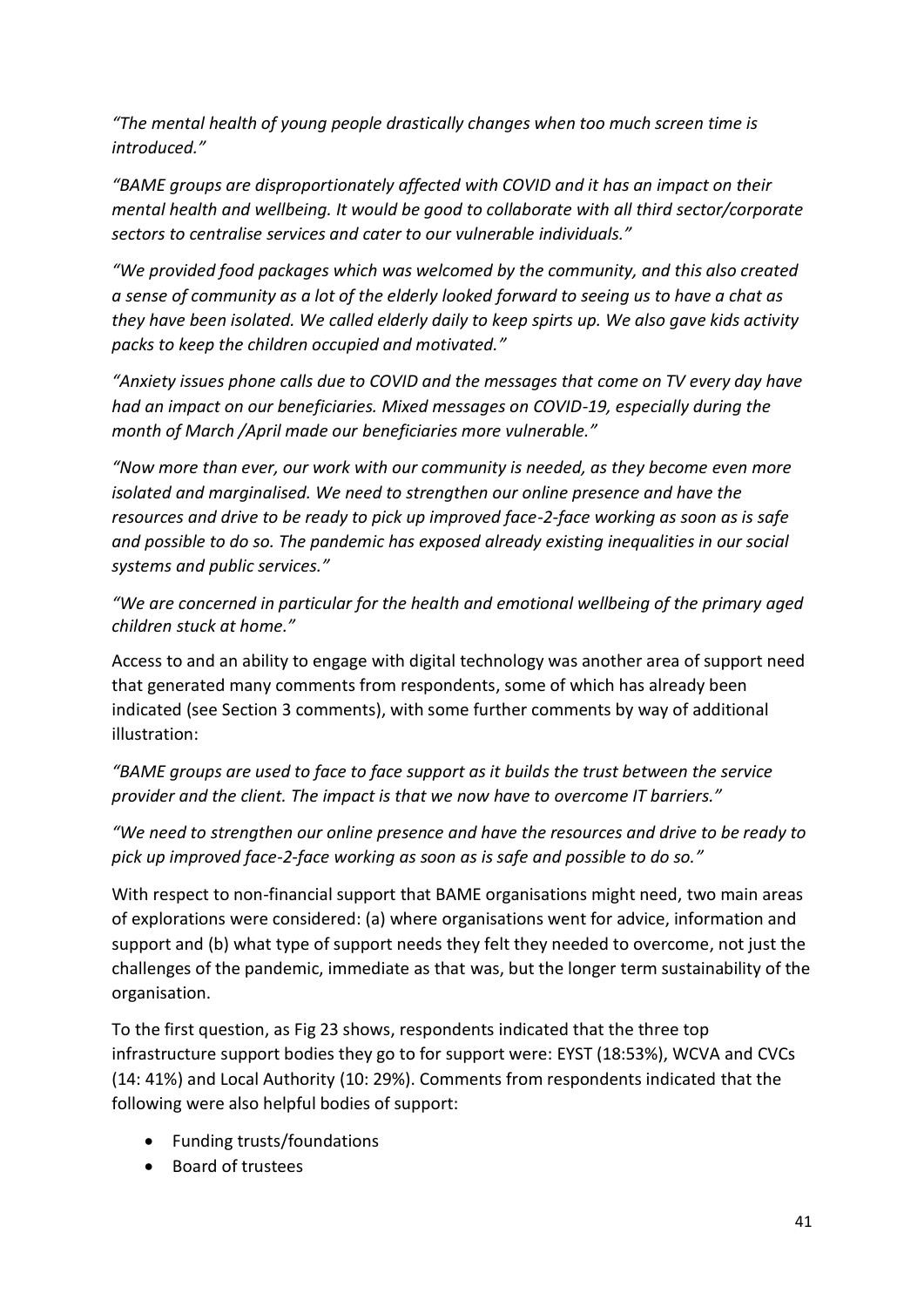- local partners (i.e. SW Police, Butetown Community Centre and others)
- LBF



#### **Fig 23: Where BAME organisations sought support by local funding agencies**

With respect to the second question, what specific support would they need, three broad areas of support were most frequently cited (Fig 24):

- Targeted BAME support
- Capacity building
- Fundraising support

Additionally, as shown in Fig 25, the following top three specific areas included:

- Reporting flexibility
- Networking
- Information, advice and guidance

Taken together (Figs 24 and 25), the responses suggest that a support and development approach to BAME organisations should consider:

- A targeted approach to the sector, which might mean targeting support specifically at micro and small organisations;
- Capacity building support programme or approach
- Fundraising generally and specifically (i.e. emergency funding and reporting flexibilities from funders);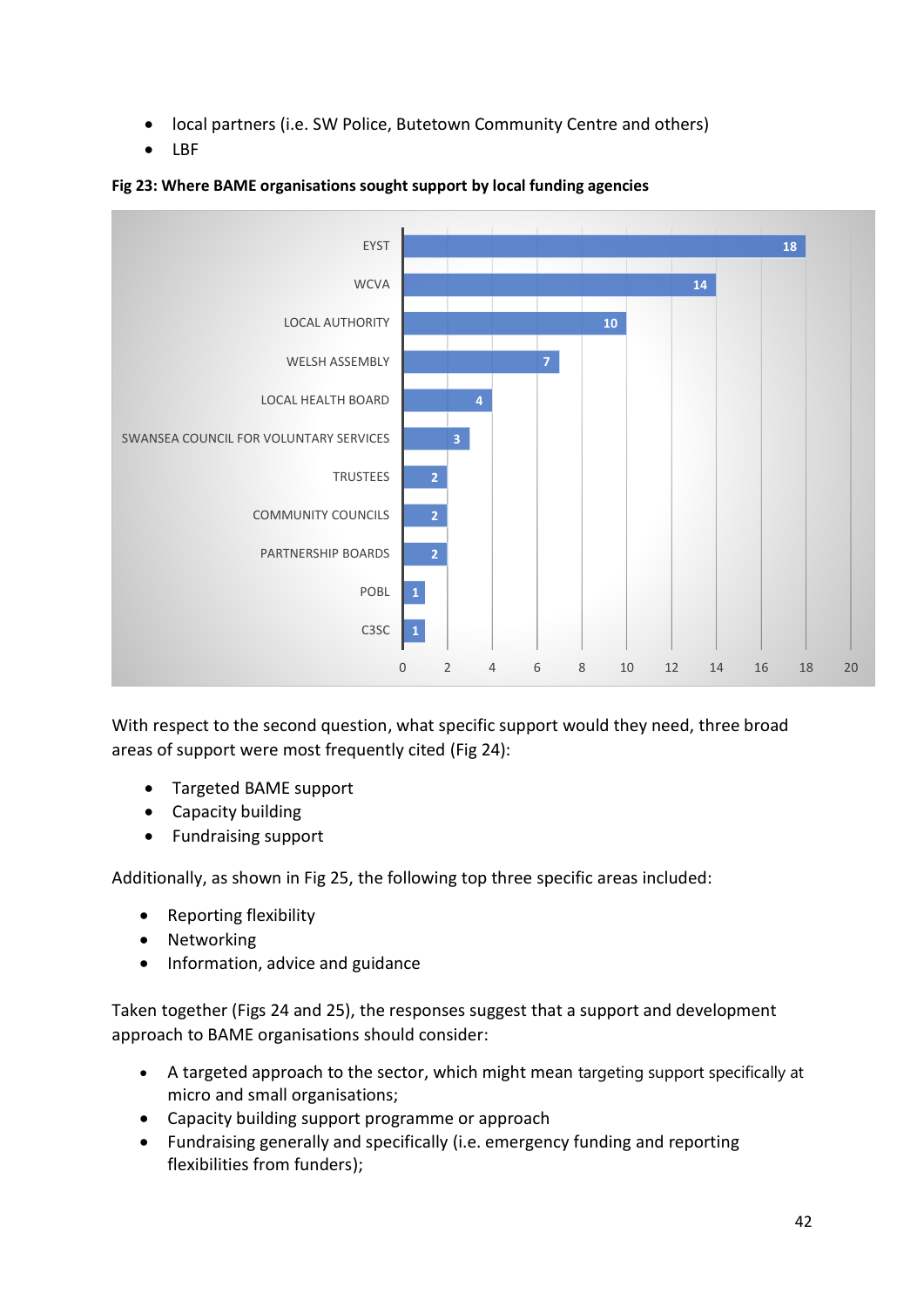- Networking and collaborative partnership working;
- Information, advice and guidance support:
- Support work around policy and campaigning;
- Support work with mental health challenges;
- Research and evaluation support.

**Fig 24: Support needs coming out of lockdown identified by respondents**



The range of support needs identified are captured in the following comments by respondents:

*"Our Committee Members would benefit from more social media awareness and training. Some of us have had a couple of sessions on this topic, but it has not been hands-on, which is what is needed."*

*"We have already started to form partnerships with EYST, Race Council Cymru and REF, but we are more active with the medical school at the moment so would love to develop skills."*

*"As an organisation supporting the BAME community we need support to ensure the community are getting the service they need."*

*"BAME groups are disproportionately affected with COVID and it has an impact on their mental health and wellbeing. It would be good to collaborate with all third sector/corporate sectors to centralise services and cater to our vulnerable individuals."*

*"We are a very new community organisation and, as a result, need to consolidate our policies, finances and governance. Nevertheless, we have risen to the challenge and have*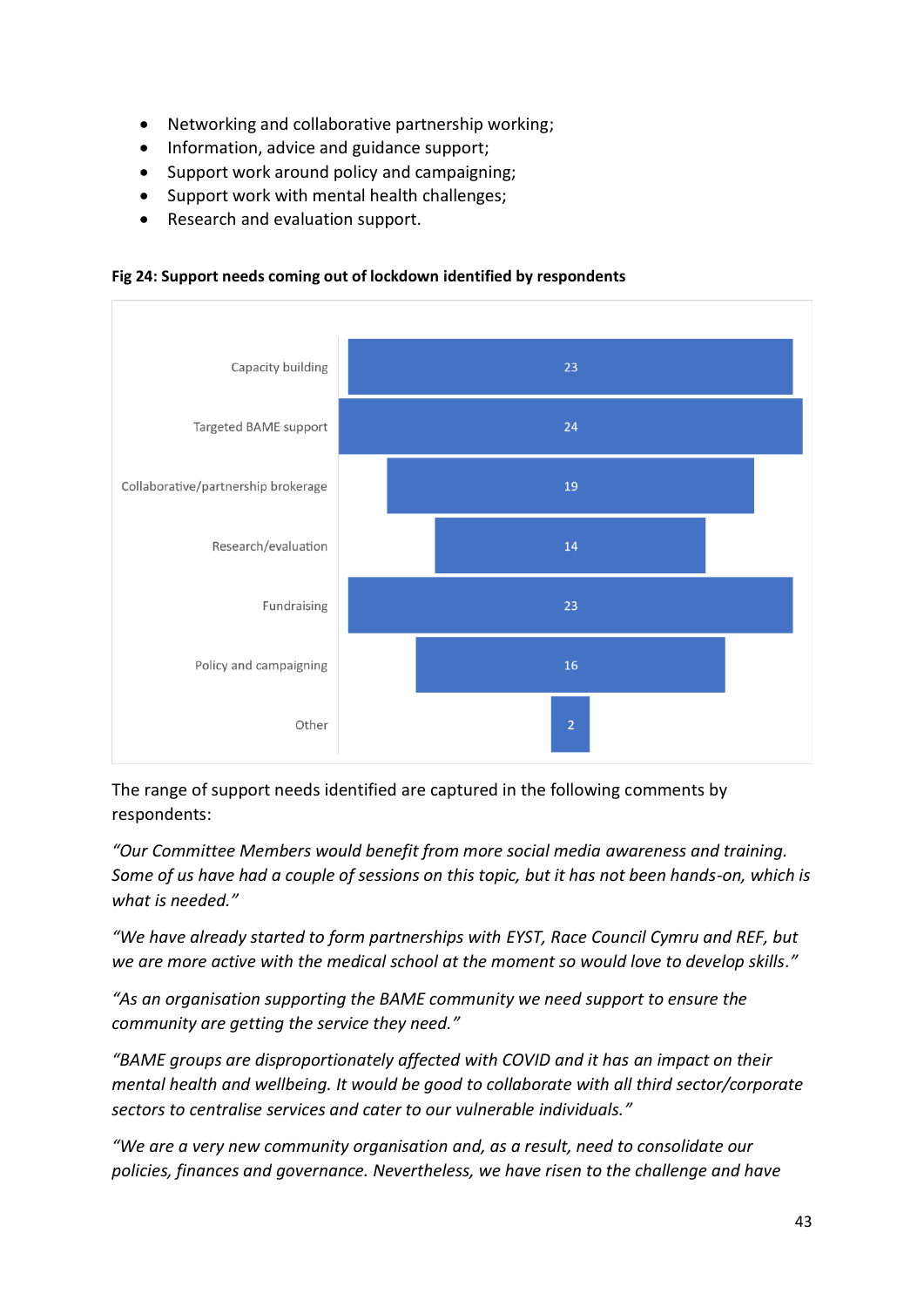*served our members quite well during these difficult times. In particular, we have kept in touch with them and have kept their spirits up, which is very important."*

*"Need help with infrastructure costs and organisational capacity."*

*"Our Association's Committee Members have decided that we would like to become a nonfor-profit registered company and, as a result, we are producing a Business Plan and rewriting our Constitution. We need more funding to implement the Projects that were suspended as a result of the pandemic."*



**Fig 25: Support and development needs of BAME organisations going forward**

#### **What are the implications for funders?**

The following comments from respondents in relation to support going forward as lockdown conditions eases off, and with an eye to the future, seem to imply a mix of emotions and challenges facing organisations that funders may wish to consider local and national funding bodies). Some of the comments range from concerns over expectations of funders around 'reactionary' funding and the terms over which funding is to be reported (as well as the length of the funding) to concerns over sustainability due to lack of funding. The examples below capture well the most frequently cited concerns that organisations have reported:

*"Due to the nature of our work, opportunities for linking in with other organisations is always beneficial and helpful. In regards to flexibility from funders - this has been provided from day 1 (I am not sure on the exact reporting requlations, as this is out of my remit), which is extremely helpful, as I know the project plan was understandably large from the offset, which they recognised, and were happy therefore to be flexible in what we could achieve once the ball got rolling. Flexibility from funders is key and lack thereof by many funders is one of the most debilitating things for the third sector in general - they give a small amount of money, with high demands, and expect all figures to be hit, no questions asked, or money has to be returned. This puts a huge amount of stress on delivery staff, and often leads to work being*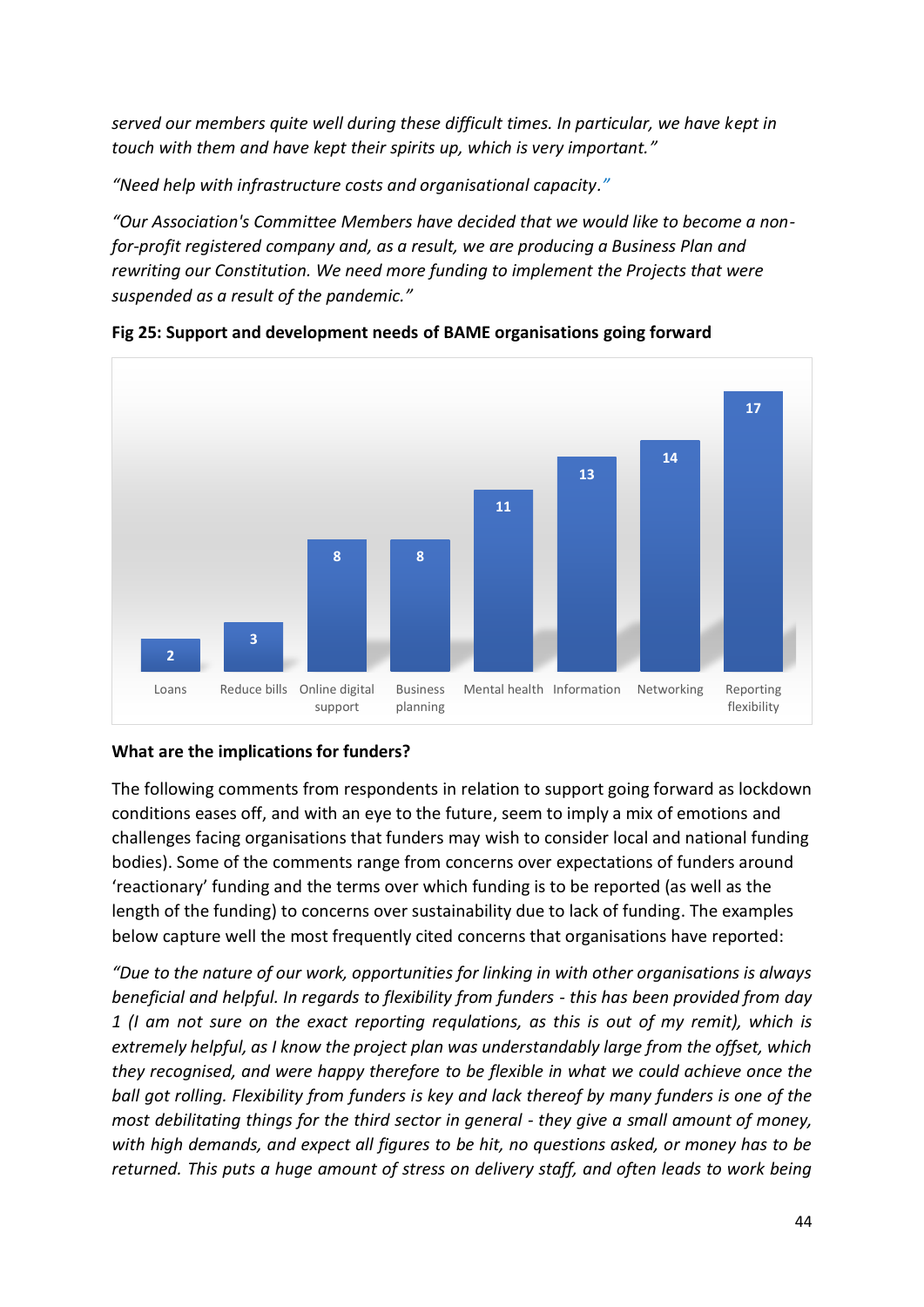*low quality/high quantity, as funders do now recognise that people's lives changes, and therefore the way things are delivered will not always hit what was proposed on paper. In regards to continuity planning - this is something that regardless of the pandemic would be good for our organisation to start thinking about, as the current positions are funded until early 2022, but I am unsure what thoughts there are for maintaining the work / importantly using the research to actively lobby policy makers. Again, a symptom of reactionary work fuelled by the type of funding I explain above leads many orgs/projects no time or headspace to think long term and strategically and perpetuates the motion of reactive funding bids being submitted without due thought."*

*"Access to emergency funding to help us expand/extend our existing services will be very important to improve our activities and offer better support to our beneficiaries and volunteers. At the moment we have moved our office for lack of funding to avoid keep paying the high rents. In July we received an email decision of small grant award from Swansea Wales Church Act Fund, which was delayed due to the COVID-19. The grant was not part of the COVID-19 pandemic emergency fund, but to support our small organisation's ongoing activities that sustains our organisation."*

*"Our funding runs out on 31 Oct and up until now we have no guarantee for continued funding. Our part time Healthy Living programmes for the youth, the community and the over 50's are funded until Christmas time but we will need the club and gym open as normal without social distancing to be able to carry out our programmes. Some we may be able to modify but our facility will be difficult to control and monitor, especially youth club programmes."*

*"There should have been some clear and easy to access funding avenues available for places of worship organisations like ours to apply for resilience funds, but unfortunately we have been left to fund ourselves using our reserves. There is no clear guidance or funding streams that we could apply to at present and we did not receive any help or guidance from the local Governmental agencies to help support us financially; very disappointed indeed."*

*"For the time - being we will have to suspend a couple of projects and hope that our funders continue to support us in this. We have extensive projects working with GP based counselling and CYP BAME counselling. We can see that this will probably expand, and for this we will need further funding."*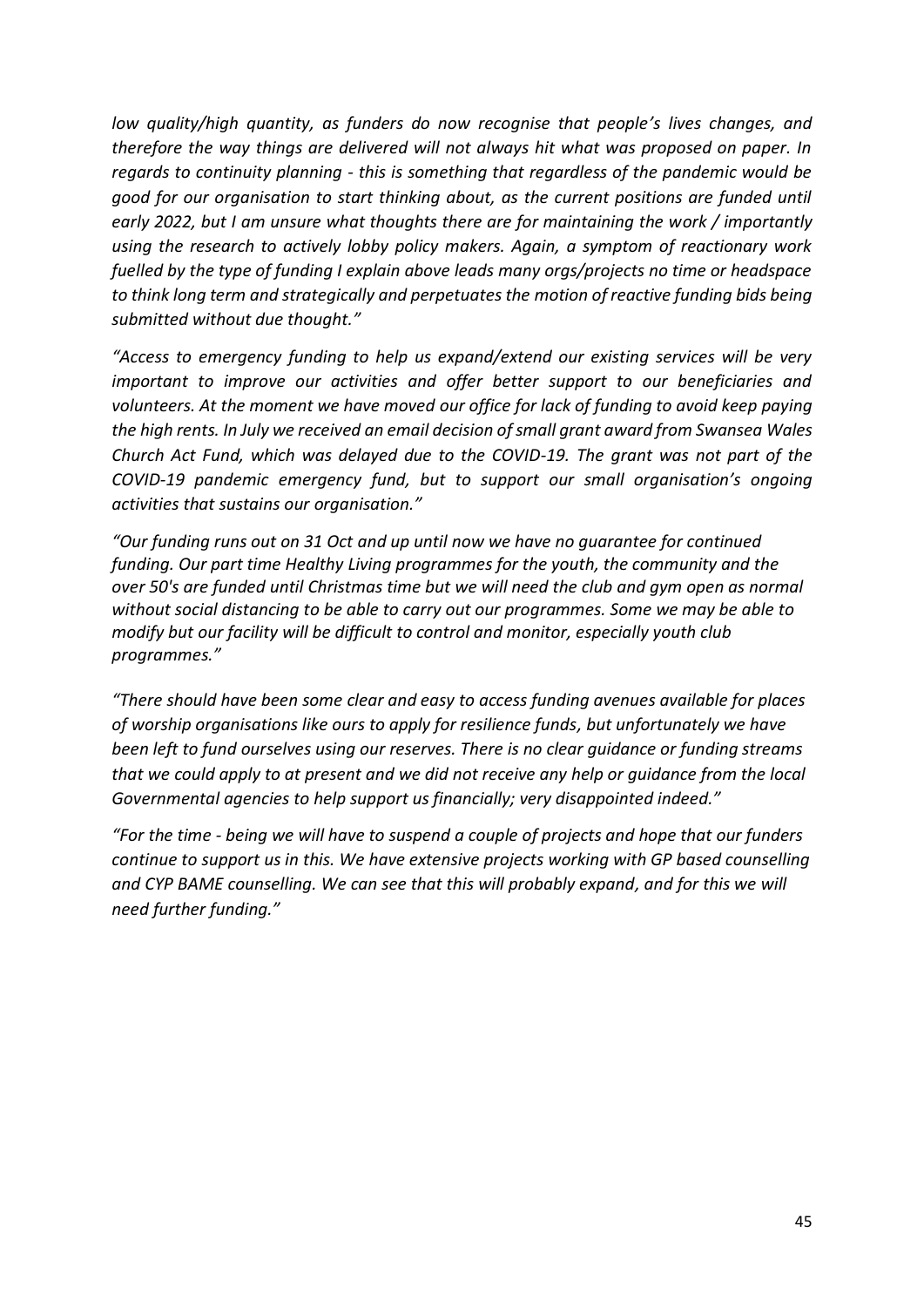# **SECTION 5: CONCLUSION AND RECOMMENDATIONS**

*"Service provision is going to change radically; we will need to change our ways of working and we will have to work from home more regularly and therefore we need to prepare for a second wave."* [respondent]

This response from one of the respondents perhaps summarises well both the challenges of operating under the current restrictive conditions brought about by the pandemic and, at the same time, a glimpse of a recognition of the future. That is, services and/or service 'provision' (i.e. activities and programmes) will change and as a result, organisations and those that support such organisations, will also need to change. The respondent also talked about a 'second wave' and it may not just be about a 'second wave' but of how society, and BAME communities in particular, bounce back.

This survey has shown that over two thirds (68%) of respondents from BAME organisations reported feeling anxious compared with 1 in 5 white respondents reported in the British Red Cross report: *Barriers to belonging: An exploration of loneliness among people from Black, Asian and Minority Ethnic backgrounds. <sup>37</sup>* One of the most frequently cited causes of concern and anxiety has been reports that BAME communities are more at risk of contracting and dying from COVID-19.

However, what the data also shows is that BAME organisations are resilient and many have indicated adapting to new ways of working and working in partnerships with other communities as they now find themselves in the same position. For example, as indicated in Section 3, despite the challenges facing individuals and their organisations, service delivery approaches shifted to embrace new technologies and opportunities, ensuring beneficiaries continued to be supported through:

- 1. Moving online (using video conference platforms);
- 2. Telephone service; and
- 3. Working from home.

The evidence suggests that support to organisations fall into one of two broad support categories:

- 1. Support from and through infrastructure supporting bodies; and
- 2. Support from and through funders targeting resources to fledgling charitable organisations.

#### **Implications for infrastructure supporting bodies**

What was surprising, when compared to a similar survey conducted between March and April by The Ubele Initiative<sup>38</sup>, was that a higher proportion of respondents to this survey were from medium sized organisations (i.e. having income between £101,000 and

<sup>&</sup>lt;sup>37</sup> The British Red Cross[, https://www.redcross.org.uk/about-us/what-we-do/we-speak-up-for](https://www.redcross.org.uk/about-us/what-we-do/we-speak-up-for-change/barriers-to-belonging)[change/barriers-to-belonging;](https://www.redcross.org.uk/about-us/what-we-do/we-speak-up-for-change/barriers-to-belonging) and also, [Life after lockdown: Tackling loneliness among those left behind](https://www.redcross.org.uk/-/media/documents/about-us/research-publications/health-and-social-care/life-after-lockdown-tackling-loneliness-among-those-left-behind-report.pdf) (June 2020)

<sup>38</sup> <https://www.ubele.org/our-research>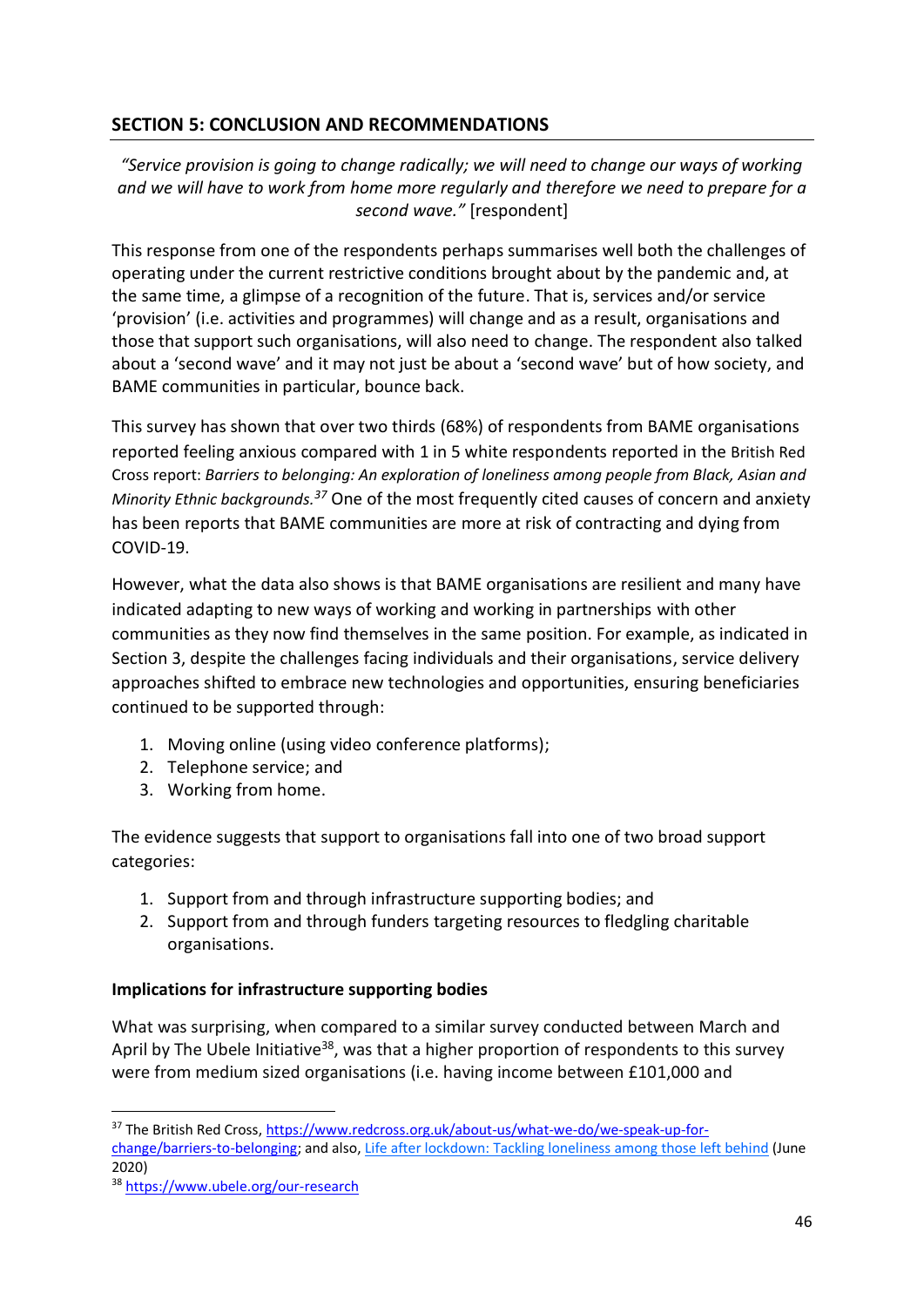£1,000,000) compared to the combined micro and small organisations who responded to that survey. While not taking away from those who responded, the WCVA Data Hub shows that 86% of charitable organisations in Wales are micro and small organisations, with only 11% being medium sized organisations. However, our survey respondents comprised 55% medium sized organisations (see Fig 5) and, given that the survey is focused on BAME voluntary and community organisations, and that over 100 BAME organisations have so far registered with EYST, there is the impression that this sector is perhaps 'larger' than it actually is, especially as the WCVA Data Hub shows that only 1.2% of activities are 'ethnic minorities'. As indicated in an earlier section, this suggests that some further work could be undertaken to 'capture the size' of the BAME charitable organisation sector<sup>39</sup>, especially if captured by Local Authority areas. This would provide a localised feel and may support longer term locality focused support packages (attached as Appendix 1 is an attempt to map those organisations that responded who are currently on the EYST directory mapped by charitable purpose, activities and location).

Evidence from the survey suggest further that those organisations who are likely to struggle the most will be the micro and small organisations. Within the micro category of organisations, it was also noted that those that had only recently been incorporated (3 since January 2020) and those that were 'unincorporated' (6 of the responding organisations in the survey), were the organisations that expressed greatest concerns over funding and sustainability.

The definition provided by NCVO is perhaps more helpful when looking at large and major charities, who are by far the main focus of NCVO's Almanac Reports, but not so much for the micro to medium sized organisations below £250,000, who are more localised. As such, a more nuanced and localised definition and approach would be best, especially as the vast majority of micro and small organisations tend to operate more locally as NCVO in its 2020 Almanac Report recognises<sup>40</sup>.

Not surprising, micro and small organisations were also the ones that advocated greater partnership and collaborative working relationships. On the whole, as the easing down process gets underway, the majority of responding organisations identified the following range of support and development programmes that they would like to see in place:

- 1. A targeted approach to the sector, which might mean not supporting organisations of a particular size (i.e. targeted to micro and small organisations);
- 2. Capacity building support programme or approach
- 3. Fundraising generally and specifically (i.e. emergency funding and reporting flexibilities from funders);
- 4. Networking and collaborative partnership working;
- 5. Support work around policy and campaigning;
- 6. Research and evaluation.

<sup>&</sup>lt;sup>39</sup> [https://www.gov.uk/government/publications/charitable-purposes/charitable-purposes.](https://www.gov.uk/government/publications/charitable-purposes/charitable-purposes)

<sup>40</sup> <https://almanac.fc.production.ncvocloud.net/executive-summary/>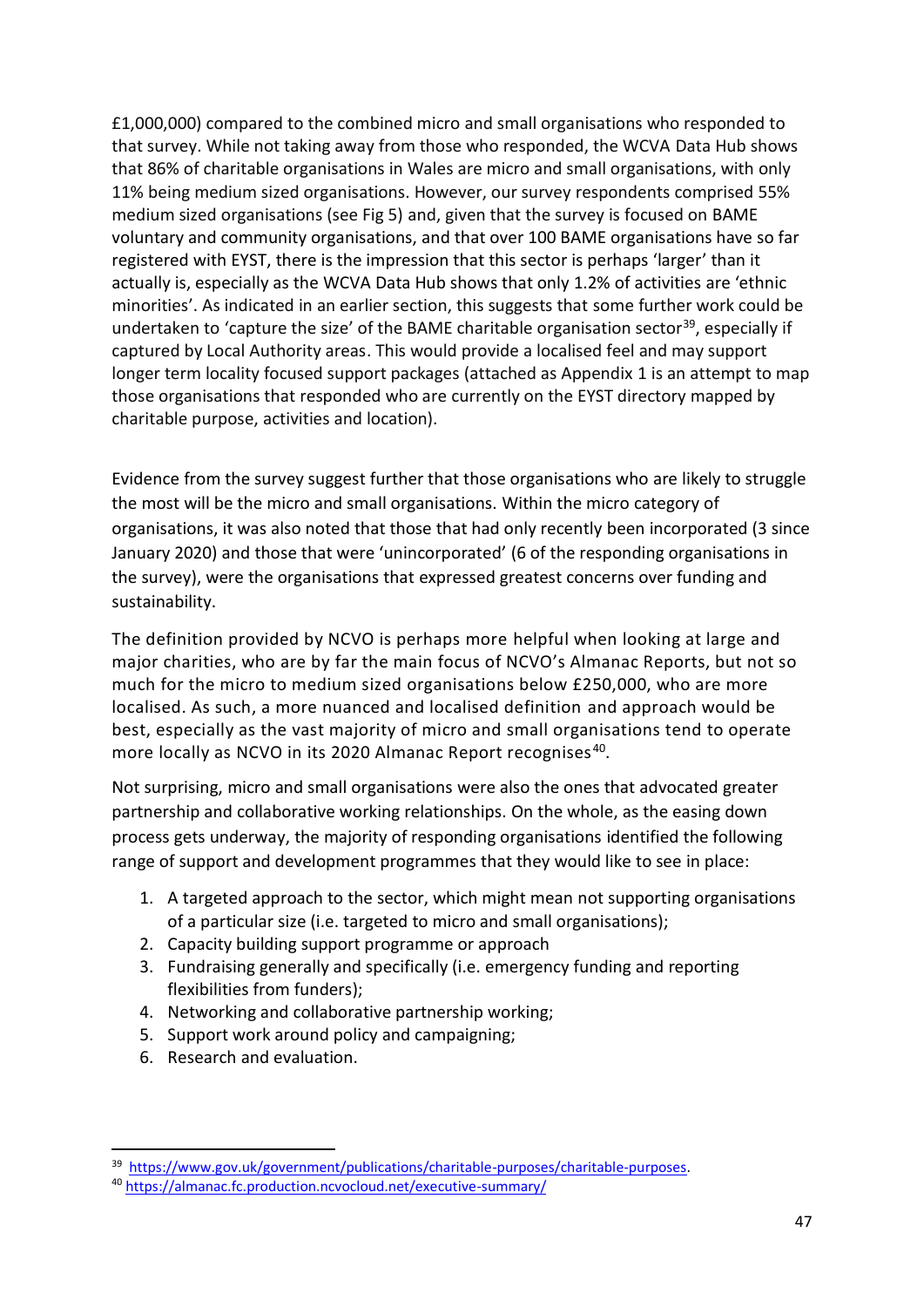Comments such as the following makes the point well:

*"We need to have enough information and support in order to make sure that it's safe to return to work. The loss of funding and the difficulty in working from home for some means that certain lines of work were not completed on time so flexibility in reporting and accessing funding to keep us going is relevant now more than ever."*

*"As we have not been able to deliver our services fully, we would want funders to understand that our work may have slowed down, but we have not been lazy, and we all need flexibility. Three of our projects are based on responding to BME mental health needs, so this work is vital. It is also vital to us to support staff that are experiencing/exhibiting those needs."*

In response to a number of comments in respect to undertaking partnership working and transformation of the sector, one respondent made the point, which is worth repeating here again as it triggered an approach that EYST and its partners may find useful to build on: *"We need more collaborative work, less competitive and a better policy development in the BAME sector."*

One of the emerging areas of need is that of mental health and wellbeing. Respondents' 'stories' captured well how COVID-19 was impacting on clients that organisations were working with; indeed, they echoed very much the outcomes from the EYST discussions that had taken place and as such, this is an area of need that organisations will need support in grappling with (see Section 4).

Another area of finding is that some organisations, especially the micro and small organisations, need to invest to information technology and online digital platforms and structures. As comments shared in Section 3 and 4 shows, the longer the crisis continues, the more organisations will have to seriously consider moving their services online, given the social distancing restrictions that is likely to be with us for some time to come.

Based on response to the final question as to how respondents came to hear about the survey, the overwhelming majority of responses indicated EYST and RAW (Fig 27: 85% response rate). This adds weight to having a support network that is in touch with BAME communities and organisations. Working through infrastructure bodies such as these clearly demonstrate reach, which seem not to be the case with respect to some of the other avenues for communication as identified by this survey.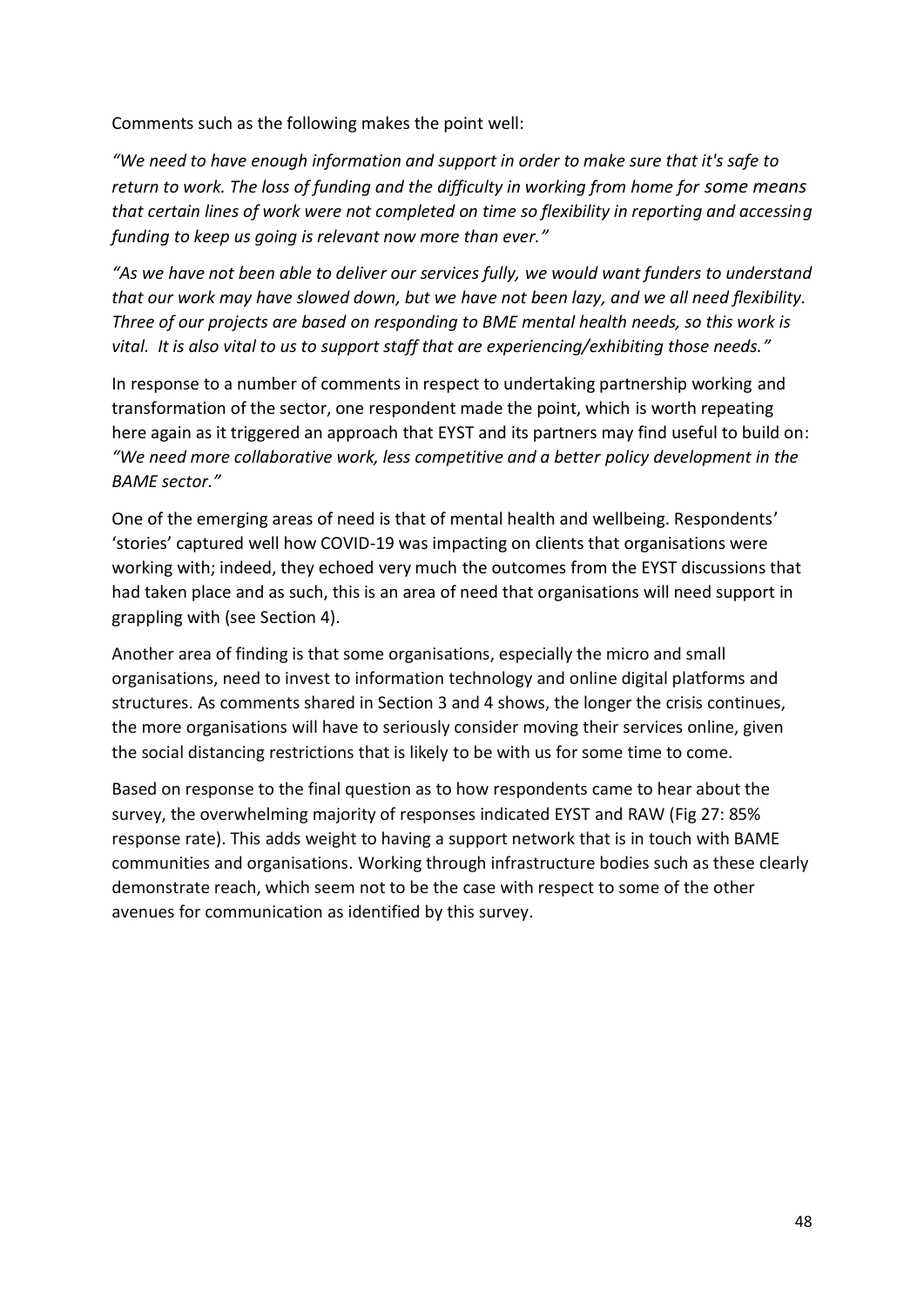

#### **Fig 27: How respondents came to hear about the survey**

#### **Implications for funders and those who provide resources**

Given the context of the pandemic, there are naturally concerns raised over the long-term future development and sustainability of charitable organisations as noted by reports by  $WCVA<sup>41</sup>$ , NCVO<sup>42</sup> and reported on extensively in articles on Third Sector website<sup>43</sup>. BAME organisations, as the *ACEVO/Voice 4Change Report* (June 2020)<sup>44</sup> highlighted, are likely to be negatively impacted. Based on a review of the literature of the Welsh context, there appears to be an absence of dialogue and research into how the BAME community and voluntary sector is faring overall; and not just in relation to the impact of COVID-19. Some of the comments made by respondents provide examples of what some organisations believe would better support their needs and how funders might be best placed to support them (e.g. considerations over funding flexibilities, simplified application process and a longerterm approach to funding). These are considerations that WVCA's 2018/19 Annual Report also highlighted<sup>45</sup>.

Another refrain from respondents suggest that partnership and collaborative working may offer sustainability going forward. In this, there seem to be the suggestion that funders perhaps should be looking at opportunities that could support local development of partnerships. This respondent makes the point succinctly:

<sup>41</sup> [The-impact-of-COVID-19-on-the-voluntary-sector.pdf \(wcva.cymru\)](https://wcva.cymru/wp-content/uploads/2020/11/The-impact-of-COVID-19-on-the-voluntary-sector.pdf)

<sup>42</sup> [Respond-recover-reset-the-voluntary-sector-and-COVID-19.pdf \(cpwop.org.uk\)](http://cpwop.org.uk/wp-content/uploads/sites/3/2020/10/Respond-recover-reset-the-voluntary-sector-and-COVID-19.pdf)

<sup>43</sup> [Almost half of charities expect to run out of reserves in the next year, research indicates | Third Sector](https://www.thirdsector.co.uk/almost-half-charities-expect-run-reserves-next-year-research-indicates/finance/article/1700630)

<sup>44</sup> ACVEO and V4CE: Home truths (June 2020), London [\(https://www.acevo.org.uk/reports/home-truths/\)](https://www.acevo.org.uk/reports/home-truths/)

<sup>45</sup> Empowering Communities(May 2018): [https://wcva.cymru/wp-content/uploads/2020/01/Empowering-](https://wcva.cymru/wp-content/uploads/2020/01/Empowering-Communities-Grymuso-Cymunedau.pdf)[Communities-Grymuso-Cymunedau.pdf](https://wcva.cymru/wp-content/uploads/2020/01/Empowering-Communities-Grymuso-Cymunedau.pdf)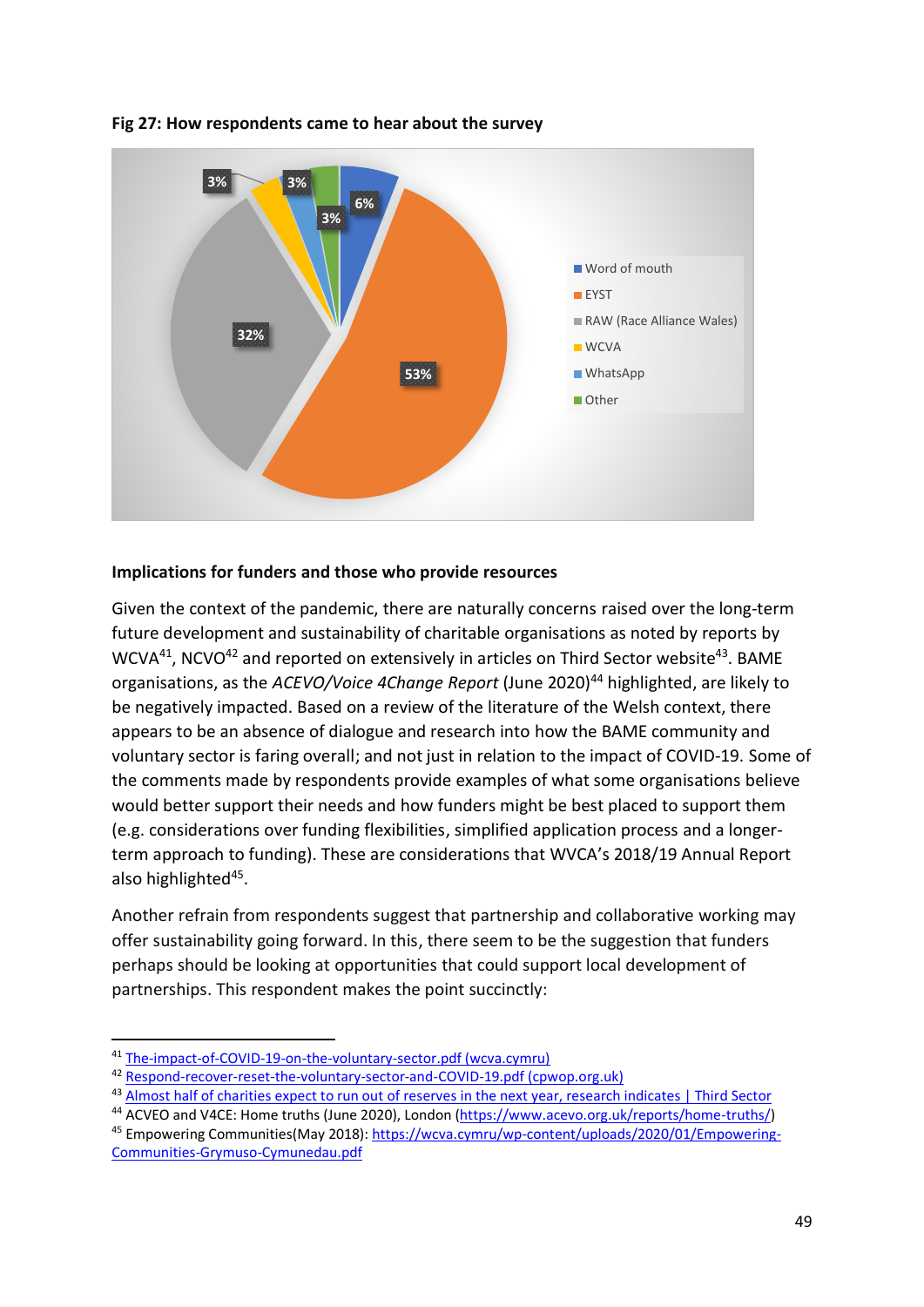*"In partnership with other local charities we organised a Covid19 Food project with Bute town Community Centre where we requested food donations from local businesses. The community responded very well to this and the project is up and running whereby food packs are delivered to some of those who are vulnerable, elderly and those in isolation once a week. However, there are still many vulnerable people who need more help. Better links with like-minded organisations will accomplish more together."*

The sentiments of this respondent (and an earlier remark that: *"We need more collaborative work, less competitive and a better policy development in the BAME sector"),* suggest there may be the appetite for organisations working collaboratively than first thought. To help support this consideration, a Kumu generated 'connectedness' profile was produced. This was an attempt to show how, at a micro level, those organisations who shared some common purpose and location, could be identified as being part of a cluster based on their charitable purpose. The aim here was to show how partnerships could be forged if organisations were aware of who else occupied the space they are in and so avoid duplications. Funders, in principle, could perhaps better target support partnership packages at a local level, in contrast to some partnerships that seem to be drawn from outside local areas in the hope that they'll deliver locally where they are not grounded or rooted. This has been characterised in some circles as the 'parachuting' approaches, whereby large organisations secure funding in the name 'of local communities' with the aim of delivering the work as an 'outlier' body. Th[e Kumu capture](https://embed.kumu.io/36dccd7eedc7a60797e3bcc51f484684#eyst-network) is aimed at kickstarting a discussion that could extend what has been shown to be part of the wider innovative, resilience and connectedness coming out of the crisis. The Kumu connectedness capture is therefore an approach for continuing such a dialogue as we move towards easing down and beyond.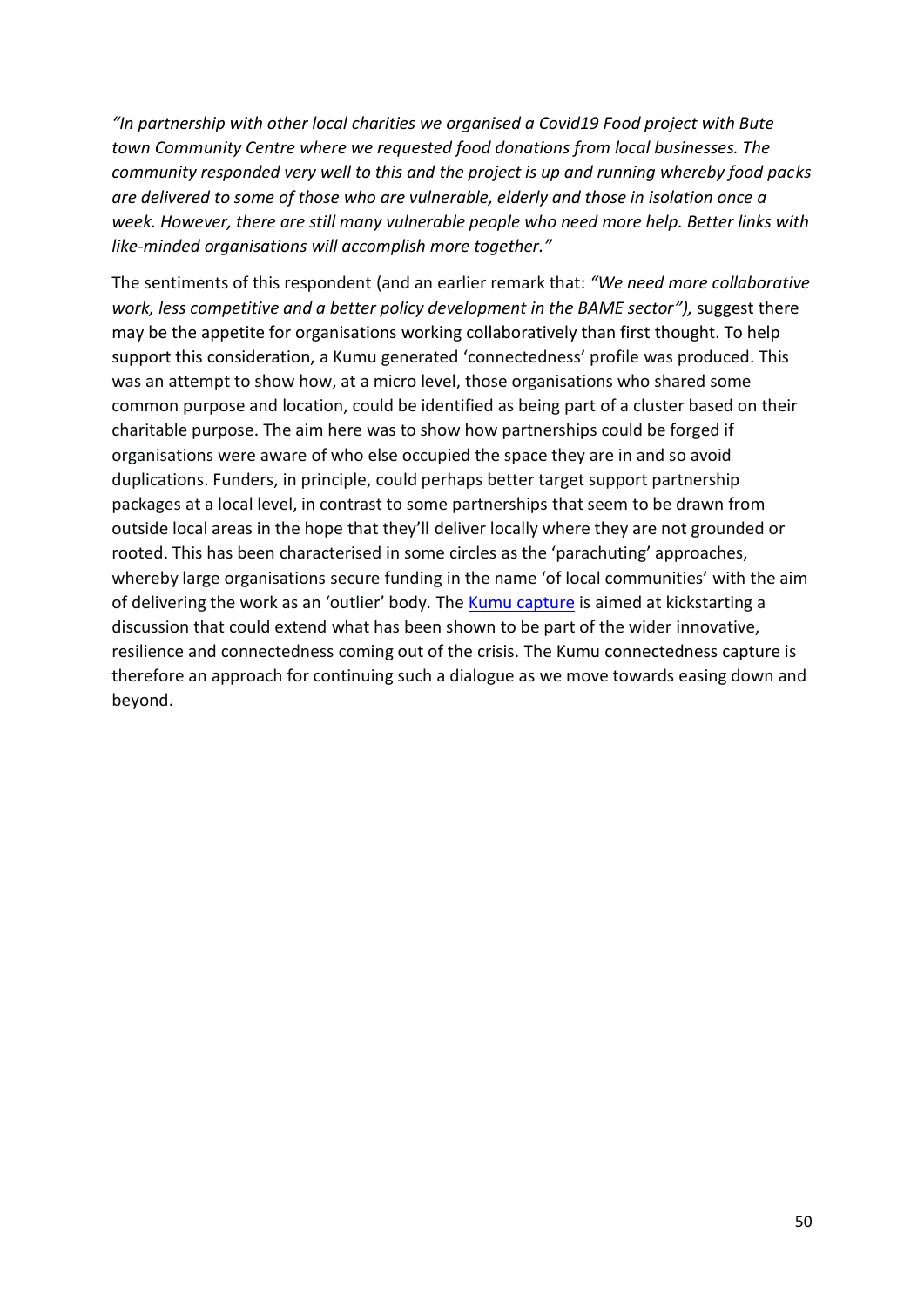#### **RECOMMENDATIONS**

# **Aim 1: To build a more accurate picture of the growing concerns and impact of the pandemic, during and as lock down measures begin to ease:**

- 1. Further work is needed to capture the size of the BAME voluntary and community social enterprise sector;
- 2. Develop a clearer and narrower definition of the sector and organisational size that better reflects the BAME sector profile in Wales, which could be used to determine priorities for support, especially with respect to micro and small organisations in keeping with WCVA's recommendations in its report: *Empowering Communities.*
- 3. There appears to be an absence of dialogue and research into how the BAME community and voluntary sector is faring overall, and a such, there is the need to develop and implement processes that identifies reach and beneficiary impact of services being provided by BAME organisations.

# **Aim 2: To capture the ways in which BAME community groups and organisations are working innovatively:**

- 1. Keep under review the position of BAME organisations to evaluate impact and sustainability support as part of a wider transformational recovery strategy (i.e. new service models using online and digital technologies, for example). Infrastructure support organisations to coordinate work with senior managers (e.g. CEOs, Founders, Chairs etc) and senior workers to develop and disseminate appropriate resources to support work being undertaken with communities, taking into consideration issues such as language, literacy and internet accessibility.
- 2. Within the packages of capacity support being provided by infrastructure organisations, to consider how progression and continuity planning could be offered, where this is not already in place.
- 3. Give consideration as to how mental health implications are being provided, especially with respect to supporting organisational development and sustainability considerations.

# **Aim 3: To inform funders and policy makers on responding to the crisis as it impacts on BAME communities and organisations:**

1. Respondents indicated that partnerships and collaborative working may offer sustainability going forward. Micro and small organisations should consider economies of scale that partnerships and collaboratives offer where their mutual purpose coincide. Examples exist where organisations formally collaborative and/or combine with others as part of a 'group of companies'<sup>46</sup> , all of which offers possibilities for micro, small and medium organisations to reflect on how best to achieve economies of scale, especially given evidence of having no or little reserves..

<sup>&</sup>lt;sup>46</sup> For example, WCVA operate as part of a 'wider group of companies', which includes Social Investment Cymru and Cynnal Cymru – Sustain Wales (see WCVA, Annual Report, 2018/19; published November 2019)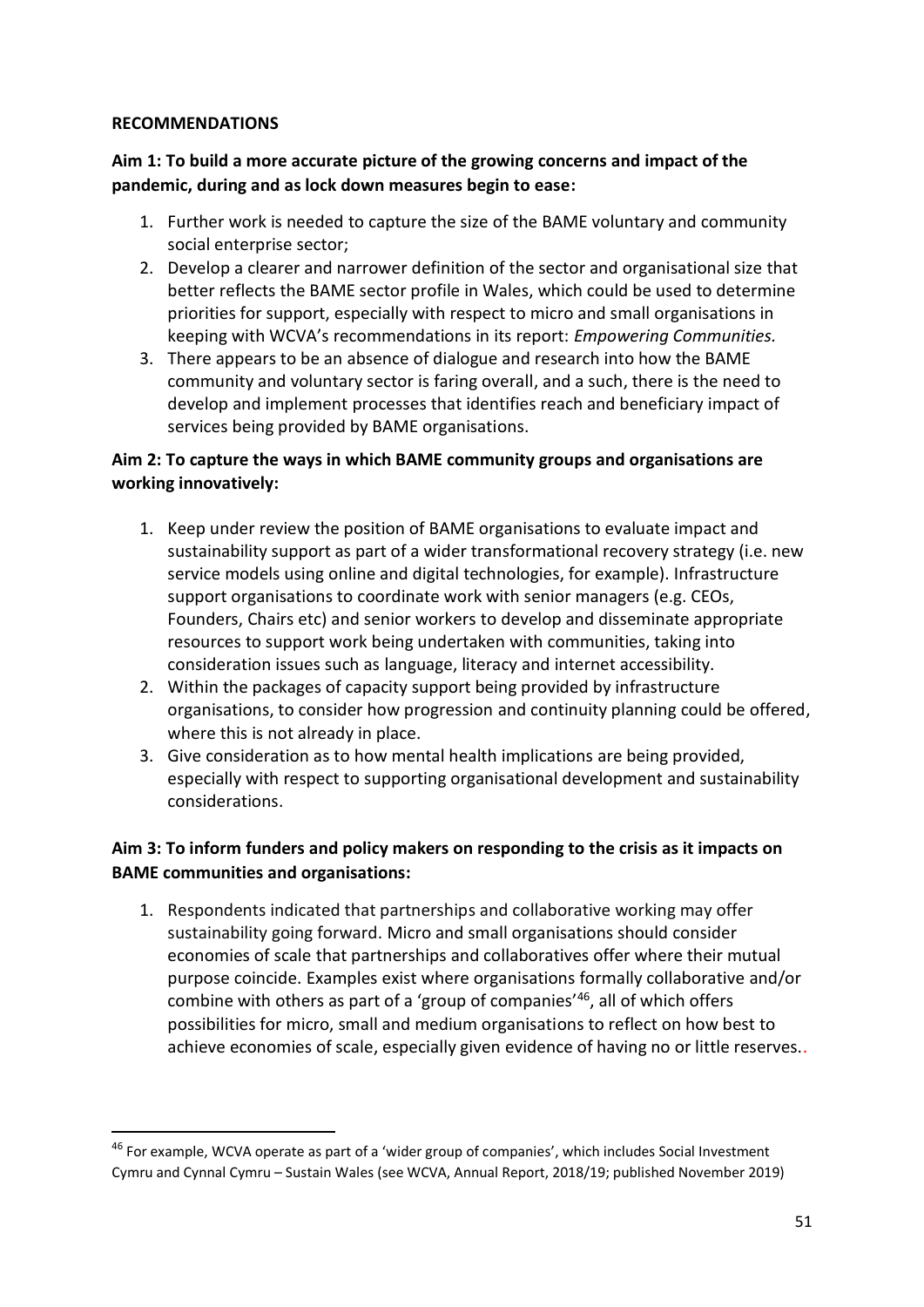- 2. Linked to the above, for funders to consider focusing some resources specifically on priorities that encourages local partnerships and collaboratives between micro and small organisations.
- 3. Local (and national) funding programmes should commit to supporting micro and small organisations up to a particular size, where those organisations are best placed to deliver on priorities that would enable BAME communities to access opportunities where they be underrepresented.
- 4. Continue the reporting flexibilities, simplification of application processes and a longer-term approach to funding that supports the development and sustainability of BAME organisations going forward.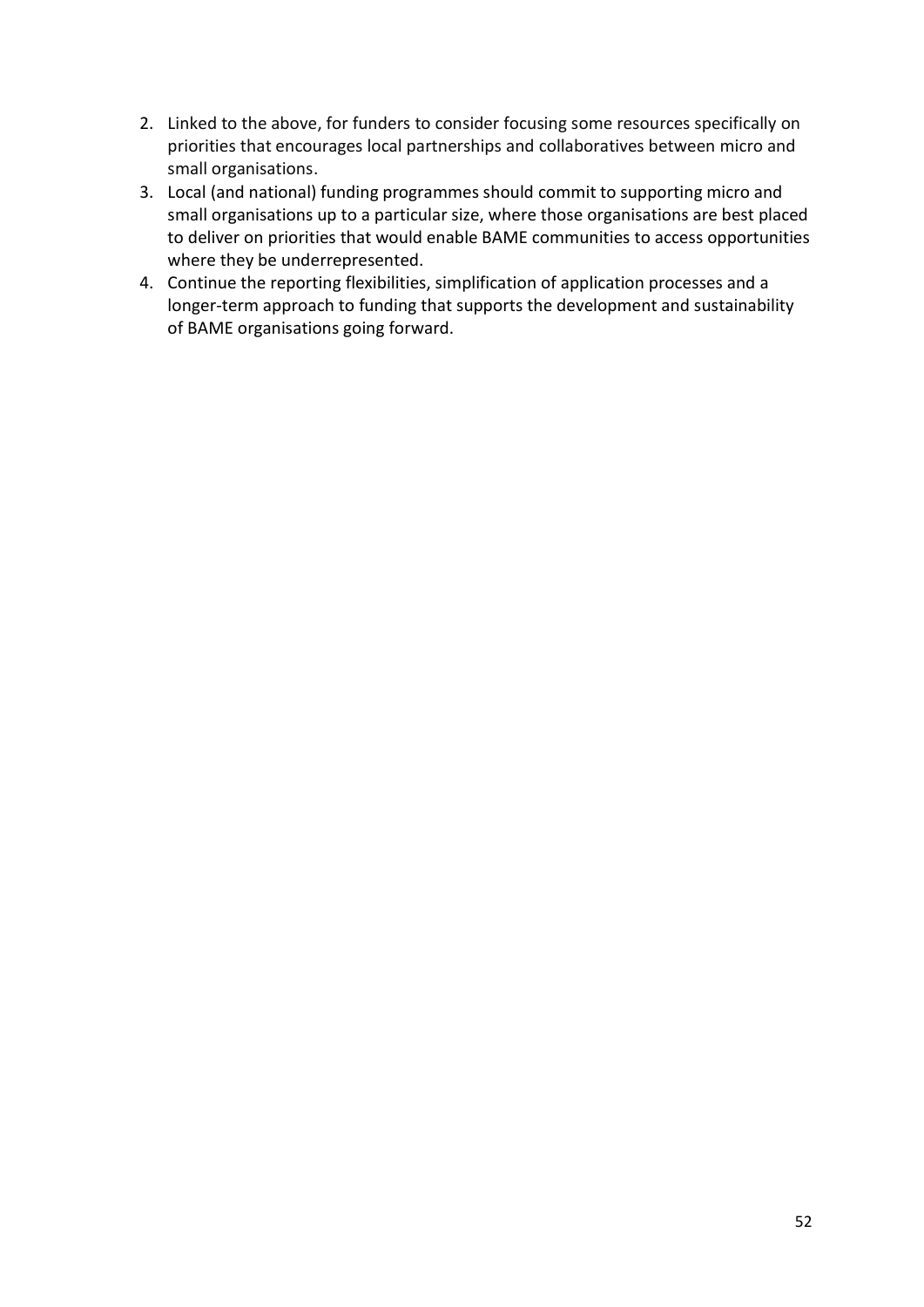# **Appendix 1: Responding organisations by charitable purpose, main activities and location (EYST map boundaries)**

| <b>Charitable purpose</b>                   | <b>Primary activities and</b><br>beneficiaries              | <b>Location (EYST map)</b>       |
|---------------------------------------------|-------------------------------------------------------------|----------------------------------|
| Relieving poverty                           | Unemployed                                                  | <b>Cardiff and South Central</b> |
|                                             | Unemployed                                                  | Swansea & South West             |
| Human Rights                                | Refugees and asylum seekers                                 | Cardiff & South Central          |
|                                             | Advocacy support and advice                                 | Cardiff & South Central          |
|                                             | Community empowerment and<br>support                        | Swansea & South West             |
|                                             | Advocacy, advice, support and<br>training.                  | Cardiff & South Central          |
|                                             | Advocacy support and advice                                 | Swansea & South West             |
| Citizenship and<br>community<br>development | Community empowerment and<br>support                        | Swansea & South West             |
|                                             | Community empowerment and<br>support                        | Swansea & South West             |
|                                             | Community empowerment and<br>support                        | <b>Cardiff and South Central</b> |
|                                             | Employability training and support<br>for BAME women        | <b>Cardiff and South Central</b> |
|                                             | Community empowerment and<br>support                        | Swansea & South West             |
|                                             | Advocacy support and advice                                 | Swansea & South West             |
|                                             | Advocacy support and advice                                 | Newport & South East             |
|                                             | Community empowerment and<br>support                        | Swansea & South West             |
|                                             | Community empowerment and<br>support                        | Cardiff and South Central        |
|                                             | Advocacy support and advice for<br>women                    | <b>Cardiff and South Central</b> |
|                                             | Advocacy and support                                        | Cardiff and South Central        |
|                                             | Community empowerment and<br>support                        | <b>Cardiff and South Central</b> |
|                                             | Community empowerment and<br>support                        | Wrexham & North Wales            |
| Education                                   | Mentoring and support African<br>Caribbean medical students | Cardiff and South Central        |
|                                             | Higher education/university<br>provision                    | <b>Cardiff and South Central</b> |
|                                             | Youth work with children and<br>young people                | <b>Cardiff and South Central</b> |
| The Arts                                    | Drama and theatre provision                                 | <b>Cardiff and South Central</b> |
|                                             | Drama and theatre provision                                 | <b>Cardiff and South Central</b> |
| Health                                      | Health improvement and support<br>activities                | Cardiff and South Central        |
|                                             | Health improvement and support<br>activities                | Swansea & South West             |